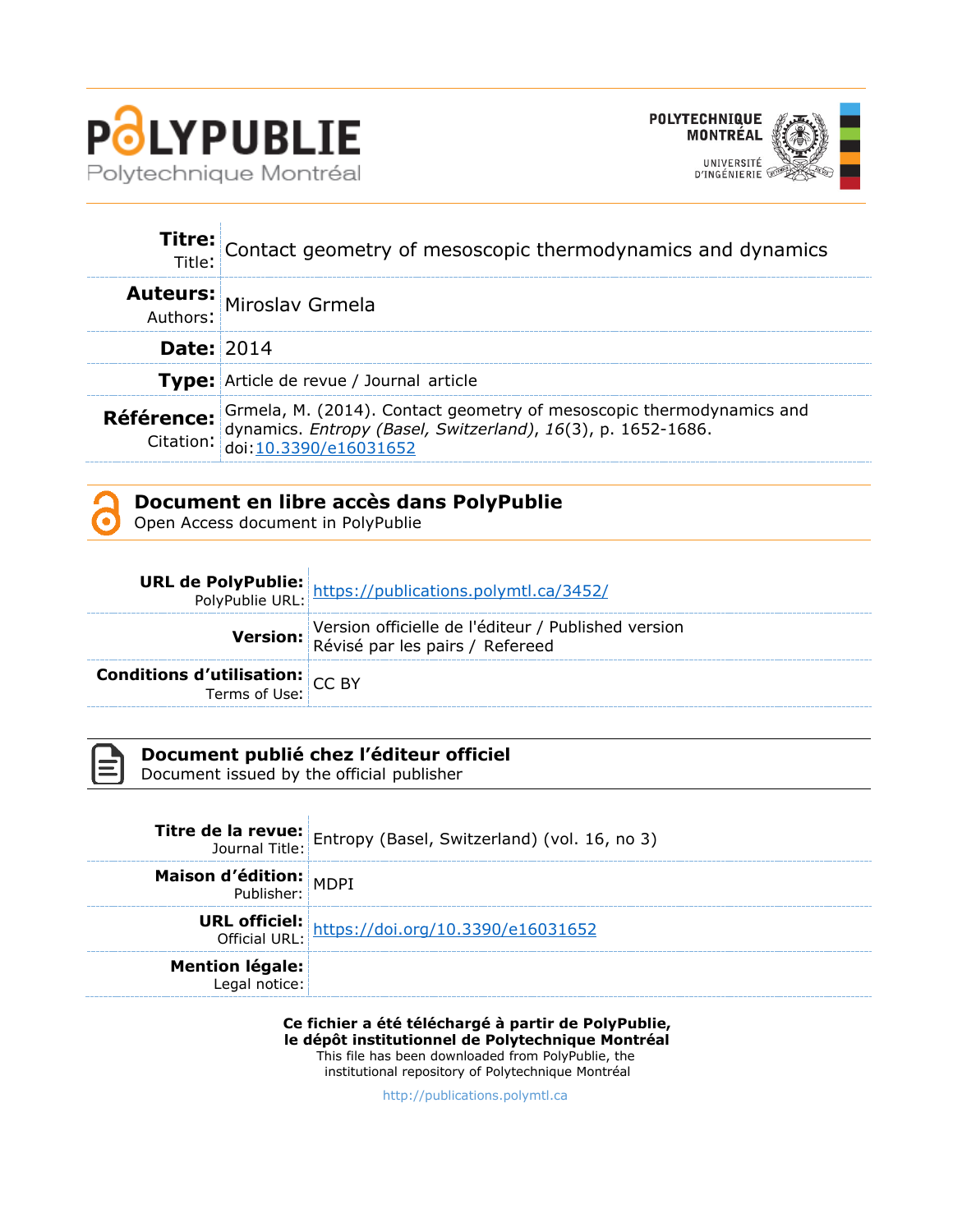

*Article* 

# **Contact Geometry of Mesoscopic Thermodynamics and Dynamics**

# **Miroslav Grmela**

École Polytechnique de Montréal, C.P.6079 suc. Centre-ville Montréal, QC H3C 3A7, Canada; E-Mail: miroslav.grmela@polymtl.ca; Tel.: +1-514-340-4711 (ext. 4627)

*Received: 15 November 2013; in revised form: 5 March 2014 / Accepted: 7 March 2014 / Published: 21 March 2014* 

**Abstract:** The time evolution during which macroscopic systems reach thermodynamic equilibrium states proceeds as a continuous sequence of contact structure preserving transformations maximizing the entropy. This viewpoint of mesoscopic thermodynamics and dynamics provides a unified setting for the classical equilibrium and nonequilibrium thermodynamics, kinetic theory, and statistical mechanics. One of the illustrations presented in the paper is a new version of extended nonequilibrium thermodynamics with fluxes as extra state variables.

**Keywords:** nonequilibrium thermodynamics; nonequilibrium statistical mechanics; contact geometry; GENERIC

**PACS Codes:** 05.20Dd; 05.20J; 05.70Ln

# **1. Introduction**

The classical nonequilibrium thermodynamics (see e.g., Reference [1]) has emerged in the series of extensions that follow the path

# Path A

equilibrium thermodynamics  $\rightarrow$  local equilibrium thermodynamics  $\rightarrow$  local conservation laws of classical fluid mechanics supplemented with an equation governing the time evolution of entropy field.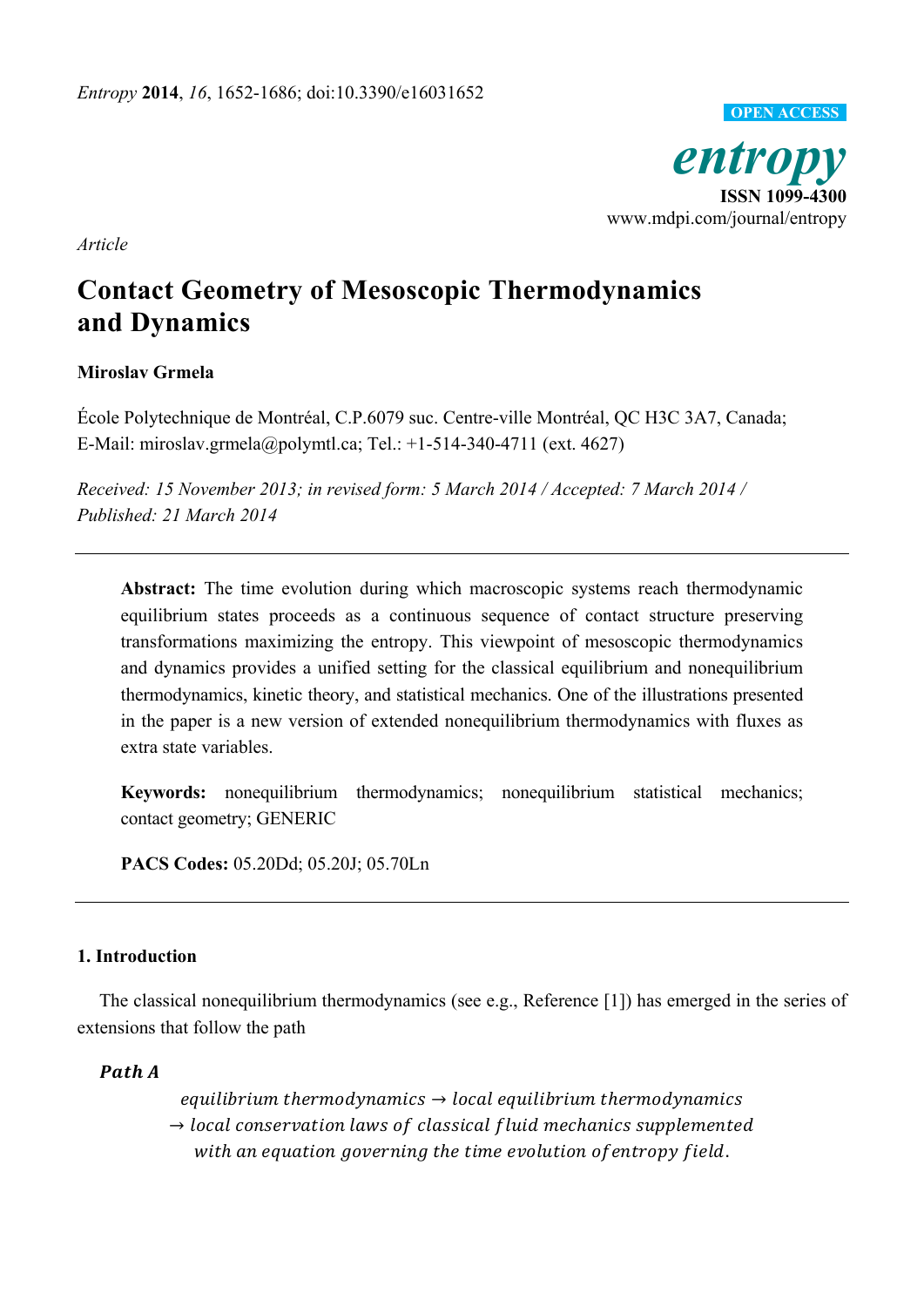#### Its modification

## Path R

# equilibrium thermodynamics  $\rightarrow$  local equilibrium thermodynamics supplemented with extra fields  $\rightarrow$  local conservation laws of classical fluid mechanics supplemented with equations governing the time evolution of the extra fields and the entropy field.

has later led (see References [2–7]) to various versions of extended nonequilibrium thermodynamics. The extra fields can have many different physical interpretations. Their choice, considered as the most appropriate for a given macroscopic system under investigation, determines then a general structure for the equations governing their time evolution. For example, if the extra fields are interpreted as fluxes of the classical hydrodynamic fields and possibly also fluxes of these fluxes *etc.*, the structure is the one emerging in the moment equations generated by the Boltzmann kinetic equation (see more in References [2,4–7] and in Section 4.4). (We recall that the moments are fields—*i.e.*, function of the position vector *r*—obtained by multiplying the one particle distribution function  $f(r, v)$  with tensors constructed from the velocity vector  $\nu$  and then integrating the result over  $\nu$ ). In another example, the extra fields characterize microscopic nature of suspended particles (e.g., macromolecules in the case of polymeric fluids) and the structure of equations governing their time evolution comes from mechanics on the microscopic scale (see e.g., References [8,9] and references cited therein).

In this paper we follow another path:

# Path C

# equilibrium thermodynamics  $\rightarrow$  an abstract geometrical structure extracted from the classical equilibrium thermodynamics  $\rightarrow$  time evolution preserving the structure.

Its main advantage is that it leads to a general mesoscopic nonequilibrium theory that includes as particular realizations the classical nonequilibrium thermodynamics obtained by following Path A, many extended theories obtained by following Path B (see more in Section 3), the Boltzmann kinetic equation (that on Path B serves only as a source of an additional structure for the time evolution equations), other kinetic theories (for example those describing the time evolution in complex fluids and complex solids (see e.g., [9,10]), the Gibbs equilibrium statistical mechanics, and also multiscale dynamical theories combining different levels of description (see an illustration in Section 3). The basic idea behind Path C has been introduced previously in [11,12]. In this paper we are bringing some new physical and mathematical arguments in its favor and explore new illustrations. In particular, we initiate in Section 4.4 a novel viewpoint of extended nonequilibrium thermodynamics with fluxes as extra state variables.

### **2. Equilibrium Thermodynamics**

It has been realized by Gibbs [13] and then more explicitly (and in a more general context and with an alternative physical interpretation) by Jaynes [14] that the essence of equilibrium thermodynamics is maximization of entropy subjected to constraints (the so called MaxEnt principle). This principle is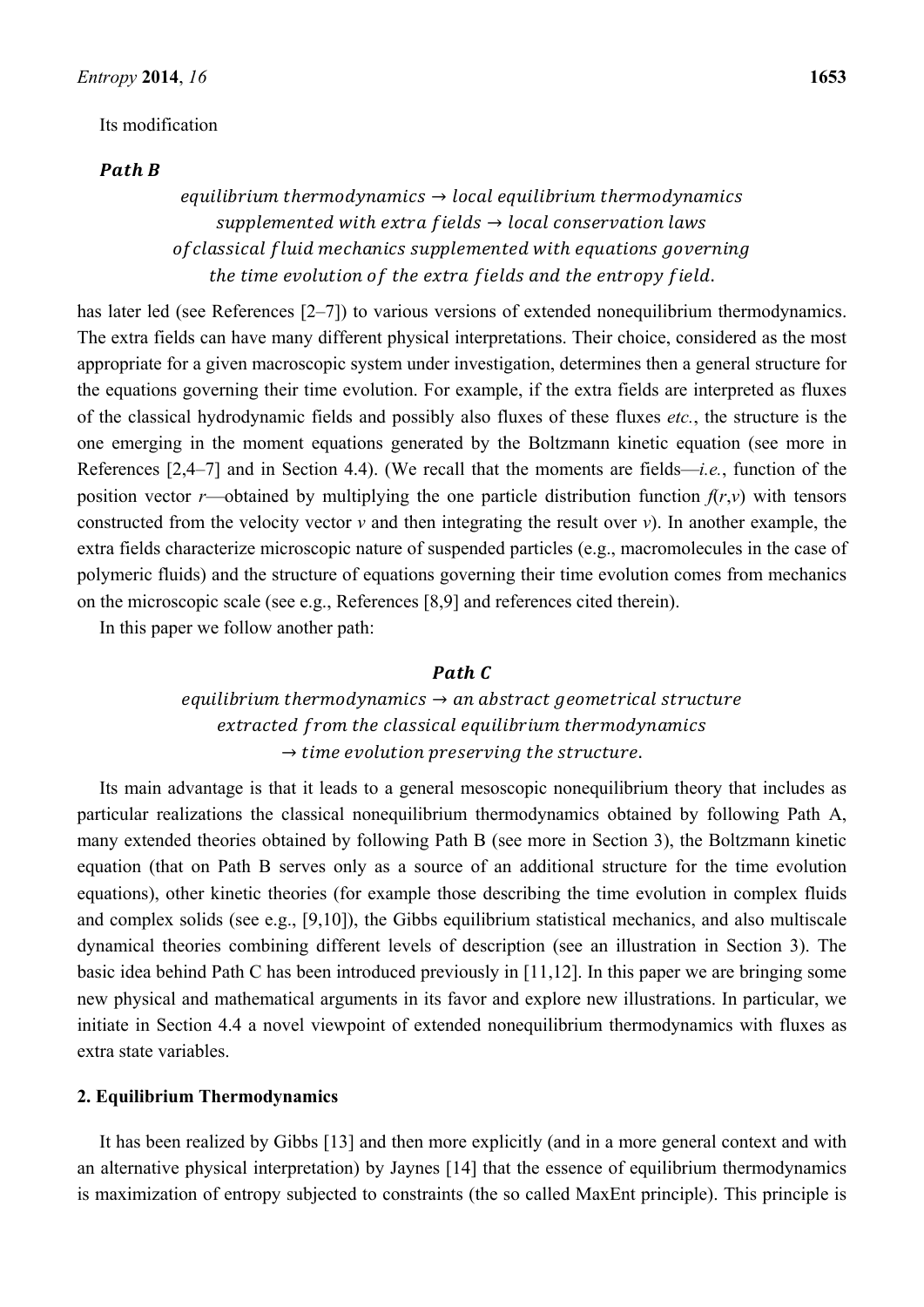our starting point. The next step toward geometrical formulation of thermodynamics that we use in this paper is a realization that maximization of a convex potential subjected to constraints is, from the mathematical point of view, a Legendre transformation. We conclude therefore that the group of Legendre transformations is the fundamental group of thermodynamics. The following step is to ask the question of what is the geometrical environment in which Legendre transformations are the most natural transformations. The answer to this question is well known: it is the contact geometry since the contact 1-form defining it is preserved under such transformations. Following Hermann [15], we formulate geometrically the classical thermodynamics (in Section 2.1), and then in Section 2.2, following [11,12], a general mesoscopic equilibrium thermodynamics.

### *2.1. Classical Equilibrium Thermodynamics*

The variables characterizing states of a one component macroscopic system at thermodynamic equilibrium are

$$
(e,n) \tag{1}
$$

where  $e$  is the energy per unit volume and  $n$  the number of moles per unit volume.

The fundamental thermodynamic relation is a function  $(e, n) \mapsto s(e, n) \in \mathbb{R}$ , where s denotes entropy per unit volume. The function  $s(e,n)$  as well as all other functions introduced below are assumed to be sufficiently regular so that the operations made with them are well defined. We can see the fundamental thermodynamic relation  $s = s(e,n)$  geometrically (as Gibbs did, see [13]) as a two dimensional manifold, called a Gibbs manifold, imbedded in the three dimensional space with coordinates  $(e,n,s)$  by the mapping:  $(e,n) \rightarrow (e,n,s(e,n))$ .

The macroscopic systems studied in the classical equilibrium thermodynamics interact with their surrounding through thermodynamic walls (passing freely the internal energy, the number of moles and the volume—separately or in combinations). The role of the entropy is to determine the states (called equilibrium states) corresponding to given constraints implied by different arrangements of the thermodynamic walls. According to MaxEnt, they are the states at which the entropy reaches its maximum allowed by constraints. In order to provide an appropriate setting for the maximization process, we shall make, following Hermann [15], an alternative formulation of the fundamental thermodynamic relation. We introduce a five dimensional space with coordinates  $(e, n, e^*, n^*, s)$  and present the fundamental thermodynamic relation as a two dimensional manifold imbedded in this five dimensional space by the mapping

$$
(e,n) \hookrightarrow \left(e,n,\frac{\partial s}{\partial e}(e,n),\frac{\partial s}{\partial n}(e,n),s(e,n)\right)
$$
 (2)

We shall call this manifold a Gibbs-Legendre manifold. The advantage of this formulation is that the five dimensional space with coordinates  $(e, n, e^*, n^*, s)$  is naturally equipped with 1-form:  $\vartheta = ds - e^*de - n^*dn$ . This 1-form is preserved in Legendre transformations and equals zero on the Gibbs-Legendre manifold (5). In the standard thermodynamic notation, the coordinates  $(e^*, n^*)$ are denoted respectively  $1/T$ ,  $-\mu/T$ , where *T* is the temperature and  $\mu$  the chemical potential. The Legendre transformation carrying the fundamental thermodynamic relation  $s = s(e,n)$  into its dual form  $s^* = s^*(e^*, n^*)$ , where  $s^* = P/T$  (*P* denotes the pressure) is made in three steps: (i) we introduce thermodynamic potential  $\varphi(e, n; e^*, n^*) = s(e, n) + e^*e + n^*n$ ; (ii) we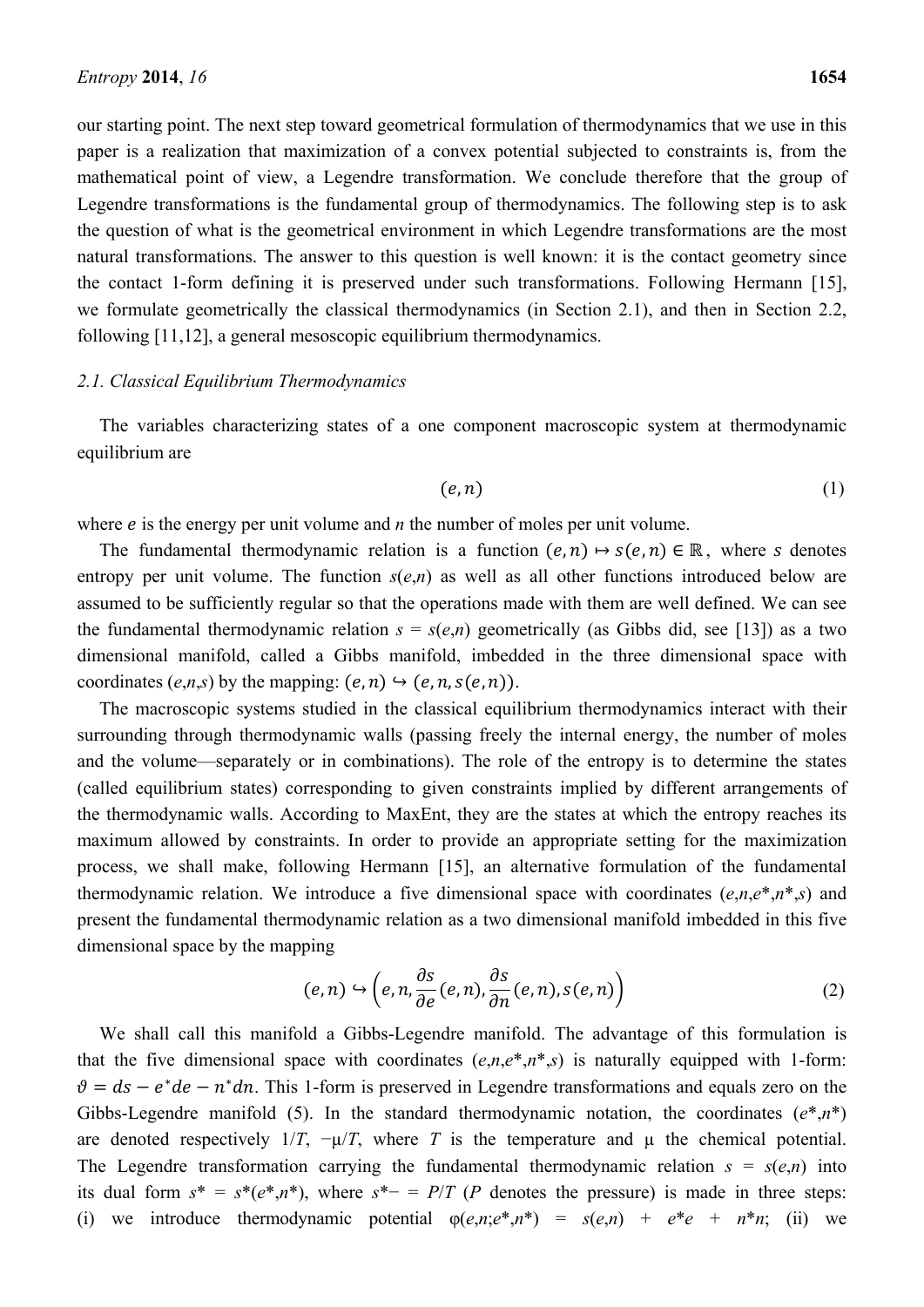solve equations  $\partial \varphi / \partial e = 0$ ,  $\partial \varphi / \partial n = 0$ ; let their solution be  $e_{eq}(e^*, n^*)$ ,  $n_{eq}(e^*, n^*)$ ; (iii)  $s^*(e^*, n^*) =$  $\varphi(e_{eq}(e^*, n^*), n_{eq}(e^*, n^*); e^*, n^*)$ . The Legendre image of the Gibbs-Legendre manifold (5) is the image of the mapping

$$
(e^*,n^*)\hookrightarrow \left(e^*,n^*,\frac{\partial s^*}{\partial e^*}(e^*,n^*),\frac{\partial s^*}{\partial n^*}(e^*,n^*),s^*(e^*,n^*)\right)
$$

We shall use below the following notation: the space with coordinates (4) will be denoted by the symbol  $M_{eq}$  and the space with coordinates  $(e^*, n^*)$  by the symbol  $M_{eq}^*$ . The 1-form in the space  $M_{eq}^*$  is given by  $ds - ede^* - ndn^*$ .

The Gibbs-Legendre manifolds can be naturally provided with an additional geometrical structure, namely with the Riemannian metric generated by the second derivatives of the entropy. The additional insight brought by this viewpoint to the classical equilibrium thermodynamics (see [16,17]) is not exploited in this paper.

### *2.2. Mesoscopic Equilibrium Thermodynamics*

Following [11,12], we translate in this section the setting introduced above into an abstract setting that can be used to formulate a mesoscopic equilibrium thermodynamics on any level of description (including the most microscopic level on which the abstract setting becomes the setting of the Gibbs equilibrium statistical mechanics) and that extends also, as we shall see below in Section 3, to dynamics.

#### 2.2.1. State Space *M* and Its Structure

We denote the state space by the symbol *M* and its coordinates with the symbol x (*i.e.*,  $x \in M$ ) For example, *M* can be the two dimensional space with coordinates (1). In this case the state space *M* is the same as the space *Meq* introduced above in the classical equilibrium thermodynamics. On the other hand, *x* can be  $10^{23}$ —particle distribution functions representing the microscopic characterization of macroscopic systems seen as composed of  $\sim 10^{23}$  atoms. In this case *M* becomes a space used in the Gibbs equilibrium statistical mechanics. In other examples, *x* can denote the classical hydrodynamic fields, or still in other examples the one or more particle distribution functions (for more examples see Section 4).

Next, we equip the spaces *M* with a structure.

On the space *M* we introduce three potentials

$$
s: M \to \mathbb{R}; \quad x \mapsto s(x) \in \mathbb{R}
$$
  
\n
$$
e: M \to \mathbb{R}; \quad x \mapsto e(x) \in \mathbb{R}
$$
  
\n
$$
n: M \to \mathbb{R}; \quad x \mapsto n(x) \in \mathbb{R}
$$
  
\n(3)

The potential *s*, called entropy is required to be a concave function of *x*, *e* represents the energy and *n* number of moles (*i.e.*,  $e = e(x)$  and  $n = n(x)$  have the same physical meanings as (1)). All three potentials are required to be sufficiently regular so that all operations made with them (for example differentiations) are well defined. The three potentials (3) are called fundamental thermodynamic relations.

It is in these relations where the individual nature of the macroscopic system under consideration is expressed.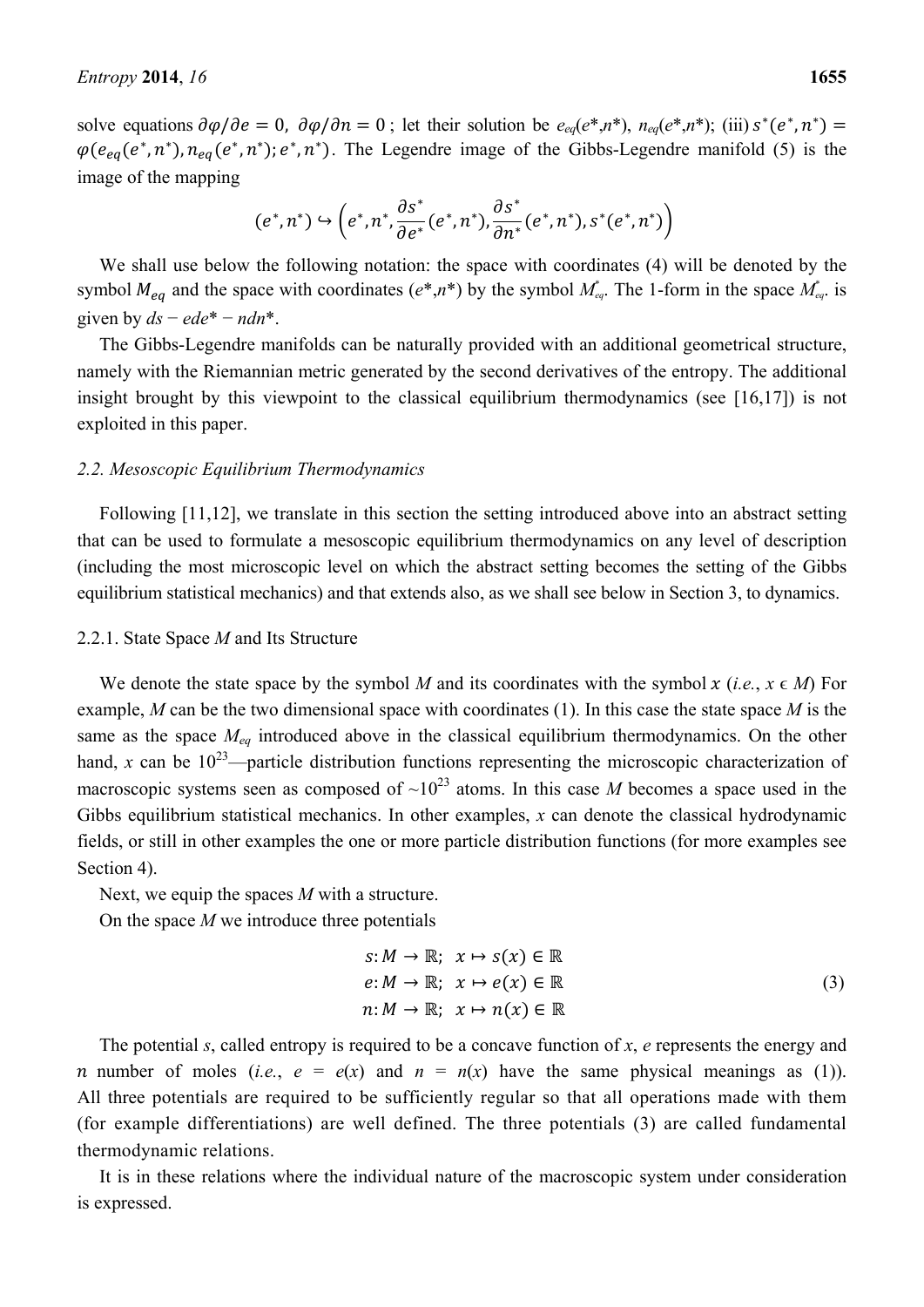In the particular case of the classical equilibrium thermodynamics when  $M \equiv M_{eq}$ , the state variable  $x$  is given in (1), and the three potentials are:

$$
s = s(e, n); e = e; n = n \tag{4}
$$

We thus see that in this case the potentials *e* and *n* are universal. There is thus only one fundamental thermodynamic relation  $s = s(e,n)$ . In Section 2.1 we have indeed called it as such.

In another particular case corresponding to the Gibbs equilibrium statistical mechanics, the state variable *x* is *N*-particle distribution function  $f^{(N)}$  (*N* is the number of particles composing the macroscopic system under consideration; we use the shorthand notation: "1" is the element of the phase space of particle "1", and similarly for the other particles)

$$
x = f^{(N)}(1, \dots, N) \tag{5}
$$

and the fundamental thermodynamic relations are

$$
s = -k_B \int d \, 1 \dots \int d \, N f^{(N)}(1, \dots, N) \ln f^{(N)}(1, \dots, N);
$$
\n
$$
e = e(1, \dots, N); \ n = \int d \, 1 \dots \int d \, N f^{(N)}(1, \dots, N)
$$
\n(6)

On this microscopic level of description we thus see that the expression for the entropy (and for the number of moles) is universal and the individual nature of the macroscopic system under consideration is expressed only in the energy (in the microscopic Hamiltonian). The situation is thus completely reversed from the one in the classical equilibrium thermodynamics where the individual nature of macroscopic systems is expressed only in the entropy and the expressions for the energy and the number of moles are universal.

On mesoscopic levels (some examples are discussed in Section 4), a universal expression exists usually only for the number of moles  $n(x)$ , the individual nature of the system under consideration is expressed in both the energy and the entropy.

#### 2.2.2. Gibbs-Legendre Manifold

Now we proceed to the geometrical formulation. From *M* we construct a new space  $M = T^*M \times$  $T^*M_{eq}^* \times \mathbb{R}$  with coordinates  $(x, x^*, e^*, n^*, e, n, \phi) \in \mathbb{M}$ , where  $x \in M$ ;  $x^* \in T_x^*M$ ,  $(e^*, n^*) \in$  $M_{eq}^*(e, n) \in T_{(e,n)}^* M_{eq}^*$ , and  $\phi \in \mathbb{R}$ . We use the standard notation,  $T^*M$  denotes the cotangent bundle of *M*,  $T_x^*M$  is the cotangent space attached to  $x \in M$ , *etc.* In the two spaces M, and M we introduce their natural contact structures, *i.e.*, 1-forms

$$
\theta = d\phi - x^* dx \quad in \quad M
$$
  

$$
\theta = d\phi - x^* dx - ede^* - ndn^* \quad in \quad M
$$
 (7)

From the potentials (3) we construct a new potential

$$
\Phi(x, e^*, n^*) = -s(x) + e^*e(x) + n^*n(x)
$$
\n(8)

that we shall call a thermodynamic potential;  $\Phi : \mathbb{M} \to \mathbb{R}$ . The maximization of the entropy  $s(x)$ subjected to constraints  $e = e(x)$ ,  $n = n(x)$  (MaxEnt) takes now the form  $\frac{\partial \phi(x, e^*, n^*)}{\partial x} = 0$ , The quantities (*e*\*,*n*\*) play the role of Lagrange multipliers. We have already required that −*s*(*x*) is a convex function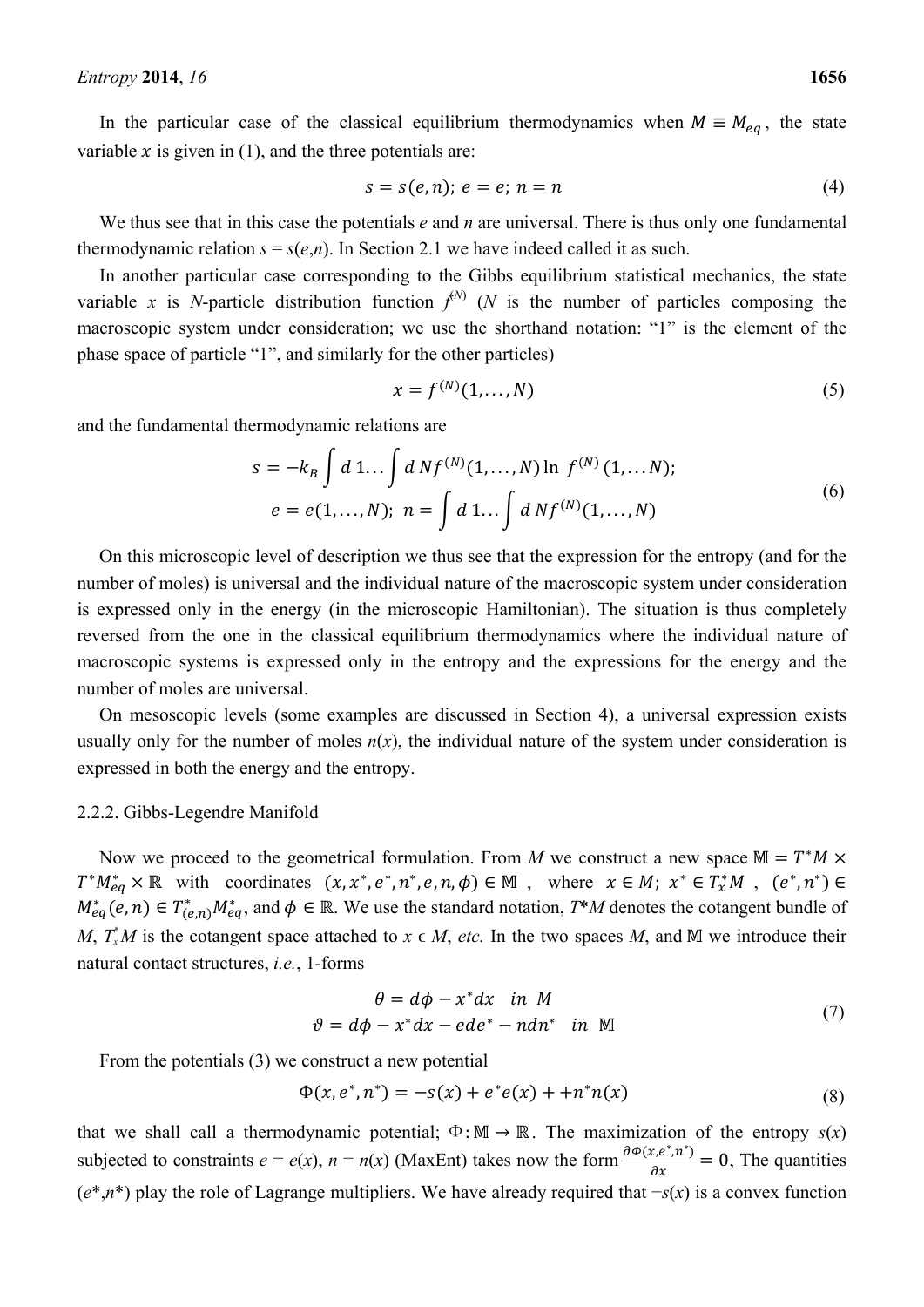of *x*. We shall moreover require that the potentials *e*(*x*) and *n*(*x*) are such that also the thermodynamic potential  $\Phi(x, e^*, n^*)$  is a convex function of *x*.

In order to simplify the presentation, we shall use hereafter an abbreviated notation  $\frac{\partial \Phi(x, e^*, n^*)}{\partial x} = \Phi_x(x, e^*, n^*)$ . The appearance of a symbol in the position of lower index will always mean derivative with respect to the quantity represented by the symbol. We cannot however avoid to use the lower index occasionally also for denoting indices of vectors (e.g.,  $r = (r_1, r_2, r_3)$ ) or, for example the subscript "eq", for denoting equilibrium (as we have already used in Section 2.1). This type of exceptions will always be explained or they will be clear from the context.

Now, we are in position to represent the fundamental thermodynamic relations (3) as well as the maximization of the entropy and the fundamental thermodynamic relation in  $M_{eq}^*$  implied by (3) geometrically. An appropriate setting for such representation is provided by the spaces M equipped with the contact structures (*i.e.*, 1-form  $\vartheta$ ).

By  $M$  we denote a manifold imbedded in the space M:

$$
\mathcal{M} = \{ (x, x^*, e^*, n^*, e, n, \phi) \in \mathbb{M} \mid x^* = \Phi_x(x, e^*, n^*),
$$
  
\n
$$
e = \Phi_{e^*}(x, e^*, n^*), n = \Phi_{n^*}(x, e^*, n^*), \phi = \Phi(x, e^*, n^*) \};
$$
  
\n
$$
(x, e^*, n^*) \hookrightarrow (x, \Phi_x(x, e^*, n^*), e^*, n^*, \Phi_{e^*}(x, e^*, n^*), \Phi_{n^*}(x, e^*, n^*), \Phi(x, e^*, n^*))
$$
\n(9)

We note that in various projections of this manifold we see geometrically all the elements of the maximization of entropy subjected to constraints. Namely:

- (i) The manifold  $\mathcal{M}|_{e^*=0,n^*=0}$ , displays the fundamental thermodynamic relations (3) in *M*. Indeed, this manifold is the image of the mapping  $x \hookrightarrow (x, -s_x(x), 0, e(x), n(x), -s(x)).$
- (ii) Restriction of the manifold  $\mathcal M$  to  $x^* = 0$ , *i.e.*, the manifold  $\mathcal M|_{x^*=0}$  displays the states that represent in *M* the states in *Meq* (we shall call them equilibrium states and denote them by the symbol  $x_{eq}(e^*, n^*)$ ) that (as we shall see in Section 3) are reached as  $t \to \infty$ , and also the fundamental thermodynamic relation in  $M_{eq}^*$  implied by the fundamental thermodynamic relation *s* = *s*(*x*) in *M*. Indeed, the manifold  $\mathcal{M}^{(\mathcal{N})}|_{x^*=0}$  is the image of the mapping

$$
(x, e^*, n^*) \hookrightarrow (x_{eq}(e^*, n^*), 0, e^*, n^*, e(x_{eq}(e^*, n^*)), n(x_{eq}(e^*, n^*)), s^*(e^*, n^*))
$$

Relations  $s^* = s^*(e^*, n^*)$ ,  $e = e(x_{eq}(e^*, n^*))$ ,  $n = n(x_{eq}(e^*, n^*))$  are the fundamental thermodynamic relations in  $M_{eq}^*$  implied by the fundamental thermodynamic relations (3) in M.

Summing up, in the geometrical formulation presented above, mesoscopic thermodynamics in the state space *M* is represented by the Gibbs-Legendre manifold  $M$  and the implied by it classical equilibrium thermodynamics in  $M_{eq}$  is represented by another Gibbs-Legendre manifold  $\mathcal{M}|_{x^*=0}$ .

# **3. Mesoscopic Thermodynamics and Dynamics**

We now assume that both the mesoscopic thermodynamics in *M* and the classical equilibrium thermodynamics in *Meq* are well established in the sense that consequences derived from the fundamental thermodynamic relations (3) and (4) agree with results of experimental observations made on both levels. This assumption implies that if we keep the system under the constraints provided by thermodynamic walls, then, given a sufficiently long time, the mesoscopic level on which *M* serves as the state space reduces to the level of the classical equilibrium thermodynamics on which  $M_{eq}$  plays this role. The time evolution involved in this approach is in fact a preparation process for applicability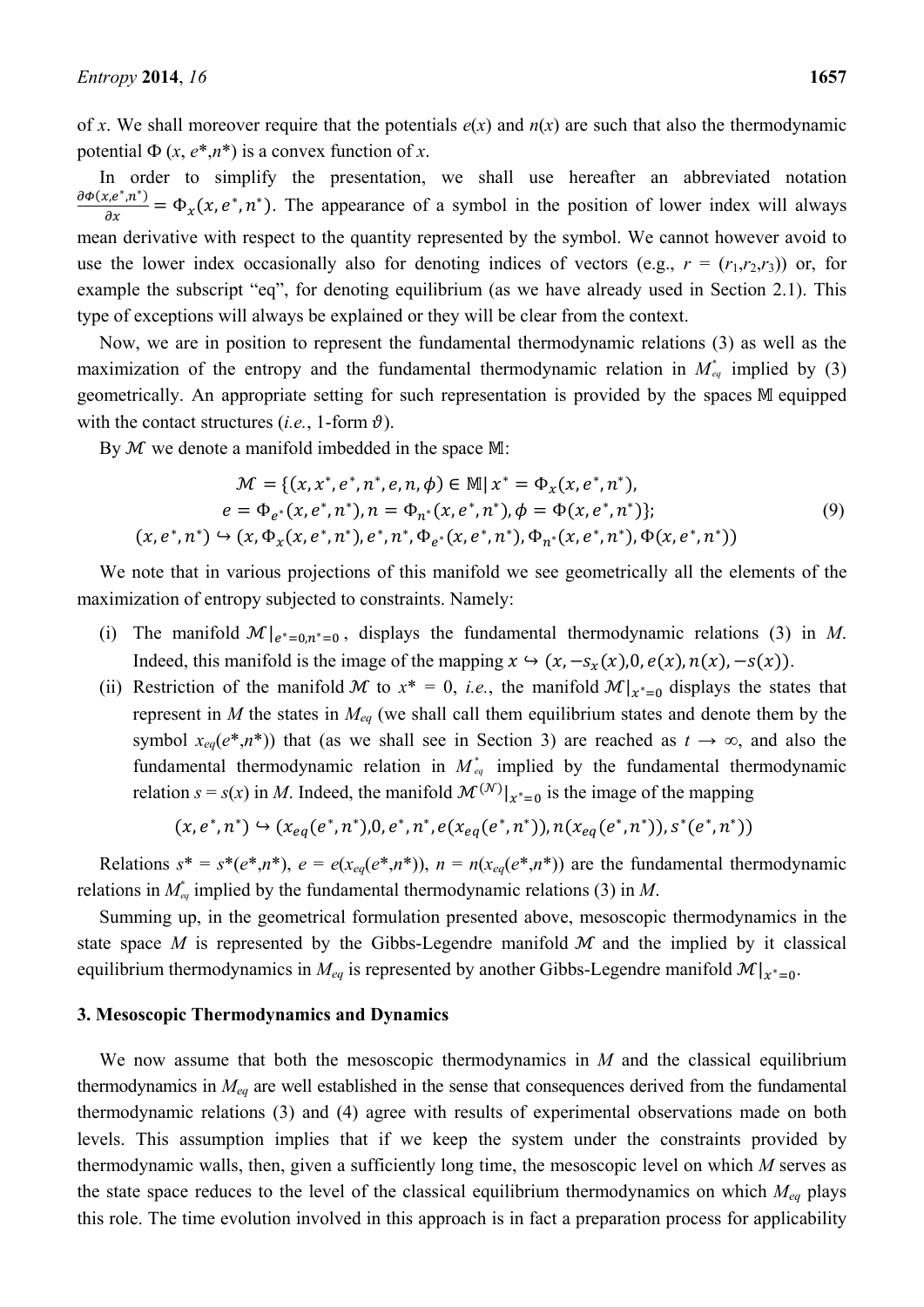of the classical equilibrium thermodynamics on which (*e*,*n*) are used as state variables. We have seen in Section 2.2 that, in the context of equilibrium theories, the passage from *M* to *Meq* is made by maximizing the entropy  $s(x)$  subjected to constraints  $e(x)$  and  $n(x)$ . We now introduce the time evolution that does such reduction. Such time evolution maximizes the entropy *s*(*x*) subjected to constraints  $e(x)$ ,  $n(x)$  and proceeds, in the geometrical setting of Section 2.2, as a continuous sequence (parametrized by the time *t*) of contact structure preserving transformations.

We begin by recalling (see e.g., [18]) the canonical form of the time evolution preserving the 1-form  $\vartheta$  in the space M (see (7)). This type of time evolution is governed by the following equations:

$$
\dot{x} = \Psi_{x^*}
$$
\n
$$
\dot{x}^* = -\Psi_x + x^*\Psi_{\phi}
$$
\n
$$
\dot{e}^* = \Psi_e
$$
\n
$$
\dot{n}^* = \Psi_n
$$
\n
$$
\dot{e} = -\Psi_{e^*} + e\Psi_{\phi}
$$
\n
$$
\dot{n} = -\Psi_{n^*} + n\Psi_{\phi}
$$
\n
$$
\dot{\phi} = -\Psi + \langle x^*, \Psi_{x^*} \rangle + e\Psi_e + n\Psi_n
$$
\n(10)

The problem is now to identify the potential Ψ:  $M \to \mathbb{R}$ , called a contact Hamiltonian, generating this time evolution. We make the choice on the basis of the following four requirements: (*Requirement 1*)  $[\Psi]_{\mathcal{M}} = 0$  (this is a general property of any contact Hamiltonian—see [18]), (*Requirement 2*) the Gibbs-Legendre manifold  $M$  is an invariant manifold (*i.e.*, the time evolution that starts on  $M$ stays on  $\mathcal M$ ), *(Requirement 3)* the time evolution carries the Gibbs-Legendre manifold  $\mathcal M$  into a Gibbs-Legendre manifold  $\mathcal{M}|_{\mathcal{X}^*=0}$  as  $t\to\infty$ , and (*Requirement 4*) particular realizations of the time evolution are well known and well established mesoscopic time evolutions as e.g., the Boltzmann kinetic equation, the Navier-Stokes-Fourier equations of the classical fluid mechanics and many others.

The contact Hamiltonian Ψ satisfying the above four requirements is

$$
\Psi(x, x^*, e^*, n^*) = -\mathcal{S}(x, x^*, e^*, n^*) + \frac{1}{e^*} \mathcal{H}(x, x^*, e^*, n^*)
$$
(11)

where

$$
S(x, x^*, e^*, n^*) = \Xi(x, x^*) - \Xi(x, x^*)|_{x^* = \Phi_x(x, e^*, n^*)}
$$
(12)

and

$$
\mathcal{H}(x, x^*, e^*, n^*) = \langle x^*, L\Phi_x(x, e^*, n^*) \rangle \tag{13}
$$

By  $\Xi$  we denote dissipation potential  $\Xi : \mathbb{M} \to \mathbb{R}$ . This potential is required to satisfy the following six properties:

\n- (i) 
$$
\Xi
$$
 is independent of  $\phi$  and of  $(e, n, e^*, n^*)$
\n- (ii)  $\Xi(x, 0) = 0$
\n- (iii)  $\Xi$ , as a function of  $x^*$ , reaches its minimum at  $(x, 0)$
\n- (iv)  $\Xi$  is a convex function of  $x^*$  in a neighborhood of  $(x, 0)$
\n- (v)  $\langle a_x, [\Xi_{x^*}]_{x^* = e_x} \rangle = \langle a_x, [\Xi_{x^*}]_{x^* = n_x} \rangle = 0$  for all functions  $a: M \to \mathbb{R}$
\n- (vi)  $\langle e_x, [\Xi_{x^*}]_{x^* = -s_x} \rangle = \langle n_x, [\Xi_{x^*}]_{x^* = -s_x} \rangle = 0$
\n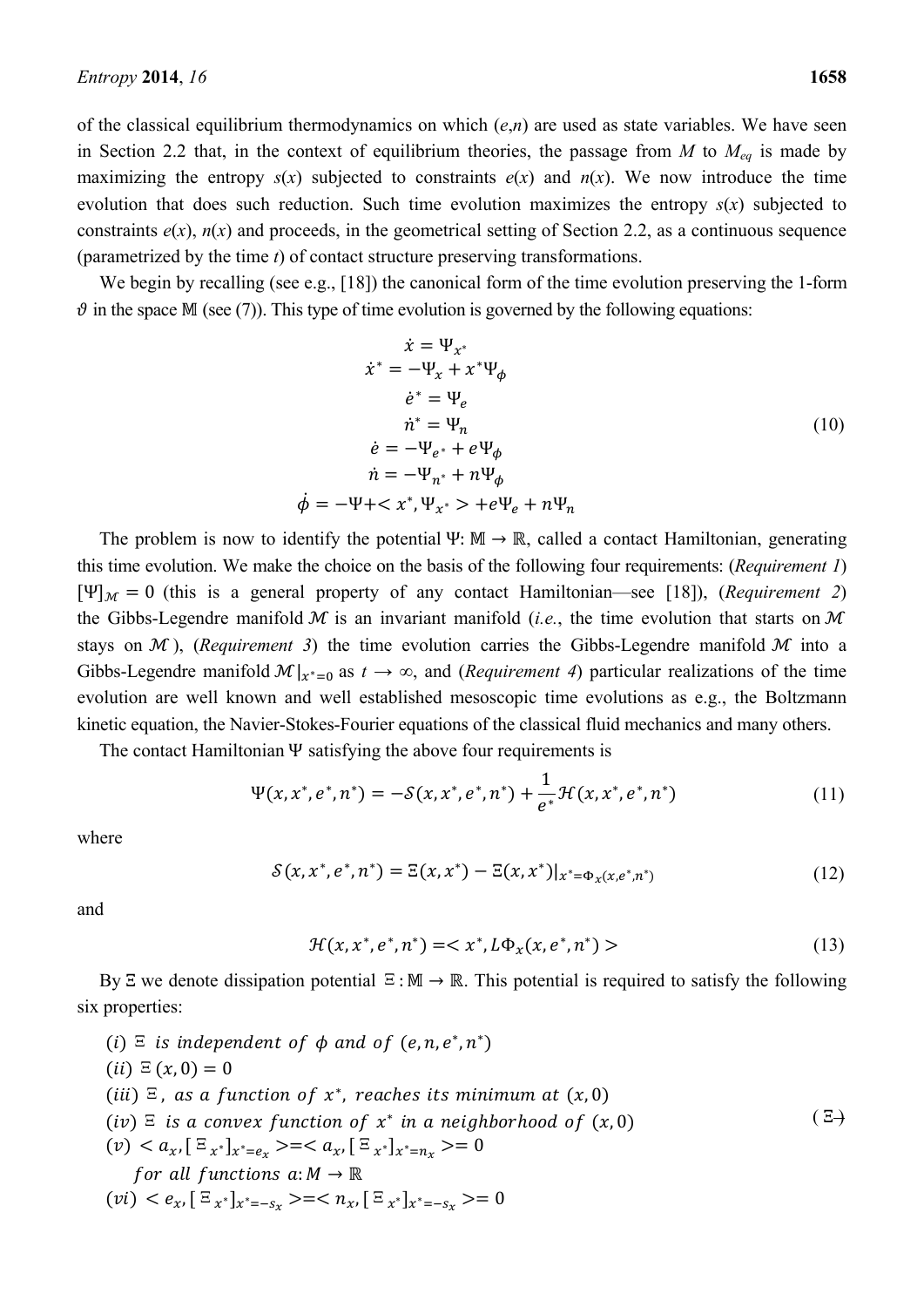The symbol <,>denotes the pairing in *M*.

By  $L(x)$  we denote a Poisson bivector satisfying the following two properties:

$$
(i) < a_x, L(x)b_x \ge \{a, b\} \text{ is a Poisson bracket }; a: M \to \mathbb{R}; \ b: M \to \mathbb{R}
$$
  

$$
(ii) < a_x, Ls_x \ge =  (L)
$$

It can easily be verified that with this contact Hamiltonian the time evolution in  $M$  that preserves the 1-form  $\vartheta$  satisfies all the properties that we are requiring. Equation (10) with the contact Hamiltonian (11) become:

$$
\dot{x} = \frac{1}{e^*} L[x^*]_{x^* = \Phi_x} - \Xi_{x^*}
$$
\n
$$
\dot{x}^* = \Phi_{xx} \left( \frac{1}{e^*} Lx^* - [\Xi_{x^*}]_{x^* = \Phi_x} \right) - \frac{1}{e^*} < x^*, L_x \Phi_x > + \Xi_x - [\Xi_x]_{x^* = \Phi_x}
$$
\n
$$
\dot{\phi} = -\langle x^*, \Xi_{x^*} \rangle + \frac{1}{e^*} < x^*, L\Phi_x > + \Xi - [\Xi]_{x^* = \Phi_x}
$$
\n
$$
\dot{e} = \dot{n} = \dot{e}^* = \dot{n}^* = 0
$$
\n(14)

Next, we investigate qualitative properties and physical interpretations of their solutions.

# *3.1. Properties of Solutions of Equation (14)*

We begin by proving that Equations (14) satisfy the four requirements listed in the text following Equation (10).

#### 3.1.1. Proof of Requirement 1

We see indeed that  $[\Psi]_{\mathcal{M}} = 0$ . Note that  $[\mathcal{S}]_{\mathcal{M}} = 0$  due to S being a difference of two terms and  $[\mathcal{H}]_{\mathcal{M}} = 0$  due to the antisymmetric multiplication appearing in  $\mathcal{H}$ .

### 3.1.2. Proof of Requirement 2

We see immediately that on  $M$  the first three equations (Equation (14)) become:

$$
\begin{aligned}\n\dot{x} &= L(x)e_x - [\Xi_{x^*}]_{x^* = -s_x} \\
\dot{x}^* &= \Phi_{xx}(L(x)e_x - [\Xi_{x^*}]_{x^* = -s_x}) \\
\dot{s} &= < -s_x, [\Xi_{x^*}]_{x^* = -s_x} > \n\end{aligned} \tag{15}
$$

Since  $[\dot{x}^*]_{\mathcal{M}} = \Phi_{xx} \dot{x}$ , the second equation in Equation (15) is equivalent to the first (provided  $\Phi$ satisfies the properties enumerated in the text that follows Equation (8)) and consequently the Gibbs-Legendre manifold  $M$  is invariant.

#### 3.1.3. Proof of Requirement 3

Due to the properties  $( \Xi )$  required from the dissipation potential  $\Xi$ , the right hand side of the third equation in Equation (15) is nonnegative. This means that the thermodynamic potential  $\Phi(x,e^*,n^*)$ plays the role of the Lyapunov function for the approach  $x \to x_{eq}$ , and consequently,  $\mathcal{M} \to [\mathcal{M}]_{x^*=0}$  as  $t \to \infty$ . We thus see indeed, that on M the time evolution (14) describes the time evolution representing the preparation process for applicability of the classical equilibrium thermodynamics.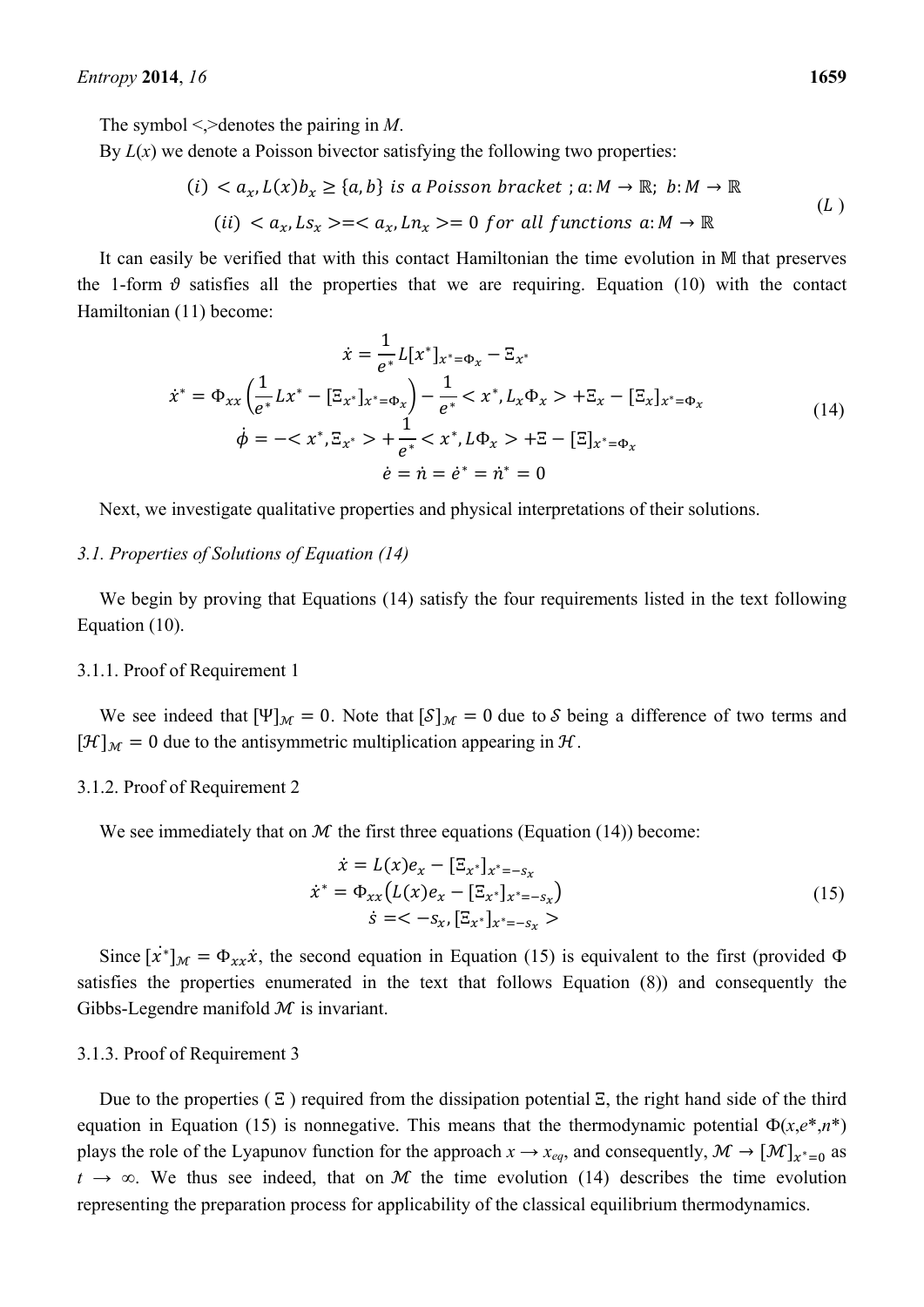Another way to introduce an abstract mesoscopic dynamics could be to collect well established (*i.e.*, well tested with experimental observations) examples of mesoscopic dynamics (as e.g., the classical nonequilibrium thermodynamics, Boltzmann's kinetic theory) and attempt to extract from them a common structure. This has indeed been the way in which equations of the type (15) have originally emerged. First, the Hamiltonian structure of the Euler (*i.e.*, nondissipative part) of the governing equations of the classical hydrodynamics has been discovered by Clebsch in [19]. It has then been realized in [20] that also the nondissipative part of the Boltzmann and other kinetic equations possess the Hamiltonian structure. The dissipative part of the time evolution has been put into the form appearing in Equation (15) in [21–23]. Both Hamiltonian and dissipative dynamics has been combined in [24–32]. In [30,31] the combination of both structures has been cast into the form of the first equation in Equation (15) and called GENERIC (an acronym for General Equation for Non-Equilibrium Reversible-Irreversible Coupling). We can therefore regard the way we have arrived in this paper at GENERIC Equation (15) as its derivation from thermodynamics.

#### 3.1.5. Variational Formulation

We have seen that the time evolution that takes place on  $\mathcal{M} \subset \mathbb{M}$  governed by Equation (10) is indeed a physically meaningful mesoscopic time evolution of macroscopic systems. What about the time evolution governed by Equation (10) outside of  $M$ , what is its physical significance? The observation made below represents only a beginning of this type of investigation.

A direct verification shows that the first two equations in Equation (10) are Euler-Lagrange equations corresponding to the functional:

$$
J = \int d\,t \left[ \Psi(x, x^*, e^*, n^*) - \langle x^*, \dot{x} \rangle \right] \tag{16}
$$

In other words, the functional  $\mathcal I$  given in Equation (21) reaches its extremum on the trajectories  $(x(t), x^*(t))$  generated in M by Equation (10).

As for the physical meaning of *J*, we see that on the Gibbs-Legendre manifold  $\mathcal{M}$  (i.e.,  $[\mathcal{I}]_{\mathcal{M}}$ ) it becomes the total entropy generated during the time evolution (indeed, we recall (see Section 3.1.1) that  $[\Psi]_{\mathcal{M}} = 0$  and we clearly see that  $-\langle x^*, \dot{x} \rangle_{\mathcal{M}} = \dot{s}$ ). We can thus formulate this observation as follows: The total entropy generated during the mesoscopic time evolution reaches its extremum.

It is interesting to note that this type of variational formulation of nonequilibrium thermodynamics has been introduced previously by using arguments that are completely different from those used in this paper (see e.g., Reference [33]).

# *3.2. Physical Interpretation of the Contact Hamiltonian Ψ*

Does the viewpoint of mesoscopic dynamics that we follow in this paper provide a new insight into the physical meaning of entropy and other concepts arising in thermodynamics? First, we recall the insight provided by the Gibbs equilibrium statistical mechanics which is a particular case of the mesoscopic thermodynamics introduced in Section 3 that corresponds to the choice (5) of state variables in  $M$ , to the choice (6) of the entropy, energy and number of moles, and to the time evolution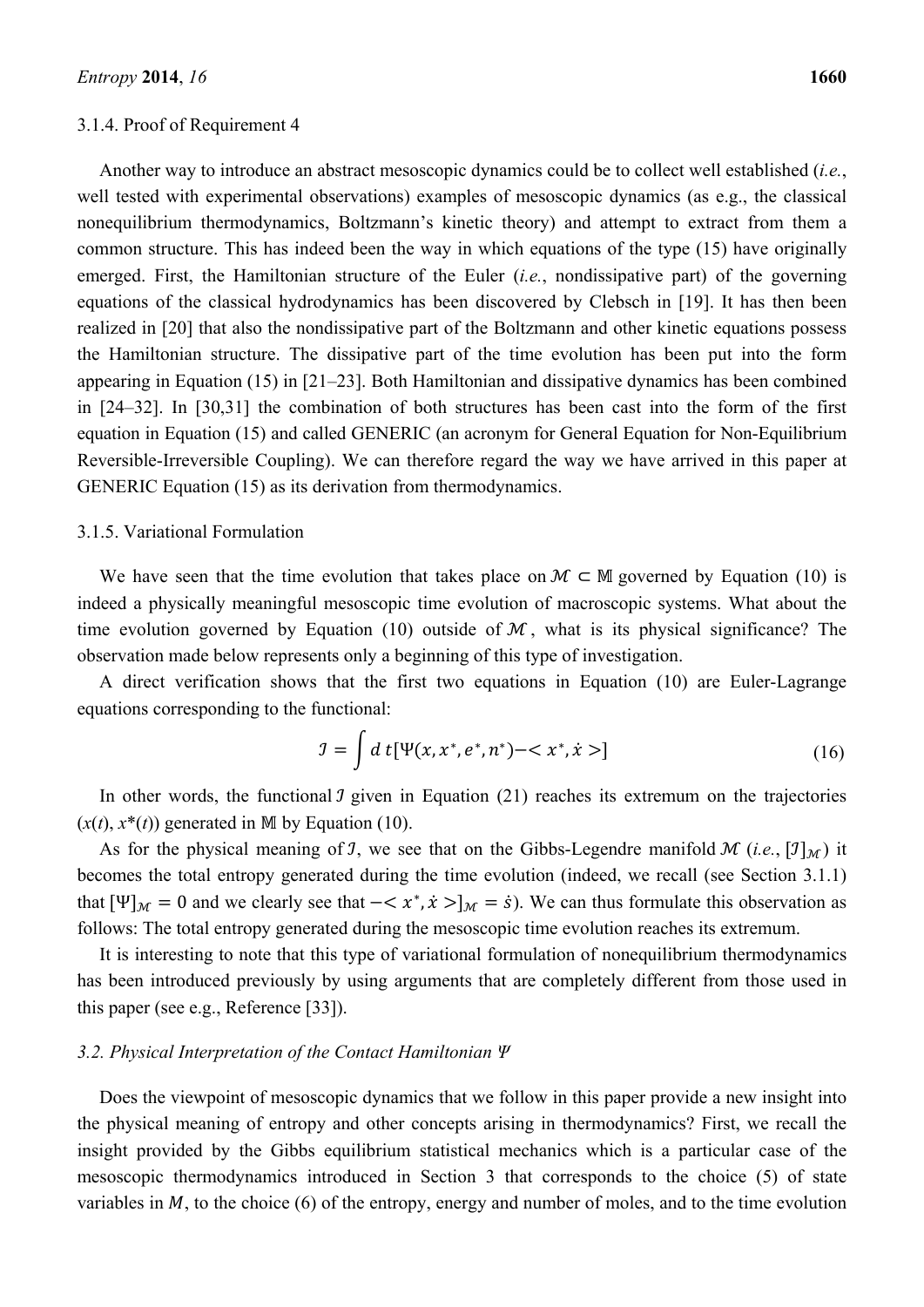fixed volume and the coordinates (*e*,*n*).

(10) replaced by the ergodic hypothesis. In this particular case the macroscopic entropy becomes (if we restrict ourselves to still a more special case when the volume, the number of moles, and the macroscopic energy are kept fixed—the so called microcanonical ensemble) logarithm of the volume of the microscopic state space with coordinates (1, …, *N*) corresponding to one macroscopic state with

The general mesoscopic dynamics (10) offers an additional insight into the physical interpretation of entropy *s*. Not only we see in *s* an information about how micro and macro descriptions relate to each other, we also see that *s* plays the role of a potential generating the time evolution during which a micro description reduces to the macro description. Moreover, both micro and macro entropies determine geometry that is naturally associated with thermodynamics (namely the geometry of the Gibbs-Legendre manifolds). In addition, the starting micro description (that is in the Gibbs theory always chosen to be the most microscopic description with Equation (5) as state variables) can be replaced with any well established (*i.e.*, well tested with experiments) mesoscopic description.

Next, we turn to discussing physical interpretation of the remaining quantities entering the contact Hamiltonian Ψ. We begin with the Poisson bivector *L*. From the physical point of view, *L* expresses mathematically the kinematics of state variables. We can see it well in the context of classical mechanics. In this example the state variables  $x = (q, p)$ , where q stands for position vectors of particles and p for their momenta. The state space M is a cotangent bundle  $M = T^*Q$ ,  $q \in Q$ ,  $p \in T_q^*Q$ . The Poisson bivector in this case is the matrix  $L = \begin{pmatrix} 0 & 1 \\ -1 & 0 \end{pmatrix}$  which indeed expresses the fact that *p* is a conjugate to the velocity  $\dot{q} \in T_a Q$ . The Poisson bracket corresponding to the above Poisson bivector is  ${A, B}$  = <  ${(A_a, A_p)^T L(B_a, B_p)}$  > =  $A_a B_p - B_q B_p$ , where *A* and *B* are sufficiently regular real valued functions of  $(q,p)$ . What is the physical interpretation of the degeneracy requirement  $(L)$ ? We have seen that degeneracy of *L* is essential for keeping the entropy constant during the Hamiltonian (nondissipative) time evolution. We note that if we begin our investigation with classical mechanics of particles with the state variables  $x = (q, p)$  then we are not able to satisfy the degeneracy requirement ( $L$ ) since the matrix  $\begin{pmatrix} 0 & 1 \\ -1 & 0 \end{pmatrix}$  is obviously nondegenerate. If we indeed want to take as our point of departure the classical mechanics we have to therefore choose its another representation in which the Poisson bivector is degenerate. We choose it to be the Liouville reformulation of classical mechanics in which state variables are not  $x = (q, p)$  but distribution functions (5). In this setting the Poisson bracket expressing kinematics of  $f_N(1, ..., N)$  takes the form [19]  $\{A, B\} = \int d1... \int dN f_N \left[ (A_{f_N})_q (B_{f_N})_p - (A_{f_N})_q (B_{f_N})_q \right]$  $(A_{f_N})_q (B_{f_N})_p$ ]. This Poisson bracket is indeed degenerate. It can easily be verified directly (see Appendix) that  $\{A, C\} = 0$  for all functions *A* and for *C* that are pointwise functions of  $f_N$  (*i.e.*,  $(1, ..., N) \mapsto f_N \mapsto C$ ). Functions *C* for which that  $\{A, C\} = 0$  for all functions *A* are called Casimirs of the bracket  $\{A, B\}$ . We note that the entropy *s* given in Equation (6) is a Casimir of the bracket  ${A, B} = \int d 1... \int d N f_N [(A_{f_N})_q (B_{f_N})_p - (A_{f_N})_q (B_{f_N})_p].$  We thus conclude that an attempt to find a formulation of classical mechanics that could serve as a starting point for an analysis of the time evolution of the type (10) leads us to statistical mechanics (*i.e.*, to use  $f<sub>M</sub>(1, ..., M)$  instead of  $(1, ..., M)$ as state variables). We have thus identified an alternative route (alternative to the one based on the original Maxwell and Gibbs arguments) to statistical mechanics.

Now we turn to discussing the physics involved in the dissipation potential Ξ . It has been established on Path A that the entropy production  $\sigma$  has the form  $\sigma = \sum_i J_i X_i$ , where  $J_i$  are fluxes and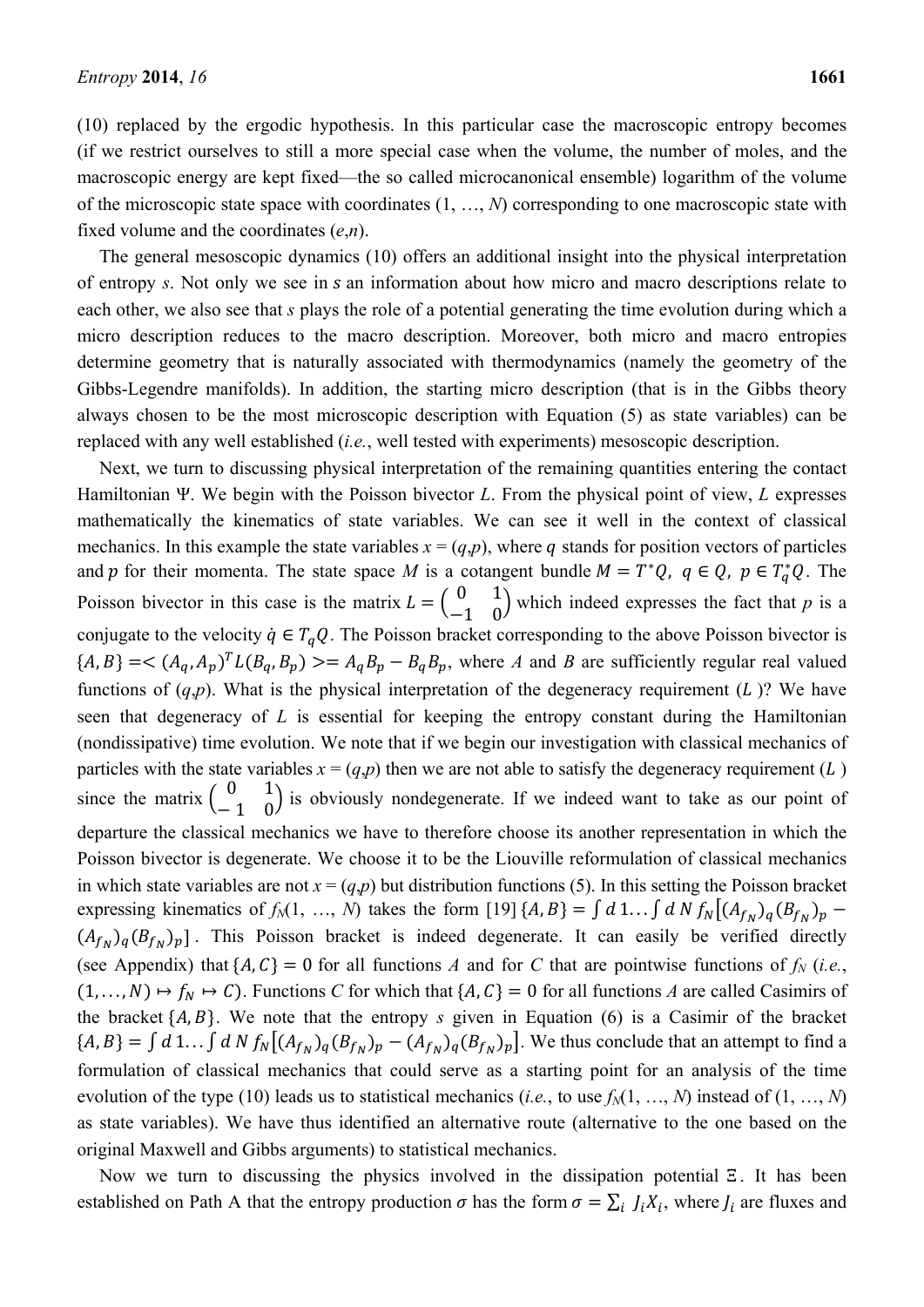$X_i$  are thermodynamic forces. Moreover, the fluxes are related to the forces by the Onsager relation  $J_i = \sum_k \Lambda_{ik} X_k$ , where  $\Lambda$  is a symmetric matrix of Onsager coefficients. The nonlinear version of the Onsager relation takes the form  $J_i = \xi_{X_i}$ , where  $\xi$ , called a dissipation potential  $X \mapsto \xi(X) \in \mathbb{R}$ ;  $X =$  $(X_1, X_2, \dots)$ , is required to satisfy the following three properties (compare with(Ξ)):

$$
(i) \xi(0) = 0(ii) [\xi_X]_{X=0} = 0
$$
 (6)

### $(iii)\xi(X)$  is a convex function of X in a neighborhood of  $X=0$

(note that the nonlinear Onsager relation reduces to the linear Onsager relation if  $\xi(X) = \frac{1}{2} < X, \Delta X >$ , where  $\Lambda$  is a non negative operator independent of  $X$ , but possibly dependent on x). With such nonlinear generalization of the linear Onsager relation, the entropy production  $\sigma = \sum_i J_i X_i$  becomes

$$
\sigma = \langle X, \xi_X \rangle \tag{17}
$$

The question arises of how this viewpoint of the entropy production, that is one of the founding stones on which the classical nonequilibrium thermodynamics stays, relates to the mesoscopic nonequilibrium thermodynamics (10) introduced in this section. To answer it we proceed as follows. From the third equation in Equation (15) we have:

$$
\sigma = -[\langle x^*, \Xi_{x^*} \rangle]_{x^* = \Phi_x} \tag{18}
$$

It is easy to see that Equations (17) and (18) become identical if:

$$
\Xi(x^*) = \alpha \xi(X(x^*))\tag{19}
$$

where  $\alpha > 0$  is a constant and the function  $X(x^*)$  satisfies the property:

$$
\alpha < x^*, \Xi_{x^*} > = < X, \xi_X > \tag{20}
$$

This property is obviously satisfied for  $X = x^*$ . In Section 4 we shall see other examples of the thermodynamic forces  $\boldsymbol{X}$  satisfying (19) and (20).

As for the physical interpretation of the contact Hamiltonian Ψ itself, the properties of solutions of Equation (10) that we have investigated above indicate that we can regard  $H$  as the rate of energy and S as a rate of entropy (if we compare Equations (8) with (11), we can also regard Ψ as a rate thermodynamic potential). The time evolution in  $M$  is thus generated by potentials that are essentially rates of the potentials generating the time evolution in M.

Finally, we recall that the most fundamental contribution that has arisen on Path A and Path B is that equations governing the time evolution of state variables are supplemented with an equation governing the time evolution of entropy. On Path C this feature is an integral part of the geometrical formulation of dynamics (see the seventh equation in Equation (10), third equation in Equation (14) and the third equation in Equation (15)). In addition, we also see on Path C that it is natural to supplement the equations governing the time evolution of the state variables with equations governing the time evolution of the conjugate state variables (see the second equations in Equations (10), (14) and (15)). Usefulness of this addition has in fact also arisen on Path B in the investigations directed toward the mathematical regularity of the governing equations. We shall give more details about this result obtained on Path B in Section 3.3 and 4.4 below.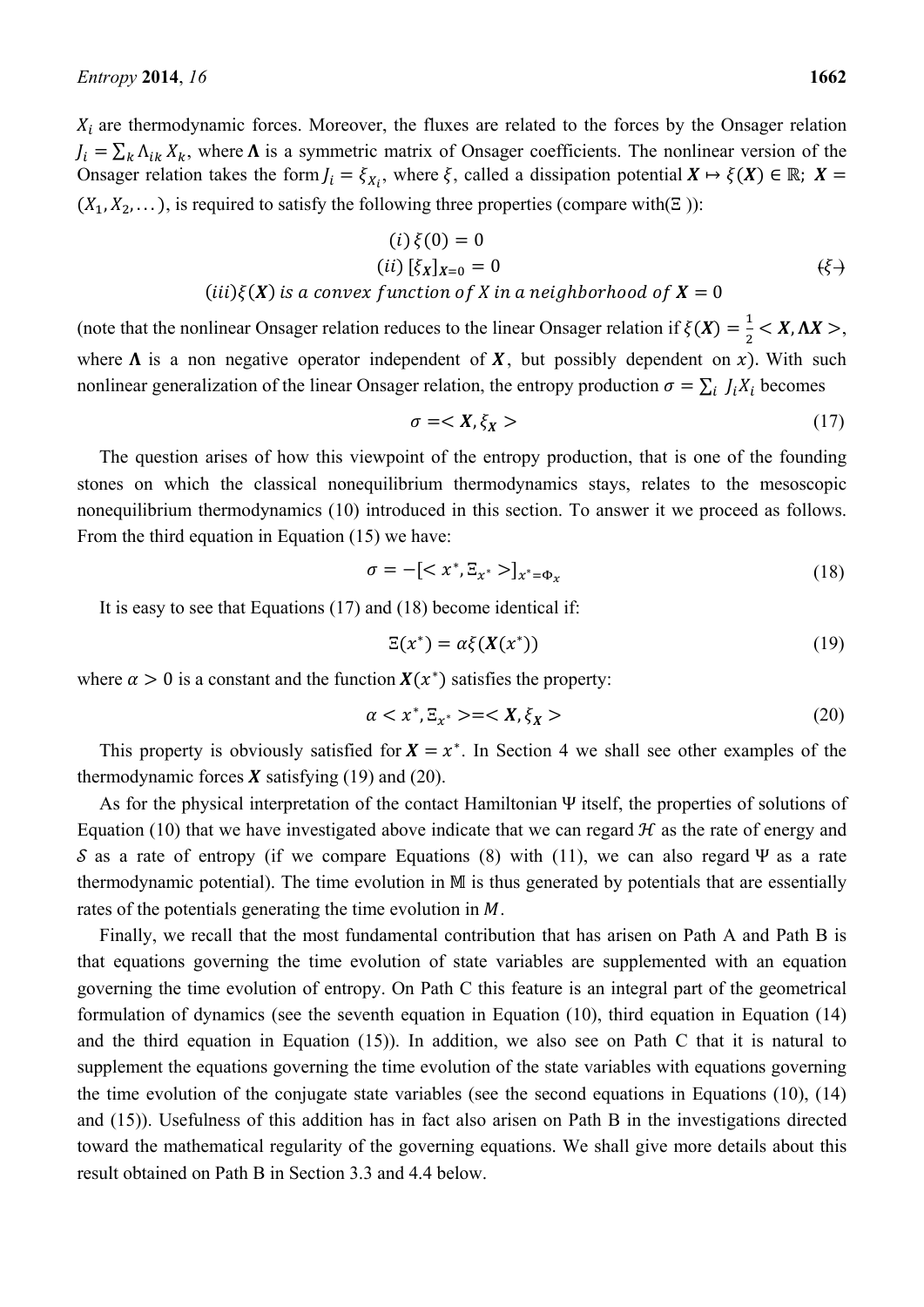#### *3.3. Generalizations and Alternative Formulations of Mesoscopic Dynamics*

An important generalization of the formulation developed above consists in replacing the state space  $M_{ea}$  of equilibrium thermodynamics with  $M_{slow} \subset M$  composed of state variables that evolve in slower pace than the rest of the state variables in  $M$ . The time evolution governed by Equation (15) becomes in this more general context the fast time evolution describing approach to  $M_{slow}$  in which then the time evolution continues in a slower pace (slow time evolution). We note that  $M_{eq}$  is indeed a particular case of  $M_{slow}$  in which the "slow" becomes "still". This type of generalization of Equation (15), worked out in [9,12,34], is based on previous observations made in [35,36].

An independent investigation of the separation of the time evolution into fast and slow has been made in [37,38] and in [7,39,40]. A particularly new feature appearing in the formulation based on Equation (15) is the emergence of the fundamental thermodynamic relation in  $M_{slow}$ . This new thermodynamics in  $M_{slow}$  emerges in the same way as the equilibrium thermodynamics (the equilibrium fundamental thermodynamic relation) has emerged in Sections 2 and 3 in  $M_{ea}$ .

A different route leading to extensions of MaxEnt principle to dynamics has been followed in [41–43]. Still another route to an abstract setting for mesoscopic dynamics has been explored in [4,44–46]. This latter route has been motivated by an attempt to pursue mathematical rigor in the formulations arising on Path B. We now briefly sketch this approach.

We begin with restricting the choice of state variables. Only real valued functions of the position vector **r** (called fields) are admissible as state variables, *i.e.*,

$$
x = q(r) \in \mathbb{R}^n \tag{21}
$$

The fields q are moreover required to include one scalar field  $e(\bf{r})$  having the physical interpretation of energy, *i.e.*,

$$
\boldsymbol{q}(r) = (e(r), \boldsymbol{q}'(r)) \tag{22}
$$

where  $q'(r)$  denote the remaining fields.

The equations generating the time evolution of  $q(r)$  are required to have the form:

$$
\frac{\partial \mathbf{q}}{\partial t} = -\text{div}\mathbf{\mathcal{F}}(\mathbf{q}) + \hat{\vartheta}(\mathbf{q})
$$
 (23)

where the quantities  $\mathcal F$  and  $\hat \vartheta$  satisfy some properties listed below.

First, we turn to the properties of  $\mathcal{F} = [\mathcal{F}_i^j]$ ,  $i = 1, 2, ..., n$ ,  $j = 1, 2, 3$ . These fields (functions of  $q(r)$ ) denote fluxes corresponding to the fields  $q$ . The time evolution Equation (23) with  $\hat{\theta}$  absent are called local conservation laws since they imply  $\frac{d\mathbf{Q}}{dt} = 0$ , where  $\mathbf{Q} = \int_{\Omega} d \mathbf{r} \mathbf{q}(\mathbf{r})$ , provided appropriate boundary conditions have been chosen (*i.e.*, boundary conditions guaranteeing  $\int_{\mathbf{S}} \mathbf{F} \cdot \mathbf{n} = 0$ ;  $\Sigma$  denotes the boundary of  $\Omega \subset \mathbb{R}^3$  and **n** the vector perpendicular to the boundary). In particular, due to the presence of the energy field  $e(\bf{r})$  in the set of state variables (see Equation (22)), the total energy  $E = \int d\mathbf{r} e(\mathbf{r})$  is conserved in the time evolution governed by Equation (23) with  $\hat{\theta}(\mathbf{q}) \equiv 0$ . The fluxes  $\mathcal F$  are required to satisfy the following two properties:

# *Property 1*

The fields  $\mathcal F$  depend on the fields  $q(r)$  but not on their derivatives.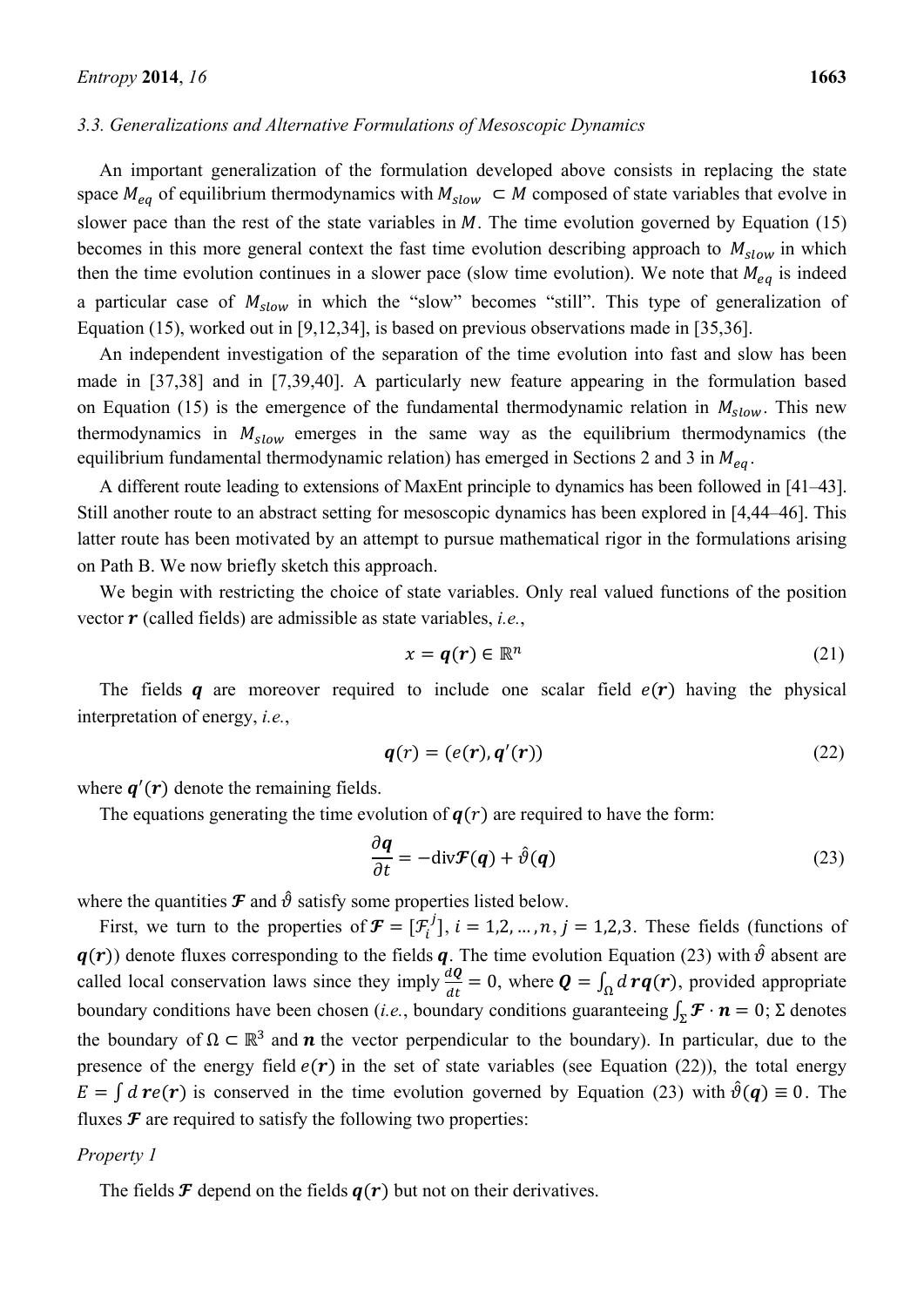#### *Property 2*

The time evolution Equation (23) with  $\hat{\vartheta}(q) \equiv 0$  imply another local conservation law

$$
\frac{\partial s(\boldsymbol{q})}{\partial t} = -\text{div}\boldsymbol{F}^{(s)}(\boldsymbol{q})\tag{24}
$$

where  $s(q)$  and  $F^{(s)} = (F_1^{(s)}, F_2^{(s)}, F_3^{(s)})^T$ , called entropy field and entropy flux respectively, are functions of  $q(r)$ . As for the functional dependence of s on  $q$ , we require that

$$
-s(q) \text{ is a convex function of } q,
$$
  
\n
$$
\frac{\partial s}{\partial e} > 0
$$
\n(25)

The first requirement expresses the thermodynamic stability and the second the positivity of the absolute temperature (recall that  $\frac{\partial s}{\partial e} = \frac{1}{T}$ , where T is the local absolute temperature).

The problem now is to identify **F** for which Equation (23) implies Equation (24) provided  $\vartheta \equiv 0$ . Godunov has noted in [44] that such identification can best be done if conjugate fields, denoted by the symbol  $p(r)$ , are brought into the consideration. This Godunov observation is, of course, very much in the spirit of using contact geometry to formulate mesoscopic dynamics. We now present Godunov's observation. Let  $s<sup>*</sup>(p)$  be the Legendre transformation of the potential  $s(q)$  arising in Equation (24)  $(i.e., s^*(p) = [-s(q)+]_{q=q_{eq}(p)},$  where  $q_{eq}(p)$  is a solution of  $\frac{\partial (-s(q)+)}{\partial q} = 0$ . Moreover, we can now regard the potential  $s(q)$  as a Legendre transformation of  $s^*(p)$  (*i.e.*,  $s(q) = [-s^*(p) + \langle p, q \rangle]_{p=p_{eq}}$ , where  $p_{eq}(p)$  is a solution of  $\frac{\partial (-s^8(p) + \langle p, q \rangle)}{\partial p} = 0$ ). Now we note that if the fields  $p(r)$  evolve in time according to:

$$
\frac{\partial s_p^*}{\partial t} = -\text{div}\mathcal{G}_p \tag{26}
$$

then an additional conservation law

$$
\frac{\partial (p_k s_{p_k}^* - s^*)}{\partial t} = -\frac{\partial (p_k \mathcal{G}_{p_k}^j - \mathcal{G}^j)}{\partial r_j} \tag{27}
$$

is automatically implied (it is sufficient to multiply each equation in Equation (26) by  $p_k$  and sum them up). Moreover, Equation (27) implies also:

$$
s_{\mathbf{p}\mathbf{p}}^* \frac{\partial \mathbf{p}}{\partial t} = -\mathcal{G}_{\mathbf{p}\mathbf{p}}^j \frac{\partial \mathbf{p}}{\partial r_j} \tag{28}
$$

which means that Equation (26) is a symmetric hyperbolic (or hyperbolic in the sense of Friedrichs [46]) system of partial differential equations. This in turn means that the initial value problem (Cauchy problem) for Equation (26) with sufficiently smooth initial data is well posed. Such connection between thermodynamics and well-posedness of differential equations of continuum mechanics was first recognized by Godunov in [44]. (The notation that we have used in the equations above and that we shall continue to use it in the rest of this paper is the following:  $s_p^* = \partial s^* / \partial p = (s_{p_1}^*, s_{p_1}^*, \dots, s_{p_n}^*)^T$ is *n*-vector,  $s_{pp}^* = \frac{\partial^2 s^*}{\partial p^2} = [s_{p_i p_j}^*]$  is  $n \times n$ -matrix, and similarly for other potentials; moreover, we use also the summation convention (*i.e.*, summation over repeated indices)).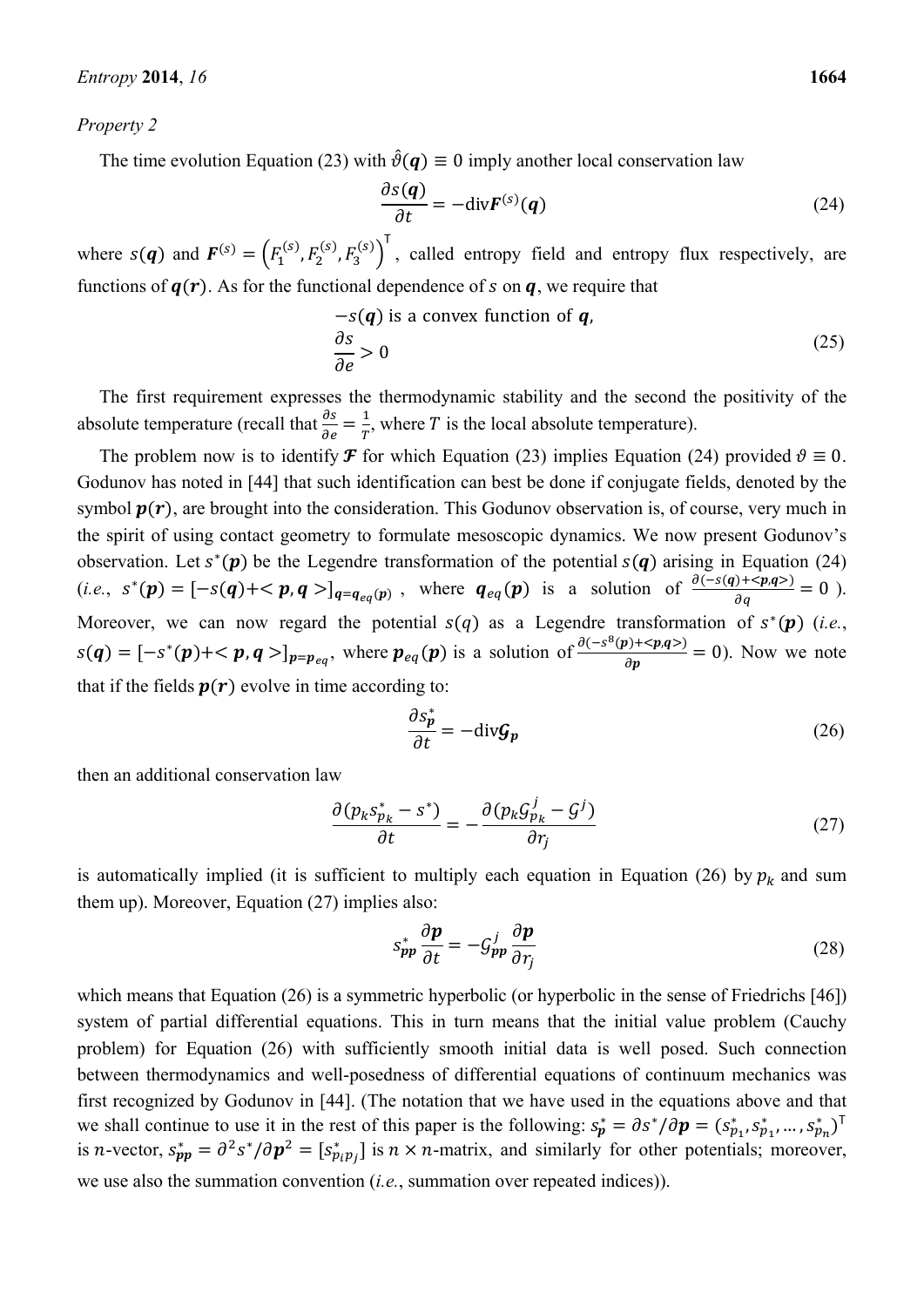As for the term  $\hat{\theta}(\mathbf{q})$  appearing in Equation (23), we choose it in such a way that it depends on  $\mathbf{q}$ but not on its derivatives, that the energy remains conserved and the entropy  $s(q)$  (introduced in Equation (24)) does not decrease during the time evolution governed by Equation (23). In its specification, one can follow the same concepts and arguments that we have used in the discussion of the dissipative time evolution in Equation (15).

Now we make a few observations about the relation between the mesoscopic dynamics (10) obtained by following Path C and Equation (29) obtained by following Path B .

- (i) There is no limitation on the choice of the state variables  $x$  in Equation (10) but there is one in Equation (23) (only fields (21) are allowed).
- (ii) The Hamiltonian structure of the nondissipative time evolution in Equation (10) is replaced in Equation (23) by local conservation laws. We shall see in Sections 4.2 and 4.4 that the Hamiltonian structure and the structure of local conservation laws can coexist but the problem for what  $\mathcal F$  appearing in Equation (23) the time evolution governed by Equation (23) with  $\hat{\vartheta}(\mathbf{q}) \equiv 0$  is Hamiltonian remains open.
- (iii) We have seen that the Legendre transformations that have arisen naturally in the context of the mesoscopic dynamics and thermodynamics (10) arise also naturally in the Godunov analysis of the compatibility of the dynamics (23) with thermodynamics. We note that in the context of Equation (23) the association with Legendre transformations also implies results about mathematical regularity of the formulation (namely the well-posedness of the initial value problem).

### **4. Illustrations**

Let us now consider a problem of deriving a model describing dynamical and thermodynamical behavior of a specific family of macroscopic systems. The point of departure is an identification of the macroscopic systems and of our interest in them. The interest is determined by experimental observations in our disposition and by intended applications. For example, the macroscopic systems may be polymeric liquids, the experimental observations those developed in experimental rheology, and the intended application an assistance in fabrication of objects made of plastic materials. The next step in the model derivation is a microscopic formulation of the physics involved. In the development that follows we can then choose among three different routes.

On the first route (called direct simulations—see e.g., [47,48]) we begin with a microscopic (particulate) formulation. Next, we calculate trajectories of all the particles composing the macroscopic systems under investigation and then reduce this detailed microscopic information to a less detailed mesoscopic information that is related more directly to our interests. The passage from micro to meso descriptions is thus done with the assistance of computers (in the calculation of the trajectories) and with two additional interventions, one in determination of forces (acting on particles) that originate in macroscopic constraints (e.g., forces due to an imposed temperature gradient) and the other in the way the predictions directly related to our mesoscopic an macroscopic observations are extracted from the calculated microscopic trajectories.

On the second route, the original microscopic formulation is followed by its reduction to a mesoscopic formulation that addresses more directly our interests in the macroscopic systems under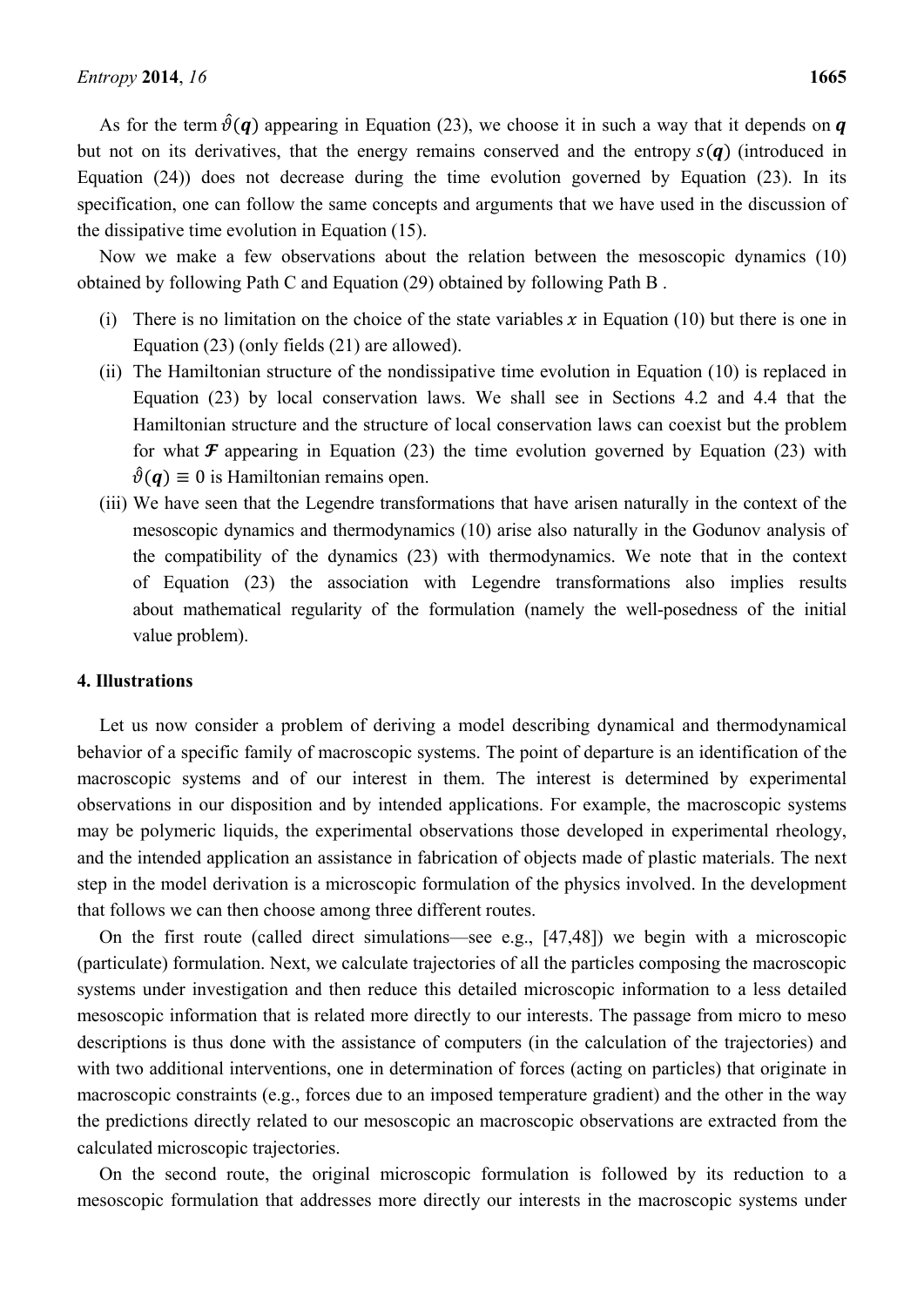investigation. Solutions to the mesoscopic governing equations predict the behavior which we directly observe in our mesoscopic measurements. Again, the main difficulty on this route is in the reduction process. The question that arises on both routes is the following: how shall we make the reductions in order that the essential features of the mechanics put into the original microscopic formulation is kept intact and the compatibility with thermodynamics of both microscopic and mesoscopic formulations is guaranteed.

The third route addresses this question. The reduction with which the second route begins is done in a modular way which guarantees the compatibility with mechanics and thermodynamics. By a modular reduction we understand the following process. The starting assumption is that the mesoscopic dynamics that we want to derive possesses the abstract structure (10). This assumption guarantees that, irrespectively of what we do next, the mesoscopic time evolution that we shall eventually derive will be compatible with mechanics and thermodynamics. The derivation of the model becomes a problem of constructing a particular realization of Equation (10) representing the macroscopic systems under investigation. The abstract dynamical system  $(10)$  involves four modules: *Module 1*, *state variables*  $x$ , *Module 2, their kinematics expressed in the Poisson bracket* {A, B}, *Module 3, thermodynamic forces X* and dissipation potential  $\xi(X)$ , *Module 4*, thermodynamic potential  $\Phi(x)$ . These four modules are discussed, one after the other, from microscopic or other types of insights into the macroscopic systems under investigation. Below, we shall derive in this way three well known mesoscopic theories (namely the Boltzmann kinetic equation and the equations of classical fluid mechanics, and mesoscopic dynamics involving fluctuations) and a new example of extended mesoscopic fluid mechanics.

### *4.1. Boltzmann Kinetic Theory*

We construct a particular realization of the abstract mesoscopic dynamical system (10) corresponding to the Boltzmann kinetic theory. With this we illustrate the abstract Equation (10), we illustrate the derivation of mesoscopic models described in the previous paragraph, and present a new alternative derivation of the Boltzmann kinetic equation. We begin illustrations with the Boltzmann equation since this equation (rather than the Navier-Stokes-Fourier equations of fluid mechanics that arise naturally on Path A and Path B and are discussed the next section) has been historically the first equation possessing the structure (10). It is also the Boltzmann equation that has served as a prototype equation from which Equation (15) has been extracted. We shall proceed systematically from Module 1 to Module 4. We recall that in the Boltzmann theory the physical systems under investigation are dilute gases and our interest in them is determined by observations providing its experimental basis.

# *Module 1, state variables* x

The objective in this module is to choose state variables  $x$  with which we can concentrate our attention on the essence of the physics of our interest and ignore the rest. Since we never know in advance what is important and what can be ignored, the choice of  $x$  is always a trial-and-error procedure guided by an experience. In this example we follow Boltzmann and choose:

$$
x = f(r, v) \tag{29}
$$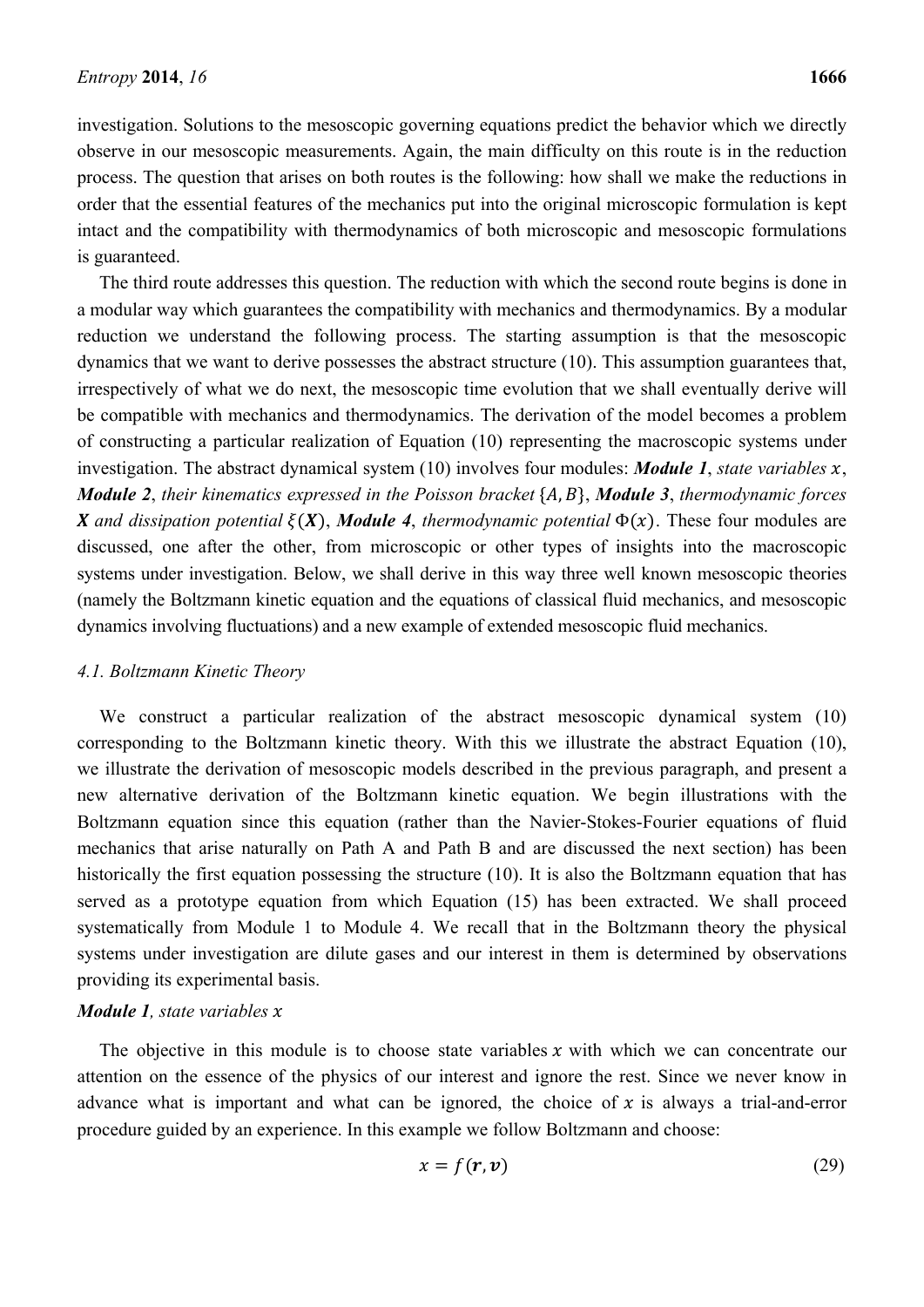where  $f(r, v)$  is one particle distribution function,  $r \in \Omega \subset \mathbb{R}^3$  is the position vector and  $v \in \mathbb{R}^3$  is the momentum of one particle. As for the conditions on the boundary  $\partial\Omega$ , we assume in this paper that  $f|_{\partial\Omega}$  is such that all the integrals over  $\partial\Omega$  that arise below in by parts integrations equal zero.

# *Module 2, kinematics of*  $f(\mathbf{r}, \mathbf{v})$

The Poisson bracket expressing kinematics of  $f(\mathbf{r}, \mathbf{v})$  is given by:

$$
\{A, B\} = \int d\mathbf{r} \int d\mathbf{v} f \left[ \frac{\partial A_f}{\partial r_i} \frac{\partial B_f}{\partial v_i} - \frac{\partial B_f}{\partial r_i} \frac{\partial A_f}{\partial v_i} \right]
$$
(30)

where we use the summation convention;  $A$  and  $B$  are real valued sufficiently regular functions of  $f(\mathbf{r}, \mathbf{v})$ ;  $A_{f(\mathbf{r}, \mathbf{v})}$  denotes the functional derivative of A with respect to  $f(\mathbf{r}, \mathbf{v})$ . As for the integration over the position vector  $r$ , we shall always assume in this paper (not only in this section) that the volume of the region over which we integrate equals one and the boundary conditions are such that all the integrals over the boundary that arise in by parts integrations equal zero.

How can we derive the bracket (30)? There are several ways to do it. Our first comment about Equation (36) does not amount to its derivation but offers its direct physical understanding. We recall that in classical mechanics the Poisson bracket expressing kinematics of  $(1,2,..., N)$  particles (we use the notation introduced in Equation (5);  $1 = (r^{(1)}, v^{(1)}, ...)$  is given by:

$$
\{a, b\} = \sum_{\alpha=1}^{N} \left[ \frac{\partial a}{\partial r_i^{(\alpha)}} \frac{\partial b}{\partial v_i^{(\alpha)}} - \frac{\partial b}{\partial r_i^{(\alpha)}} \frac{\partial a}{\partial v_i^{(\alpha)}} \right]
$$
(31)

where  $a$ , $b$  are real valued and sufficiently regular functions of  $(r, v)$ . Now we note that the Poisson bracket (31) turns into the Poisson bracket (31) if the distribution function  $f(r, v)$  is the Klimontovich distribution function  $f(\mathbf{r}, \mathbf{v}) = \delta(\mathbf{r} - \mathbf{r}^{(1)})\delta(\mathbf{v} - \mathbf{v}^{(1)})\ldots\delta(\mathbf{r} - \mathbf{r}^{(N)})\delta(\mathbf{v} - \mathbf{v}^{(N)})$  and the functions A and B in Equation (30) are linear functions  $A(f) = \int d\mathbf{r} \int d\mathbf{v} f(\mathbf{r}, \mathbf{v}) a(\mathbf{r}, \mathbf{v})$  and similar for B. By  $\delta$ (...) we denote the Dirac delta function. We thus see that if in the ensemble of N particles represented by the distribution function  $f(r, v)$  we consider only one in which particles have sharply specified coordinates  $(1, \ldots, N)$  then, with another restriction to only linear functions, the Poisson bracket (30) is indeed the standard Poisson bracket of classical mechanics.

The actual derivation of Equation (30) provided in [20] is based on the relation between Lie groups and Poisson brackets. We just recall here the arguments. The Lie group describing kinematics of a particle in classical mechanics is the group of canonical transformations (*i.e.*, transformations preserving the relation between  $\bm{r}$  and  $\bm{v}$ , namely that  $\bm{v}$  is an element of the cotangent space attached to the position space with the coordinate  $\boldsymbol{r}$ ). The one particle distribution function is an element of the dual space to the Lie algebra corresponding to this Lie group. According to a general result derived in symplectic geometry, Lie group structure induces a Poisson bracket in the dual space of its corresponding Lie algebra. The Poisson bracket (30) is such bracket.

Regarding the degeneracy requirement in  $(L)$ , we easily convince ourselves by a direct verification (see Appendix), that the bracket (30) is degenerate (as we have already noted in Section 3.2) in the sense that  $\{A, C\} = 0$  for all A and for C that are pointwise functions of f (*i.e.*,  $(\mathbf{r}, \mathbf{v}) \mapsto f \mapsto C$  where the second mapping is  $\mathbb{R} \to \mathbb{R}$ ). For example, the Boltzmann entropy introduced below in Module 4 is such a function.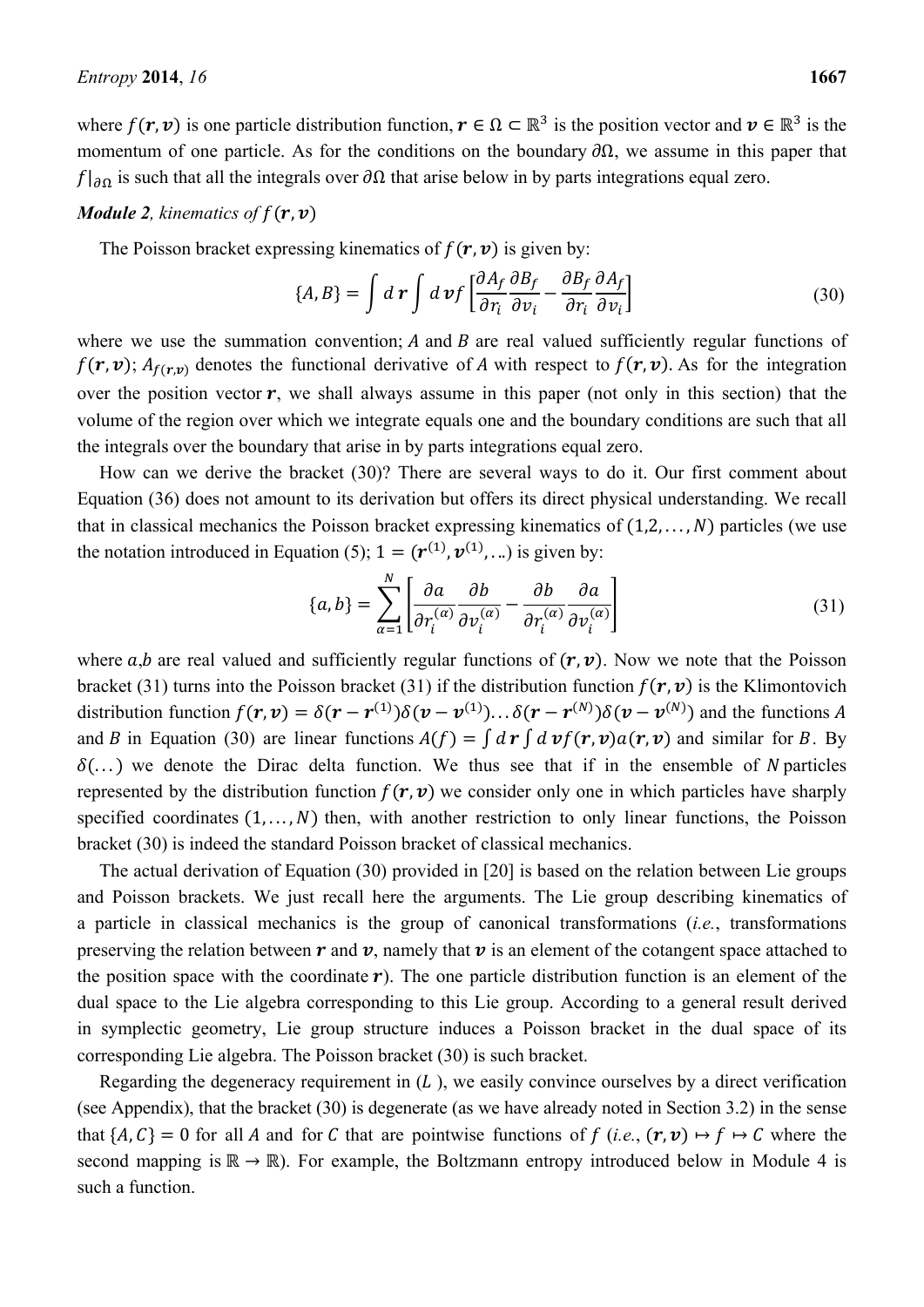### *Module 3, thermodynamic forces X and dissipation potential*  $\xi(X)$

Following Boltzmann, the source of dissipation in dilute gases are binary collisions. Binary because the dilution, and collisions because during these events large changes in momenta occur in a very short time which makes it then impossible to follow (with the chosen mesoscopic state variables) all the details of particle trajectories. The resulting loss of information brings about dissipation and time irreversibility.

In order to identify the thermodynamic forces and the dissipation potential that correspond to binary collisions, it is useful to regard collisions as chemical reactions. This viewpoint then makes it possible to use results derived in chemical kinetics (that has been put into the form Equation (10) in [49]). If we consider momentum  $v$  as a label of chemical species (that we denote  $V$ ) then indeed the binary collision is a chemical reaction  $V + V_1 \rightleftharpoons V' + V'_1$  where the incoming two particles have momenta  $v$ and  $v_1$  and the outgoing particles  $v'$  and  $v'_1$ . The thermodynamic force X corresponding to this reaction is the chemical activity (see [39]):

$$
X = -f^*(r, v) - f^*(r, v_1) + f^*(r, v') + f^*(r, v'_1)
$$
\n(32)

Continuing further with the general chemical kinetics [39], the thermodynamic potential is:

$$
\xi(\mathbf{X}) = \int d\mathbf{r} \int d\mathbf{v} \int d\mathbf{v}_1 \int d\mathbf{v}' \int d\mathbf{v}'_1 W(f; \mathbf{r}, \mathbf{v}, \mathbf{v}_1, \mathbf{v}', \mathbf{v}'_1) (e^{\mathbf{X}} + e^{-\mathbf{X}} - 2) \tag{33}
$$

where  $W$  satisfies the following three properties: (a)  $W$  equals zero unless the relations:

$$
\mathbf{v} + \mathbf{v}_1 = \mathbf{v}' + \mathbf{v}'_1
$$
  

$$
\mathbf{v}^2 + (\mathbf{v}_1)^2 = (\mathbf{v}')^2 + (\mathbf{v}'_1)^2
$$
 (34)

hold, (b) W is symmetric with respect to the exchange of  $v$  and  $v_1$  and exchange of  $(v, v_1)$  and  $(\mathbf{v}', \mathbf{v}')$ , and (c)  $W > 0$  if Equation (34) holds. The classical mechanics of two colliding particles is represented in Equation (33) in the requirements (a) and (b). The requirement (c) is needed to satisfy  $(E)$ .

# *Module 4, hermodynamic potential*  $\Phi(f)$

We choose the distribution function  $f(r, v)$  to be normalized in such a way that the number of moles  $n(f) = \int d\mathbf{r} \int d\mathbf{v} f(\mathbf{r}, \mathbf{v})$ . Since the macroscopic systems under investigations are dilute gases we choose the energy to be simply the average kinetic energy of the particles (*i.e.*,  $e(f) = \int d\mathbf{r} \int d\mathbf{v} f(\mathbf{r}, \mathbf{v}) \frac{v^2}{2m}$ , *m* denotes mass of one particle). We could also, following Vlasov [50], include particle-particle interactions in the additional term  $\frac{1}{2} \int d\mathbf{r} \int d\mathbf{r} \int d\mathbf{v} \int d\mathbf{v} \int dV$  $(|r - r_1|) f(r, v) f(r_1, v_1)$ , where  $V(|r - r_1|)$  is the interaction potential between two particles with the position coordinates  $\boldsymbol{r}$  and  $\boldsymbol{r}_1$ . Following Boltzmann, we choose the entropy  $(f) = -k_B \int d\mathbf{r} \int d\mathbf{v} f(\mathbf{r}, \mathbf{v}) \ln f(\mathbf{r}, \mathbf{v})$ , where  $k_B$  is the Boltzmann constant. We note that indeed  ${A, \eta} = 0$  for all A as it is required in (L).

The thermodynamic potential Equation (8) thus become:

$$
\Phi(f, e^*, n^*) = k_B \int d\mathbf{r} \int d\mathbf{v} f(\mathbf{r}, \mathbf{v}) \ln f(\mathbf{r}, \mathbf{v}) + e^* \int d\mathbf{r} \int d\mathbf{v} f(\mathbf{r}, \mathbf{v}) \frac{\mathbf{v}^2}{2m} + n^* \int d\mathbf{r} \int d\mathbf{v} f(\mathbf{r}, \mathbf{v})
$$
\n(35)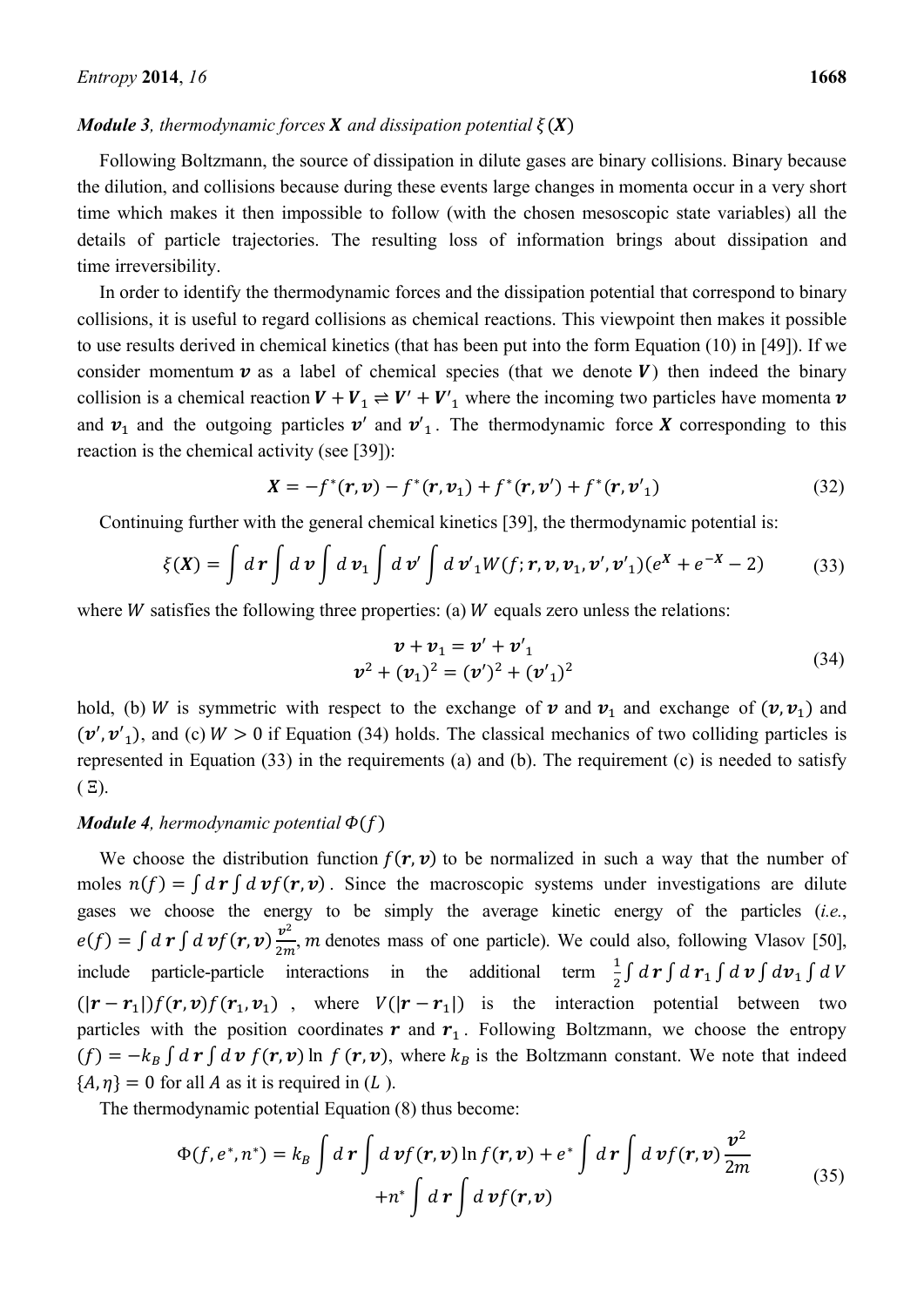With these four modules, the abstract Equation (15) becomes indeed the Boltzmann kinetic equation (we leave the routine calculations that are involved to the reader):

$$
\frac{\partial f}{\partial t} = -\frac{v_j}{m} \frac{\partial f(\mathbf{r}, \mathbf{v})}{\partial r_j} + \frac{\partial}{\partial v_j} \left( \int d \mathbf{v}_1 \int d \mathbf{r}_1 f(\mathbf{r}, \mathbf{v}) f(\mathbf{r}_1, \mathbf{v}_1) \frac{\partial V(|\mathbf{r} - \mathbf{r}_1|)}{\partial r_j} \right) + \int d \mathbf{v}_1 \int d \mathbf{v}' \int d \mathbf{v}'_1 W^{Boltzmann}(f; \mathbf{v}, \mathbf{v}_1, \mathbf{v}', \mathbf{v}'_1) \times (f(\mathbf{r}, \mathbf{v}') f(\mathbf{r}, \mathbf{v}'_1) - f(\mathbf{r}, \mathbf{v}) f(\mathbf{r}, \mathbf{v}_1))
$$
\n(36)

where

$$
W^{Boltzmann} = \frac{1}{2} W(f; \boldsymbol{v}, \boldsymbol{v}_1, \boldsymbol{v}', \boldsymbol{v}'_1) (f(\boldsymbol{r}, \boldsymbol{v}) f(\boldsymbol{r}, \boldsymbol{v}_1) f(\boldsymbol{r}, \boldsymbol{v}') f(\boldsymbol{r}, \boldsymbol{v}'_1))^{-\frac{1}{2}}
$$
(37)

W is the quantity introduced in Equation (33). We note that in this example the coefficient  $\alpha$ introduced in Equation (20) equals one.

We end this illustration by asking a question of what new in kinetic theory itself have we achieved by formulating it as a particular realization of Equation (10)? We suggest a few answers.

First, the new derivation offers a new way to see physics involved in Boltzmann's kinetic theory. Second, we are also getting a new insight into mathematical aspects of kinetic theory. For example, Boltzmann's H-theorem is directly imbedded into our formulation. Moreover, the kinetic equation written in its conjugate form (that appears naturally in our formulation) may show more mathematical regularity. This indeed happens for time evolution equations arising in continuum theories (see Equation (26) and it may also be the case for the Boltzmann equation. We recall that the first step in the proof of the existence of global solutions for the Boltzmann equation in [51] is to consider solutions in a renormalized sense. Such solutions are similar to solutions to the conjugate Boltzmann equation. In addition, the other mathematical features of Equation (10), for example the variational formulation discussed in Section 3.1.5, may prove to be useful in the analysis of both the mathematical regularity and numerical solutions.

Finally, the formulation of the Boltzmann equation developed above unifies the Boltzmann theory with other mesoscopic dynamical theories and provides a setting for its various extensions. For instance we can choose other than the Boltzmann entropy and other type of collisions (see Section 3.1.3 in [9]).

#### *4.2. Classical Nonequilibrium Thermodynamics*

In this illustration we are turning to the classical nonequilibrium thermodynamics that has originally been introduced on Path A . We shall see below how this classical theory arises on Path C . We recall that the macroscopic systems under investigation in the classical nonequilibrium thermodynamics are simple fluids that are investigated experimentally and theoretically in the classical hydrodynamics. In the presentation we shall again proceed systematically from Module 1 to Module 4.

# *Module 1, state variables x*

The state variables are those used in the classical equilibrium thermodynamics (see (1)) except that they are local (*i.e.*, they depend on the position vector  $\mathbf{r}$ ) and a new field (absent in the equilibrium thermodynamics) is adopted. The new field is the field of local overall momentum  $u(r)$  of the fluid.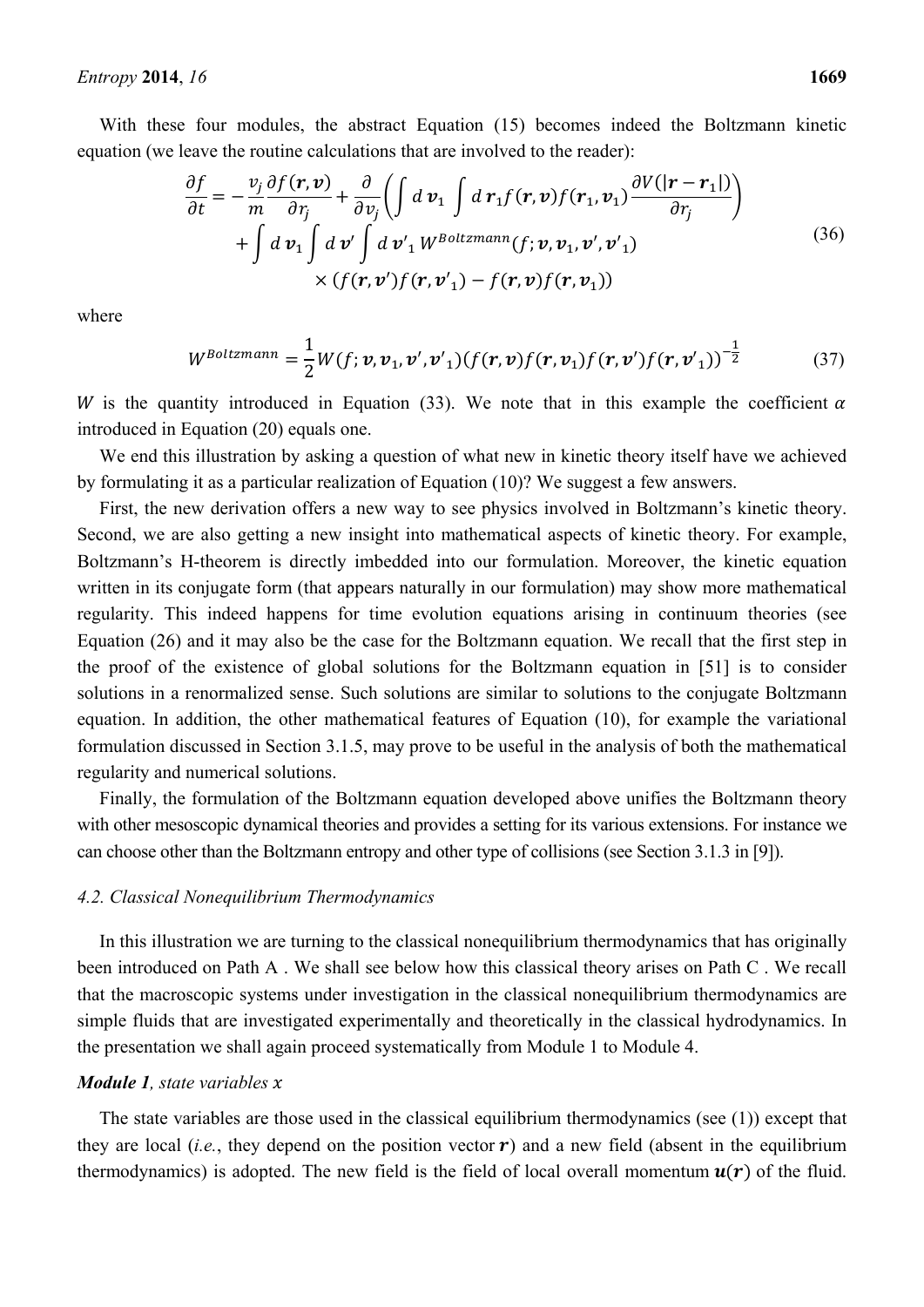At thermodynamic equilibrium there is no macroscopic motion and consequently  $\boldsymbol{u}$  is not needed. We thus have in this illustration

$$
x = (\rho(r), u(r), e(r))
$$
\n(38)

where  $\rho(\mathbf{r})$  is the mass density that is related to the number of moles  $n(\mathbf{r})$  by  $\rho(\mathbf{r}) = M_{mol}n(\mathbf{r})$ ;  $M_{mol}$  is the molar mass. By  $e(\mathbf{r})$  we denote the total energy density that includes the internal energy (*i.e.*, the one introduced in (1) but now dependent on  $\bf{r}$ ) and also the kinetic energy dependent on the newly adopted field  $\boldsymbol{u}$  (see more in Module 4 below). The position vector  $r \in \Omega \subset \mathbb{R}^3$ . The boundary conditions are assumed to be such that all the integrals over  $\partial \Omega$  that arise in by parts integrations are equal zero.

In Module 4 we shall introduce the entropy field  $s(r)$  as a function of Equation (38):  $s(\mathbf{r}) = s(\rho, \mathbf{u}, \mathbf{e}; \mathbf{r})$ . Following Path A, we regard the fluids as being in local equilibrium which then means that s is locally the same function of  $(e, n)$  as in equilibrium thermodynamics and that s is independent of the newly adopted field  $u$ . However, since  $e(\mathbf{r})$  is the total energy and we consider  $s(\mathbf{r})$  to be a function of the total energy  $e(\mathbf{r})$ , the entropy  $s(\mathbf{r})$  depends now on  $u(\mathbf{r})$  (see more in the discussion of Module 4 below).

As we have seen in Section 2.1, in the classical equilibrium thermodynamics  $\frac{\partial s}{\partial e} = \frac{1}{T}$ , where T is the absolute temperature. We therefore interpret  $\frac{\partial s(\rho, u, e; r)}{\partial e(r)}$  as inverse of the local absolute temperature. If we consider fluids for which the absolute temperature is positive then we can replace  $e$  in Equation (38) by s and consider alternatively

$$
x = (\rho(r), u(r), s(r))
$$
\n(39)

as state variables. Using the terminology of Callen [52], we call Equation (38) state variables in the entropy representation and Equation (39) state variables in the energy representation. Both state variables (38) and (39) are related by a one-to-one transformation. We recall that the derivatives of  $s$ with respect the state variables  $(38)$  are related to derivatives of *e* with respect the state variables  $(39)$  by:

$$
s_e = \frac{1}{e_s}; \ s_u = -\frac{e_u}{e_s}; \ s_\rho = -\frac{e_\rho}{e_s} \tag{40}
$$

The way we discuss Module 2 and Module 3 in this and also in the subsequent section requires existence of the one-to-one transformation between energy and entropy representations and thus positivity of the absolute temperature. If it were necessary to investigate fluids with both positive and negative absolute temperatures then another technique to discuss Module 2 and Module 3 would have to be used. In this paper we limit ourselves to fluids with positive absolute temperature.

### *Module 2, kinematics of*  $(\rho(r), u(r), s(r))$

Kinematics of Equation (8) is expressed in the Poisson bracket:

$$
\{A, B\} = \int d \mathbf{r} \left[ u_i \left( \partial_j (A_{u_i}) B_{u_j} - \partial_j (B_{u_i}) A_{u_j} \right) \right. \n+ \rho \left( \partial_j (A_\rho) B_{u_j} - \partial_j (B_\rho) A_{u_j} \right) \n+ s \left( \partial_j (A_s) B_{u_j} - \partial_j (B_s) A_{u_j} \right) \right]
$$
\n(41)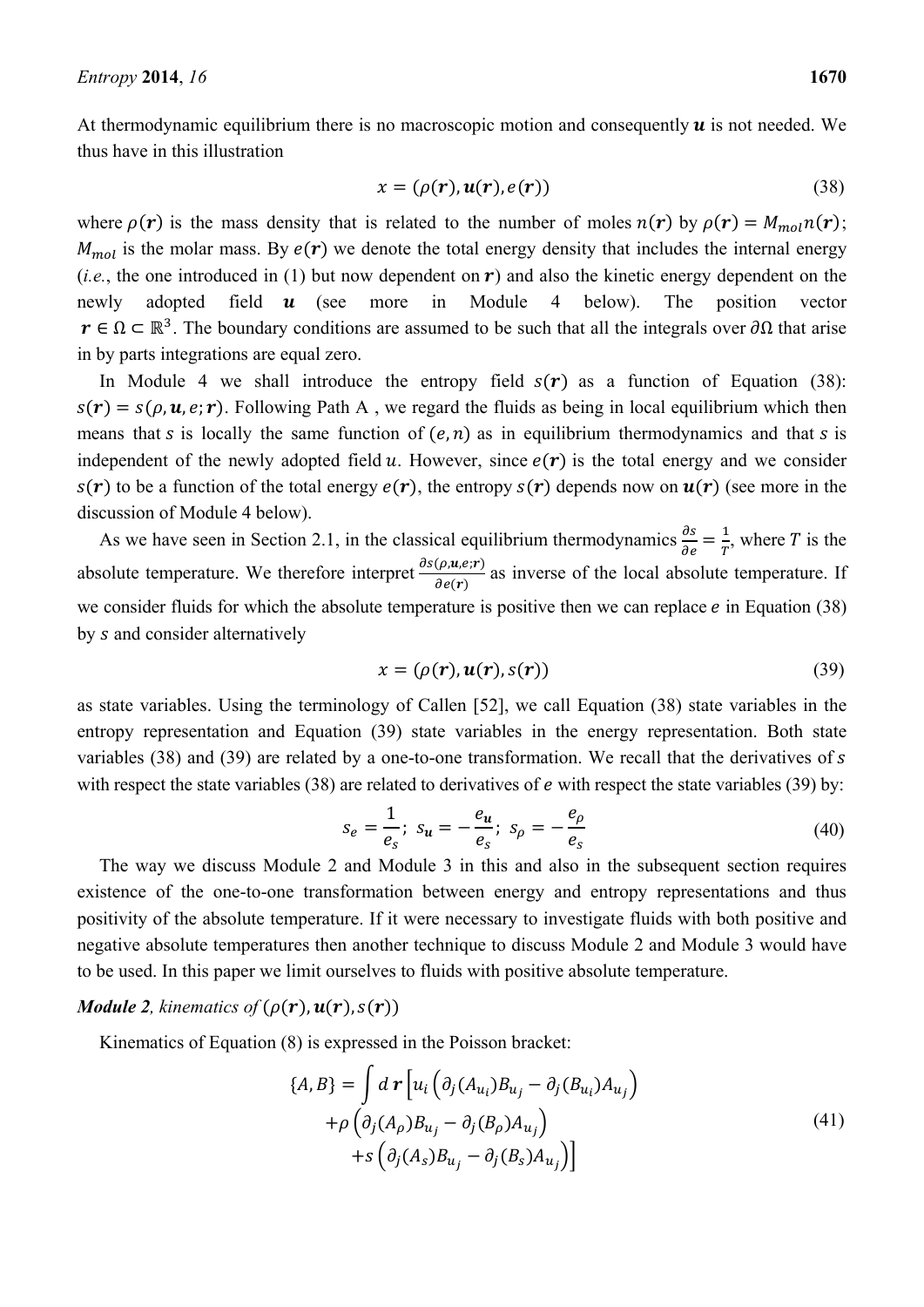where  $\partial_i = \partial/\partial r_i$  and A, B are real valued sufficiently regular functions of Equation (45). We directly verify that  $\{A, S\} = \{A, M\} = 0$  for all A and for  $S = \int d\mathbf{r} s(\mathbf{r})$  and  $M = \int d\mathbf{r} \rho(\mathbf{r})$  and thus the degeneracy required in Equation (15) is demonstrated. It is the easiness of the verification of the degeneracy that makes it convenient to discuss first the kinematics of Equation (39) rather than Equation (38).

Now we turn to the derivation of Equation (41). As in the case of the Poisson bracket (30), there are several ways to achieve it. We shall derive Equation (41) in Section 4.4 below as a particular case of a more general bracket (58). In this section we therefore only briefly recall other two derivations. The first (see e.g., [19]) is again based on the relation between Lie groups and Poisson brackets (see the paragraph following Equation (30)). The Lie group in this case is the group of transformations  $\mathbb{R}^3 \to \mathbb{R}^3$  which indeed represents kinematics of continua. The momentum field  $\boldsymbol{u}$  is an element of the dual space corresponding to its Lie algebra and the remaining two scalar fields  $\rho$  and  $s$  are included into the analysis through the concept of the so called semi direct product (these two scalar fields are simply advected—Lie dragged—with the motion generated by the momentum field). The second derivation (see [20]) begins with the Lagrangian viewpoint of fluid motion in which the fluid is seen as composed of "fluid particles" whose kinematics is expressed in the standard Poisson bracket of classical mechanics. The passage from the Lagrangian viewpoint to the Eulerian viewpoint that we consider if we use the state variables (38) or (39) is a reduction by the group of relabeling the fluid particles.

Since the state variables (38) and (39) are related by a one-to-one transformation, the Poisson bracket (41) representing kinematics of Equation (39) transforms into another Poisson bracket:

$$
\{A, B\} = \int d\mathbf{r} \left[ u_i \left( \partial_j (A_{u_i} - A_e \frac{S_{u_i}}{S_e}) (B_{u_j} - B_e \frac{S_{u_j}}{S_e}) - \partial_j \left( B_{u_i} - B_e \frac{S_{u_i}}{S_e} \right) \left( A_{u_j} - A_e \frac{S_{u_j}}{S_e} \right) \right] \right] + \rho \left( \partial_j (A_\rho - A_e \frac{S_\rho}{S_e}) (B_{u_j} - B_e \frac{S_{u_j}}{S_e}) - \partial_j (B_\rho - B_e \frac{S_\rho}{S_e}) (A_{u_j} - A_e \frac{S_{u_j}}{S_e}) \right) + s \left( \partial_j (A_e \frac{1}{S_e}) (B_{u_j} - B_e \frac{S_{u_j}}{S_e}) - \partial_j (B_e \frac{1}{S_e}) (A_{u_j} - A_e \frac{S_{u_j}}{S_e}) \right)
$$
(42)

representing kinematics of Equation (38). By S we denote  $S = \int d\mathbf{r}s(\rho_i, \mathbf{u}, e; \mathbf{r})$ . The one-to-one relation between Equations (38) and (39) guarantees that both brackets (41) and (42) are Poisson brackets and that they both satisfy the properties  $(L)$ .

#### *Module 3, thermodynamic forces X and dissipation potential*  $\xi(X)$

The need to satisfy the degeneracy requirement appearing in  $(L)$  made us to begin the analysis of Module 2 with the state variables (39). The degeneracy requirement appearing in  $( \Xi )$  makes us to start this module with the state variables (38). Following again the insights introduced on Path A, there are two sources of dissipations: Fourier and Navier-Stokes. The corresponding to them thermodynamic forces are:

$$
X_i^{(F)}(e^*) = \partial_i e^* \tag{43}
$$

representing the Fourier force and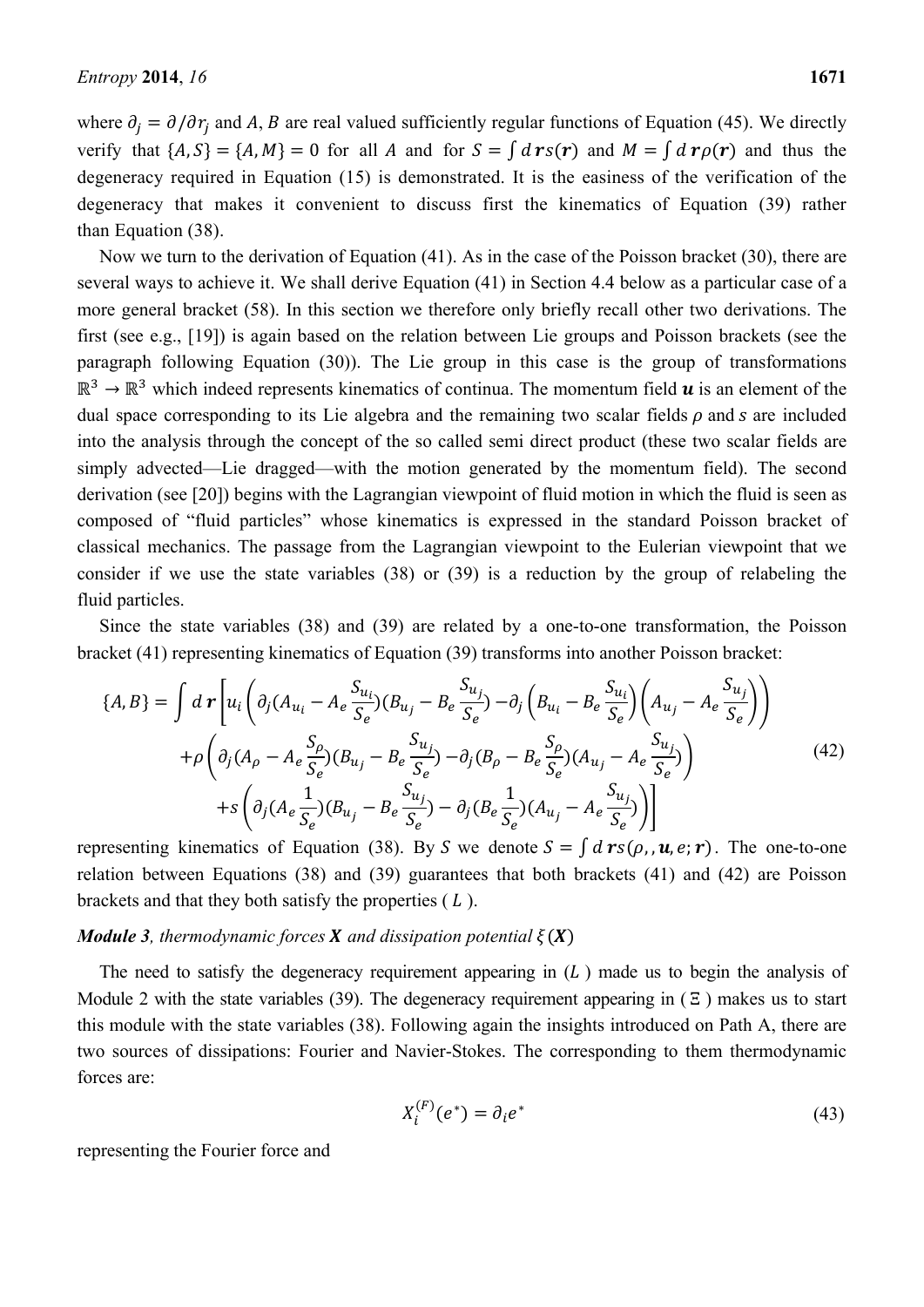$$
X_{ij}^{(NS)}(\boldsymbol{u}^*, e^*) = \frac{1}{2} \left( \partial_j \left( \frac{u_i^*}{e^*} \right) + \partial_i \left( \frac{u_j^*}{e^*} \right) \right) \tag{44}
$$

representing the Navier-Stokes force (for the sake of brevity we are omitting another force proportional to the divergence of velocity). It is important to note that the force  $X^{(NS)}$  is a nonlinear function of  $e^*$ . This is because this force, according to Navier and Stokes, is proportional to the gradient of velocity and the velocity  $\nu$  is expressed in terms of the conjugate state variables as  $v = e_u = -u^*/e^*$  (see Equation (40) and Module 4 below).

Next, we specify the dissipation potential. If we limit ourselves to states that are not too far from equilibrium, the thermodynamic forces remain small (recall that the thermodynamic forces disappear at equilibrium) and we can therefore choose the following quadratic potential:

$$
\xi = \int d\mathbf{r} \left[ \frac{1}{2} \lambda X_i^{(F)} X_i^{(F)} + \frac{1}{2} \zeta X_{ij}^{(NS)} X_{ij}^{(NS)} \right]
$$
(45)

where  $\lambda > 0$  (called a coefficient of heat conductivity) and  $\zeta > 0$  (called a viscosity coefficient) are two parameters expressing in dissipative processes the individual features of the fluid under consideration. We emphasize that while  $\xi$  given in Equation (45) is a quadratic function of the dissipation forces (43) and (44), its dependence on  $e<sup>*</sup>$  is more complex (because of the nonlinear dependence of the force  $X^{(NS)}$  on  $e^*$ ). We directly verify that all the requirements that appear in ( $\Xi$ ) are verified for Equation (45).

# *Module 4, thermodynamic potential*  $\Phi(\rho(\mathbf{r}), \mathbf{u}(\mathbf{r}), e(\mathbf{r}))$

The physical considerations on which we shall base our specification of the thermodynamic potential Φ are those introduced originally on Path A . We regard the fluid as being locally at equilibrium. If we use the state variables (38) we thus have  $e(\rho, \mathbf{u}, e) = \int d\mathbf{r} \left[ \frac{\mathbf{u}^2(\mathbf{r})}{2\rho(\mathbf{r})} + e_{int}(\mathbf{r}) \right]$ , where  $e_{int}(\mathbf{r})$  denotes now the energy appearing in (4) at the point with the spatial coordinate  $\mathbf{r}$ ;  $n(\rho, \mathbf{u}, e)$  =  $\mathbf 1$  $\frac{1}{M_{mol}} \int d\mathbf{r} \rho(\mathbf{r})$ ; and  $s(\rho, \mathbf{u}, e) = \int d\mathbf{r} s(\rho, \mathbf{u}, e; \mathbf{r})$  where  $s(\rho, \mathbf{u}, e; \mathbf{r})$  depends on  $\frac{1}{M_{mol}} \rho(\mathbf{r})$  and  $e(\vec{r}) - \frac{u^2(\vec{r})}{2\rho(\vec{r})}$  in the same way as *s* depends on  $(n, e)$  in the classical equilibrium thermodynamics (see Section 2). Consequently,

$$
\Phi(\rho, \mathbf{u}, e, e^*, n^*) = \int d\mathbf{r} [-s(\rho, \mathbf{u}, e; \mathbf{r}) + e^* e(\mathbf{r}) + n^* n(\mathbf{r})]
$$
(46)

Passage to the alternative state variables  $(39)$  is one-to-one since the derivative of s with respect to ݁, which is from the physical point of view inverse of the temperature, is always positive.

We have now collected all what we need to write explicitly Equation (15). Such equation becomes indeed the standard Navier-Stokes-Fourier equation

$$
\frac{\partial \rho}{\partial t} = -\partial_j(\rho u_j^*)
$$

$$
\frac{\partial u_i}{\partial t} = -\partial_j(u_i u_j^*) - \partial_i p - \partial_j \sigma_{ij}^{(NS)}
$$

$$
\frac{\partial e}{\partial t} = -\partial_j(eu_j^*) - \partial_j(pu_j^*) - \partial_i(v_j \sigma_{ij}^{(NS)}) - \partial_j q_j^{(F)}
$$
(47)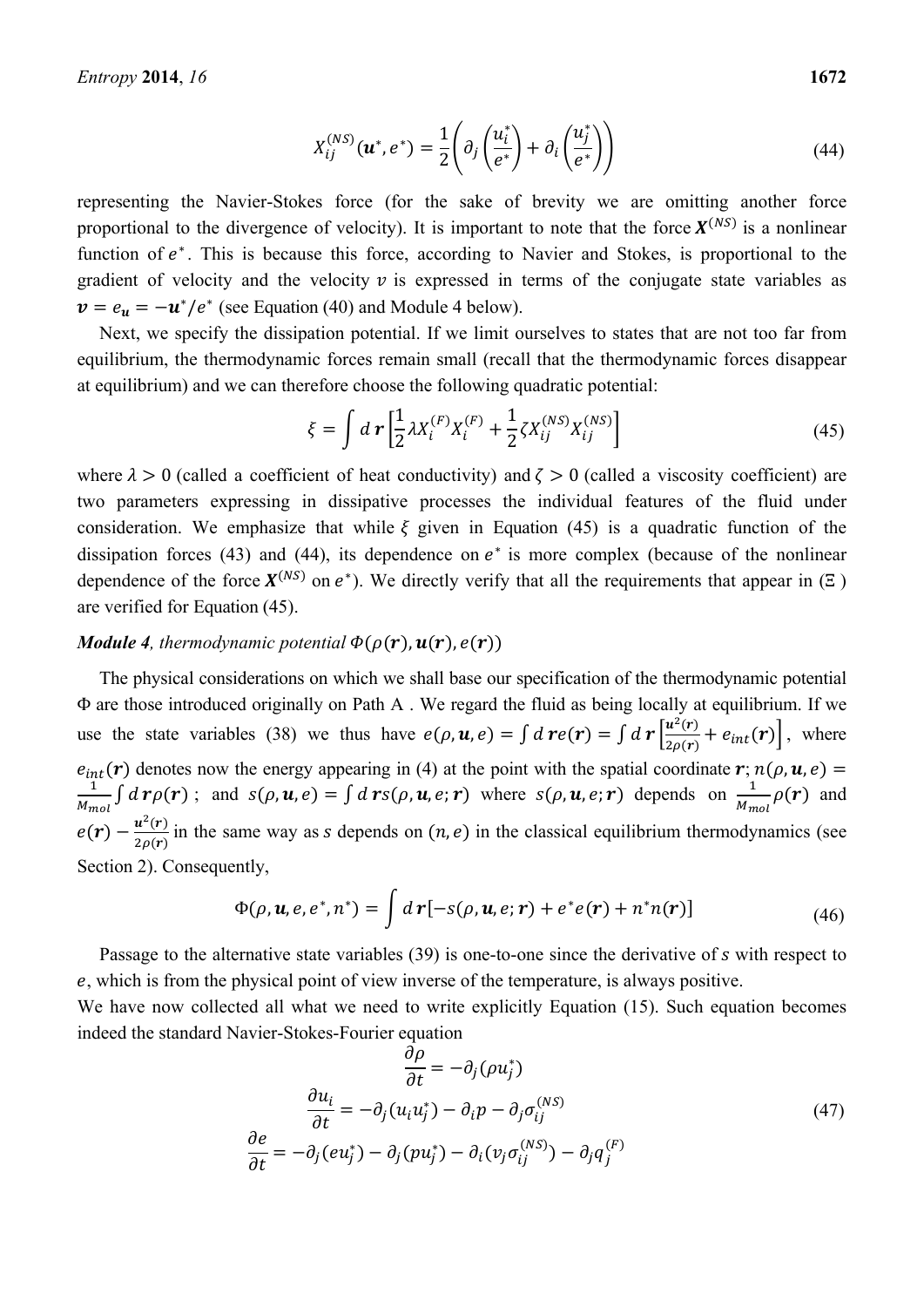$$
\frac{\partial s}{\partial t} = -\partial_j(su_j^*) - \partial_j\left(\frac{q_j^{(F)}}{\tau}\right) + \int d\mathbf{r} \left[ X_i^{(F)} \Xi_{X_i^{(F)}} + X_{ij}^{(NS)} \Xi_{X_{ij}^{(NS)}} \right]
$$

where  $\tau = \frac{1}{2}$  $\frac{1}{s_e}$  is the local hydrodynamic temperature,  $\mathbf{u}^* = -\tau s_{\mathbf{u}}$  is the fluid velocity,

$$
\sigma_{ij}^{(NS)} = \tau \Xi_{\partial_j u_i^*}
$$
 (48)

is the Navier-Stokes extra stress tensor,

$$
q_i^{(F)} = \partial_i \left[ \Xi_{X_i^{(F)}} \right]_{e^* = s_e} \tag{49}
$$

is the Fourier heat flow, and

$$
p = -e - \rho \tau s_{\rho} + s\tau + u_j u_j^* \tag{50}
$$

the local hydrodynamic pressure.

The calculations leading to Equation (47) are completely standard. We just emphasize that in order to obtain the third term on the right hand side of the third equation in Equation (47) as a part of  $\Xi_{e^*}$  (see Equation (15)), it is absolutely essential that  $\Xi$  depends on  $e^*$  in the way appearing in Equation (45).

Before leaving the classical fluid mechanics, we make a comment similar to the one made in the previous illustration. How have we contributed to the classical fluid mechanics itself by formulating it as a particular realization of Equation (10)? The answers that we suggested in the previous illustration apply also here. As for the mathematical regularity, we recall that in this context the conjugate formulation does indeed bring it (see Equation (26)). Regarding the unification and new possibilities of extension, we show it in the next illustrations.

#### *4.3. Extension toward a Mesoscopic Theory by Including Fluctuations*

The question arises of how can we extend the classical nonequilibrium thermodynamics presented in the previous section to a mesoscopic theory involving a more microscopic physics. There are of course many types of the microscopic physics and consequently many ways to proceed. We present below two examples. We illustrate on them the formalism developed in Section 3.

The new physics entering the first illustration that is discussed in this subsection is the physics of fluctuations. Let x be the state variable used in Section 2.2.1. We now promote it to a random variable  $\hat{x}$ . From the physical point of view, this means that our measurements of x became so precise that their outcome is influenced by microscopic processes that are not explicitly taken into account in our description and consequently the measured values are seen to fluctuate. We now replace  $\hat{x}$  by  $f(x)$ denoting the distribution of the fluctuations. The following problem arise: given nonequilibrium thermodynamics with the state variable  $x$ , formulate corresponding to it nonequilibrium thermodynamics with the state variable  $f(x)$ . In other words, the problem is to lift nonequilibrium thermodynamics from x to  $f(x)$ . Such lift has been made in [53,54]. Nonequilibrium thermodynamics extended in this way has important applications for small systems where fluctuations play a very important role (see [54,55]). Fluctuating nonlinear chemical kinetics has been discussed in [39] with the help of the formalism of Section 3.

Our starting point is the nonequilibrium thermodynamics with  $x$  serving as state variables. This means that we know all four modules; *i.e.*, state variables x, their kinematics L, dissipation potential  $\Xi$ ,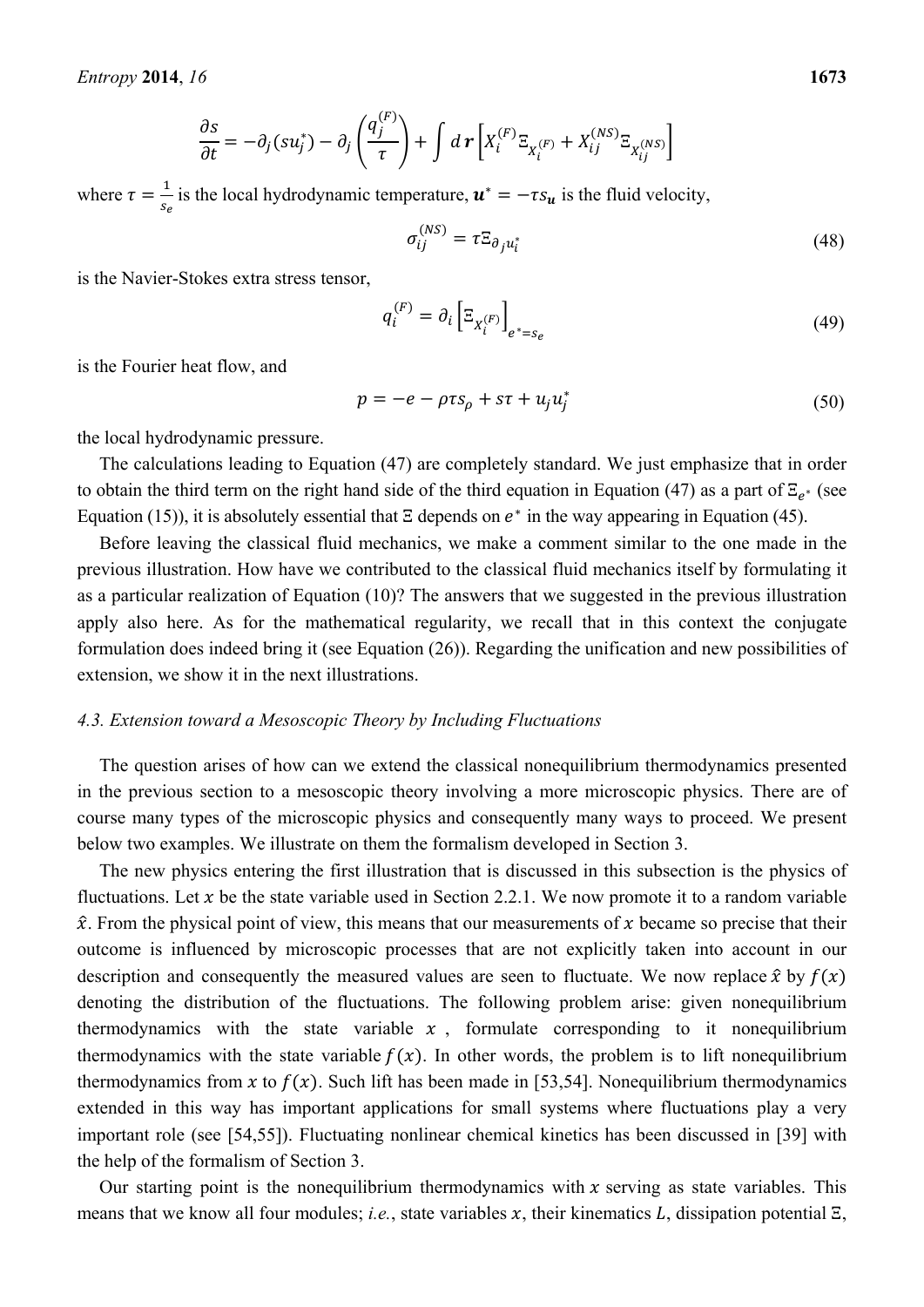and the thermodynamic potential  $\Phi$ . The problem is to lift  $(x, L, \Xi, \Phi)$  to  $(f(x), L^{(fl)}, \Xi^{(fl)}, \Phi^{(fl)})$ representing the nonequilibrium thermodynamics extended by taking into account fluctuations.

As for Module 2, we put  $\{A, B\}^{(fl)} = \int dxf(x)\{A_f, B_f\}$ , where A, B are real valued functions of  $f(x)$  and  $\{a, b\} = \langle a_x, Lb_x \rangle$  is the Poisson bracket appearing in Equation (15) with x as state variables;  $a$  and  $b$  are sufficiently regular real valued functions of  $x$ .

In Module 3, we choose  $\Xi^{(fl)}(f^*) = \frac{1}{2} \int dx f(x) < \frac{\partial f^*}{\partial x}, \Lambda \frac{\partial f^*}{\partial x} >$ , where  $\Lambda > 0$  is a material parameter.

Finally, in Module 4, the thermodynamic potential  $\Phi^{(fl)}(f) = \int dxf(x) (\Phi(x) + k_B \ln f(x))$ . The first term is just an average of the free energy appearing in Equation (15). The second term is new, it expresses the contribution to the entropy due to fluctuations;  $k_B$  is the Boltzmann constant.

With these specifications, Equation (15) with  $f(x)$  serving as state variables becomes:

$$
\frac{\partial f(x)}{\partial t} = -\frac{\partial}{\partial x}(f(x)L\Phi_x(x)) + \frac{\partial}{\partial x}(\Lambda f(x)\Phi_x(x)) + \frac{\partial}{\partial x}(\Lambda k_B \frac{\partial f(x)}{\partial x})
$$
(51)

The first term on the right hand side of this equation is the term arising in the Liouville equation corresponding to the original nondissipative time evolution equation  $\dot{x} = L\Phi_{\gamma}(x)$ . The last two terms on the right hand side are dissipative terms. The first one is just the term that appears in the Liouville equation corresponding to the dissipative term  $-[E_{x^*}]_{x^*=\Phi_x}$ , where  $\Xi(x^*) = \frac{1}{2}\Lambda(x^*)^2$ . The second term is a new (Fokker-Planck) term that arises due to fluctuations. The fact that the coefficient Λ is the same in both terms is equivalent to what is called in alternative derivations of Equation (51) a fluctuation-dissipation theorem. We thus see that in our setting this theorem arises simply from requiring that both the equations governing the time evolution of x and  $f(x)$  are particular realizations of Equation (15).

We make two comments.

Both Equations (36) and (51) are kinetic equations governing the time evolution of a distribution function. In the context of the Boltzmann Equation (36) we begin with one particle with coordinates  $(\mathbf{r}, \mathbf{v})$ . By passing from  $(\mathbf{r}, \mathbf{v})$  to  $f(\mathbf{r}, \mathbf{v})$  we are indirectly (statistically) taking into account the other particles that collectively form the fluid. In the context of Equation (51), the passage from x to  $f(x)$  is also a passage to a more microscopic level of description but the passage is somewhat more implicit than in the case of the Boltzmann equation. In the context of Equation (36) we really have in mind the other particles (by specifying the collision dissipation potential Equation (33) or the Vlasov term in the thermodynamic potential). On the other hand, the presence of levels of description that are more microscopic than the one on which  $x$  serves as state variable remains very implicit in the derivation of Equation (51). It is nevertheless the microscopic physics taking place on the more microscopic levels that is responsible for the fluctuations and that determines them.

In the next subsection, we shall make another type of extension of the classical nonequilibrium thermodynamics, namely an extension in which the fluxes arising in Equation (47) are adopted as independent state variables. The following question then arises: how to lift this type of extended theory to a theory involving fluctuation? This question has been investigated, with the formalism of Section 3, in the context of the fully nonlinear chemical kinetics in [49]. One of the interesting results that have arisen in this investigation is that the distribution of fluctuations of fluxes is not determined by the entropy (as it is the case for the distribution of fluctuations of hydrodynamic fields) but by the entropy production.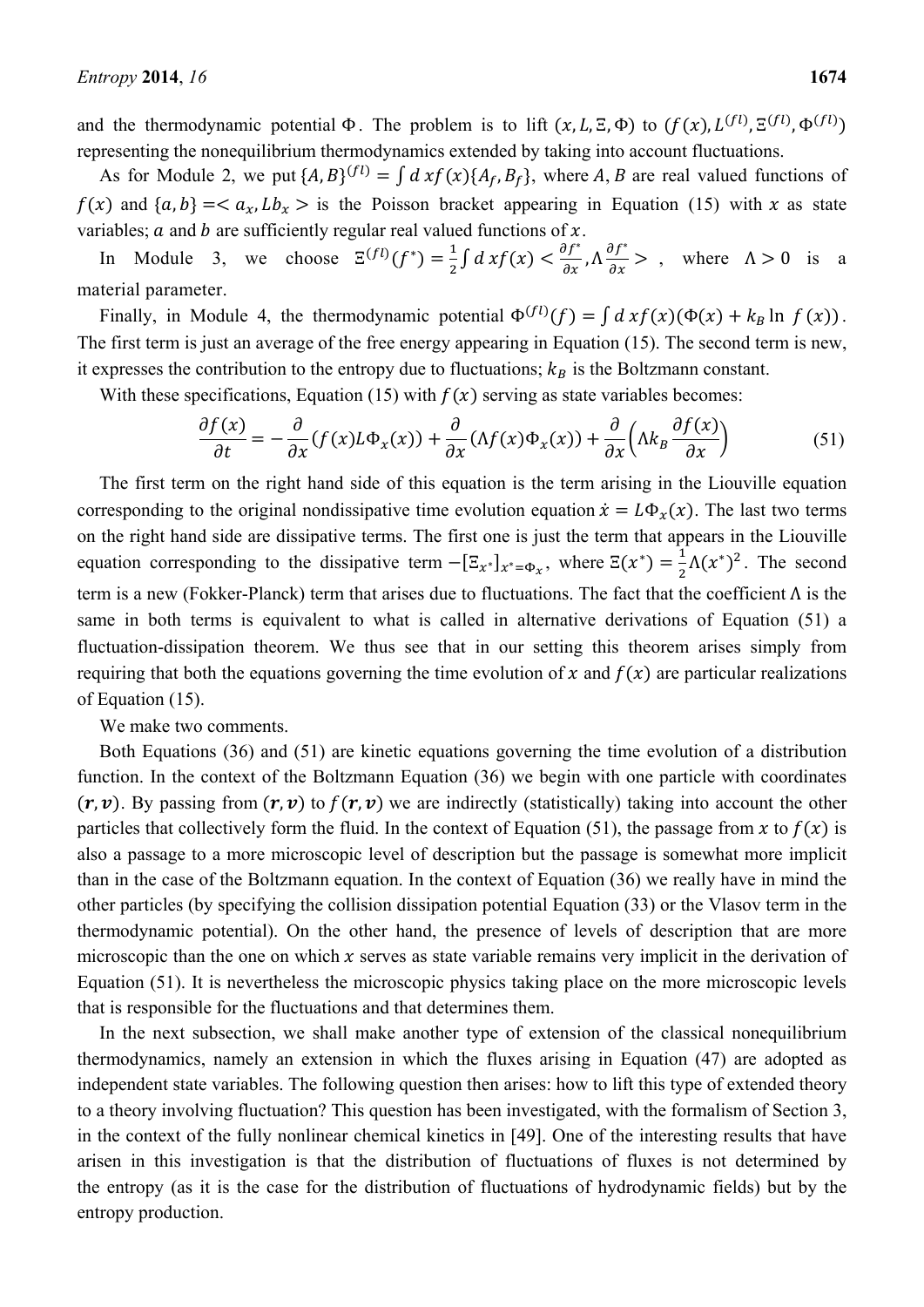#### *4.4. Extension toward a Mesoscopic Theory by including an Extra Inertia*

In this illustration we shall use the formalism developed in Section 3 to introduce a new viewpoint of the dynamical theories that have arisen on Path B in References [2–7]. The physics behind this type of extension is the introduction of an additional inertia into the classical nonequilibrium thermodynamics (see Section 4.2) by promoting the fluxes arising in the local conservation laws (47) to the status of independent state variables. In this paper we shall limit ourselves to discussing only the first two modules.

# *Module 1, state variables x*

Motivated by Grad's reformulation of the Boltzmann equation into Grad's hierarchy, the state variables chosen in the classical extended nonequilibrium thermodynamics (References [2–7]) is a sequence of fields:

$$
F^{(0)}(\boldsymbol{r}), F^{(1)}_{k_1}(\boldsymbol{r}), F^{(2)}_{k_1k_2}(\boldsymbol{r}), \ldots, F^{(N)}_{k_1\ldots k_N}(\boldsymbol{r}))
$$

where  $N > 0$  is an integer, supplemented with the entropy field  $s(r)$ . The field  $F_{k_1 \dots k_l}(r)$  is interpreted physically as a flux corresponding to the field  $F_{k_1 \dots k_{i-1}}^{(i-1)}(\boldsymbol{r})$ .

In this illustration we make the same choice but we also adopt the entropy field  $s(r)$  and the one particle distribution function  $f(r, v)$  itself as additional state variables. Consequently, in this illustration, we have

$$
x = (f(\mathbf{r}, \mathbf{v}), s(\mathbf{r}), F^{(0)}(\mathbf{r}), F^{(1)}_{k_1}(\mathbf{r}), F^{(2)}_{k_1 k_2}(\mathbf{r}), \dots, F^{(N)}_{k_1 \dots k_N}(\mathbf{r}))
$$
(52)

The energy  $e = \int d\mathbf{r}e(\mathbf{r})$ , where  $e(\mathbf{r})$  is a function of the state variables (52) (*i.e.*,  $e(\mathbf{r}) =$  $e(f, s, F^{(0)}, F^{(1)}, \ldots, F^{(N)}, r)$ . The field  $F^{(0)}(r)$  is interpreted physically as a local number of moles so that the number of total moles  $n = \int d\mathbf{r} F^{(0)}(\mathbf{r})$ ,  $e = \int d\mathbf{r} e(\mathbf{r})$ , and  $s = \int d\mathbf{r} s(\mathbf{r})$  are the quantities entering the thermodynamic potential Equation (8). In this paper we do not discuss Module 4 and we shall therefore leave the function  $e(f, s, F^{(0)}, F^{(1)}, \ldots, F^{(N)}, r)$  undetermined. As in the previous illustrations,  $r \in \Omega \subset \mathbb{R}^3$ , and the boundary conditions are such that all the integrals over the boundary  $\partial\Omega$  that arise in by parts integrations equal zero.

*Module 2, kinematics of*  $(f(r, v), s(r), F^{(0)}(r), F^{(1)}_{k_1}(r), \ldots, F^{(N)}_{k_1 \ldots k_N}(r))$ 

Now we turn to the physics that is behind our choice of Equation (52). The reason why Grad has written the Boltzmann equation in the form of  $N \rightarrow \infty$  Grad's hierarchy is to make eventually a projection of the Boltzmann equation on a simpler set of equations governing the time evolution of a finite number of fields (*i.e.*, functions of only the position vector  $\boldsymbol{r}$ ). Thermodynamic considerations have entered (see References [2–7]) in an attempt to project the infinite Grad hierarchy on a finite hierarchy. The requirement of the thermodynamic compatibility is that the entropy growth seen in solutions to the Boltzmann equation and thus also in solutions of the infinite hierarchy is required to hold also for solutions to the finite hierarchy. We follow the same objective but our requirement of the compatibility is stronger, we require that both infinite and finite hierarchies are particular realizations of Equation (10). In this illustration we shall not solve this problem completely. Its partial investigation presented below brings however new results in the domain of Grad's hierarchies.

We begin with expressing (see e.g., [4]) the fields  $F^{(0)}(r)$ ,  $F_{k_1}^{(1)}(r)$ , ...,  $F_{k_1\ldots k_N}^{(N)}(r)$  in terms of  $f(r, v)$ :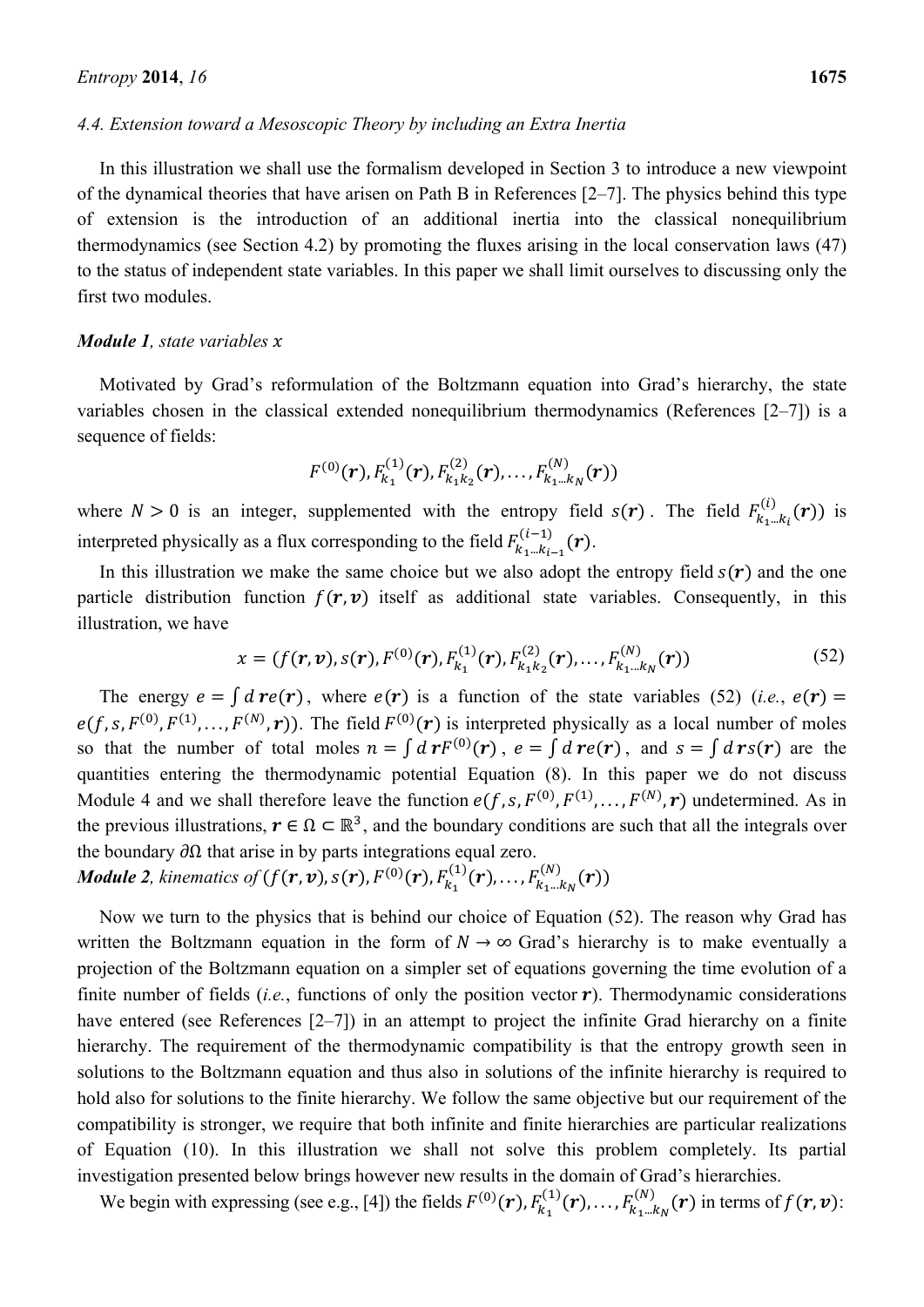$$
F_{k_1\ldots k_N}^{(N)}(\boldsymbol{r})=\int d\,\boldsymbol{v} f(\boldsymbol{r},\boldsymbol{v})v_{k_1}\ldots v_{k_N}
$$

From this point our approach to Grad's hierarchy differs substantially from the conventional approach. First, we express also the entropy field  $s(r)$  in terms of f:

$$
s(\mathbf{r}) = \int d\,\mathbf{v}\eta(f(\mathbf{r},\mathbf{v}))\tag{54}
$$

where  $\eta: \mathbb{R} \to \mathbb{R}$  is a function of f, for example,  $\eta(f) = -f \ln f$ . We note that (as it follows from the discussion presented in Module 2 in Section 4.1)  $\int d\mathbf{r} \int d\mathbf{v} \eta(f(\mathbf{r}, \mathbf{v}))$  is Casimir of the Poisson bracket (30).

The second and the most important difference is that the projection (53) and (54) is not applied on the Boltzmann equation but only on its kinematics, *i.e.*, only on the Poisson bracket (30)).

The third difference is that the higher order than  $N$ -th moments in the infinite hierarchy are represented by the distribution function  $f(r, v)$  itself. The resulting hierarchy is thus a prolongation of the Boltzmann equation rather than its projection. We recall that the classical example of a prolongation is the prolongation of a partial differential equation made by keeping the original equation and supplementing it with equations obtained by differentiating the original equation (see e.g., Section 5.1 in [56]). We do the same thing but the supplemented equations are obtained by integrating rather than differentiating the original equation.

Now we proceed to derive the Poisson bracket expressing kinematics of Equation (52). We replace  $A_f$  and  $B_f$  in Equation (30) by

$$
A_{f(r,v)} \to A_{f(r,v)} + A_{s(r)} \eta_{f(r,v)} + A_{F^{(0)}(r)} + A_{F^{(1)}_{k_1}(r)} v_{k_1} + \dots + A_{F^{(N)}_{k_1\dots k_N}(r)} v_{k_1}\dots v_{k_N}
$$
(55)

that follows from Equations (53) and (54). We shall make the resulting bracket explicit for  $N = 0,1,2$ . Some details of the calculations involved can be found in Appendix.

$$
4.4.1. N = 0
$$

In the case of  $N = 0$  we arrive at:

$$
\{A, B\}^{(0)} = \int d\mathbf{r} \int d\mathbf{v} \left[ f \left( \partial_i (A_f) \frac{\partial}{\partial v_i} (B_f) - \partial_i (B_f) \frac{\partial}{\partial v_i} (A_f) \right) \right]
$$
  
+ 
$$
\eta \left( \partial_i (A_s) \frac{\partial}{\partial v_i} (B_f) - \partial_i (B_s) \frac{\partial}{\partial v_i} (A_f) \right) + f \left( \partial_i (A_{F^{(0)}}) \frac{\partial}{\partial v_i} (B_f) - \partial_i (B_{F^{(0)}}) \frac{\partial}{\partial v_i} (A_f) \right) \right]
$$
(56)

The corresponding to it time evolution equations are:

$$
\frac{\partial f(\mathbf{r}, \mathbf{v})}{\partial t} = -\partial_i \left( f \frac{\partial \Phi_f}{\partial v_i} \right) + \frac{\partial}{\partial v_i} \left( f \partial_i \Phi_f + \eta \partial_i \Phi_s + f \partial_i \Phi_{F^{(0)}} \right)
$$
\n
$$
\frac{\partial s}{\partial t} = -\partial_i \int d \mathbf{v} \eta \frac{\partial \Phi_f}{\partial v_i}
$$
\n(57)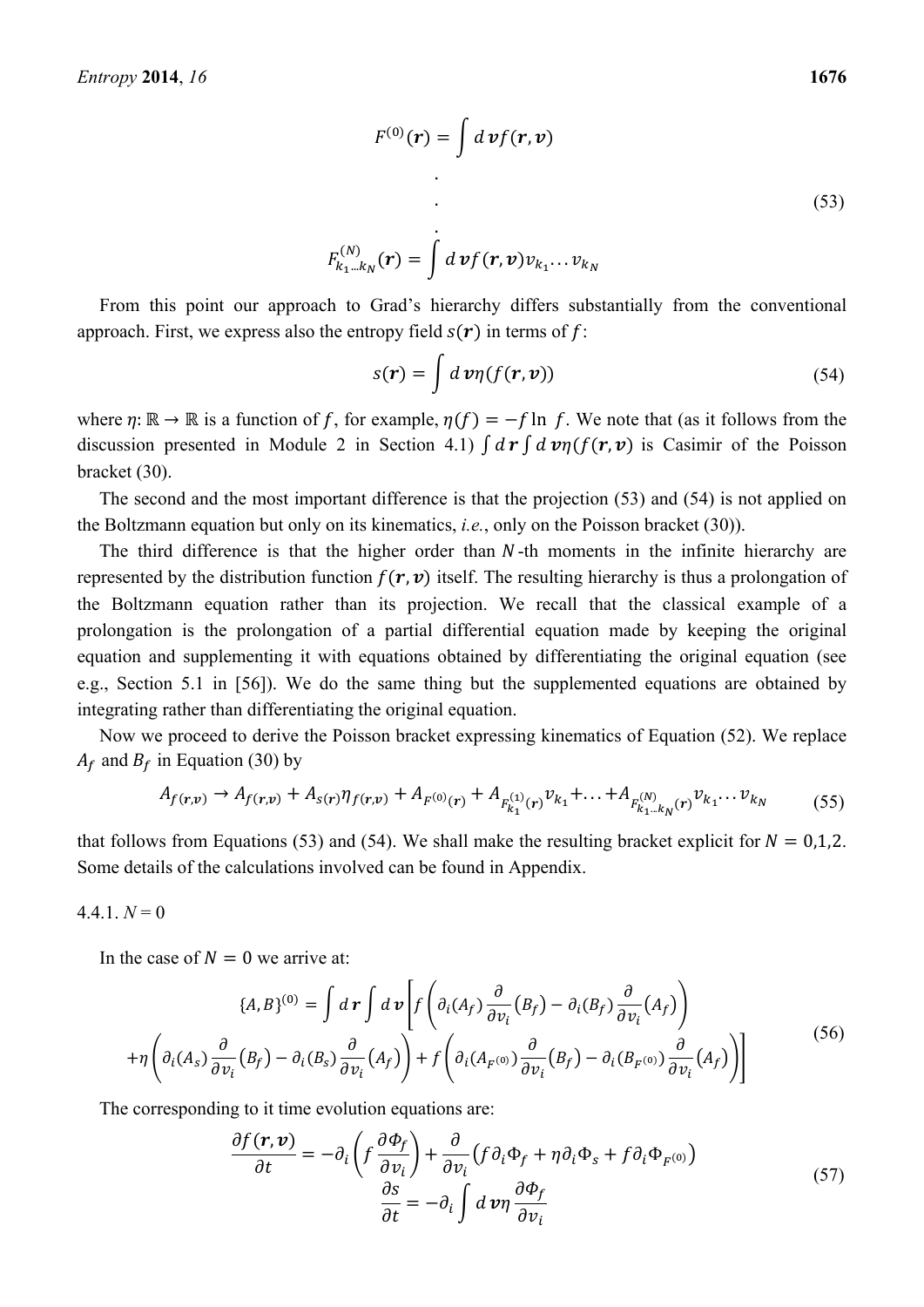$$
\frac{\partial F^{(0)}}{\partial t} = -\partial_i \int d\,\mathbf{v} f \frac{\partial \Phi_f}{\partial v_i}
$$

First, we note that Equation (57) involve two local conservation laws for the fields  $s(r)$  and  $F^{(0)}(r)$ (the last two equations in Equation (57)) and another one for the field  $e(\bf{r})$ , that is implied, due to the Hamiltonian nature of Equation (57), by the remaining equations. We also note that when the scalar fields  $s(r)$  and  $F^{(0)}(r)$  are absent then the first equation in Equation (57) is the classical nondissipative Boltzmann equation (*i.e.*, Equation (36) without the Vlasov and the collision terms). If, on the other hand,  $f(\mathbf{r}, \mathbf{v})$  is absent in Equation (57) then we see that the scalar fields  $s(\mathbf{r})$  and  $F^{(0)}(\mathbf{r})$ remain unchanged during the time evolution. In the case that both the distribution function and the scalar fields are present then we see a coupling in the time evolution. The distribution function brings fluxes into the time evolution of s and  $F^{(0)}$  and these two scalar fields bring new forces into the time evolution of  $f$ . In addition, the coupling enters of course the time evolution in the thermodynamic potential Φ that we leave at this point undetermined.

 $4.4.2, N=1$ 

Now we proceed to the case  $N = 1$ . The Poisson bracket takes the form:

$$
\{A, B\}^{(1)} = \{A, B\}^{(0)} + \int d\mathbf{r} \int d\mathbf{v} \left[ f \left( \partial_i (A_f) B_{F_i^{(1)}} - \partial_i (B_f) A_{F_i^{(1)}} \right) \right. \\ \left. + f \left( \partial_i \left( A_{F_j^{(1)}} \right) v_j \frac{\partial B_f}{\partial v_i} - \partial_i \left( B_{F_j^{(1)}} \right) v_j \frac{\partial A_f}{\partial v_i} \right) + f \left( \partial_i (A_s \eta_f) B_{F_i^{(1)}} - \partial_i (B_s \eta_f) A_{F_i^{(1)}} \right) \right. \\ \left. + f \left( \partial_i \left( A_{F_j^{(1)}} \right) \frac{\partial (B_s \eta_f)}{\partial v_i} v_j - \partial_i \left( B_{F_j^{(1)}} \right) \frac{\partial (A_s \eta_f)}{\partial v_i} v_j \right) \right] \\ \left. + \int d\mathbf{r} \left[ F^{(0)} \left( \partial_i (A_{F^{(0)}}) B_{F_i^{(1)}} - \partial_i (B_{F^{(0)}}) A_{F_i^{(1)}} \right) + F_j^{(1)} \left( \partial_i (A_{F_j^{(1)}}) B_{F_i^{(1)}} - \partial_i (B_{F_j^{(1)}}) A_{F_i^{(1)}} \right) \right] \right]
$$
\n
$$
(58)
$$

and the corresponding to it time evolution equations are

$$
\frac{\partial f(\mathbf{r}, \mathbf{v})}{\partial t} = -\partial_i \left( f \frac{\partial \Phi_f}{\partial v_i} + f \Phi_{F_i^{(1)}} \right)
$$

$$
+ \frac{\partial}{\partial v_i} \left( f \partial_i \Phi_f + \eta \partial_i \Phi_s + f \partial_i (\Phi_{F^{(0)}}) + f v_j \partial_i (\Phi_{F_j^{(1)}}) \right)
$$

$$
\frac{\partial s}{\partial t} = -\partial_i \left( \int d \mathbf{v} \eta \frac{\partial \Phi_f}{\partial v_i} + s \Phi_{F_i^{(1)}} \right)
$$

$$
\frac{\partial F^{(0)}}{\partial t} = -\partial_i \left( \int d \mathbf{v} f \frac{\partial \Phi_f}{\partial v_i} + F^{(0)} \Phi_{F_i^{(1)}} \right)
$$

$$
\frac{\partial F_i^{(1)}}{\partial t} = -\partial_j \left( F_i^{(1)} \Phi_{F_j^{(1)}} \right) - \partial_i p - \partial_j \sigma_{ij}
$$
(59)

where

$$
p = -e + F^{(0)}\Phi_{F^{(0)}} + s\Phi_s + F_i^{(1)}\Phi_{F_i^{(1)}} + \int d\,\mathbf{v}f\Phi_f \tag{60}
$$

and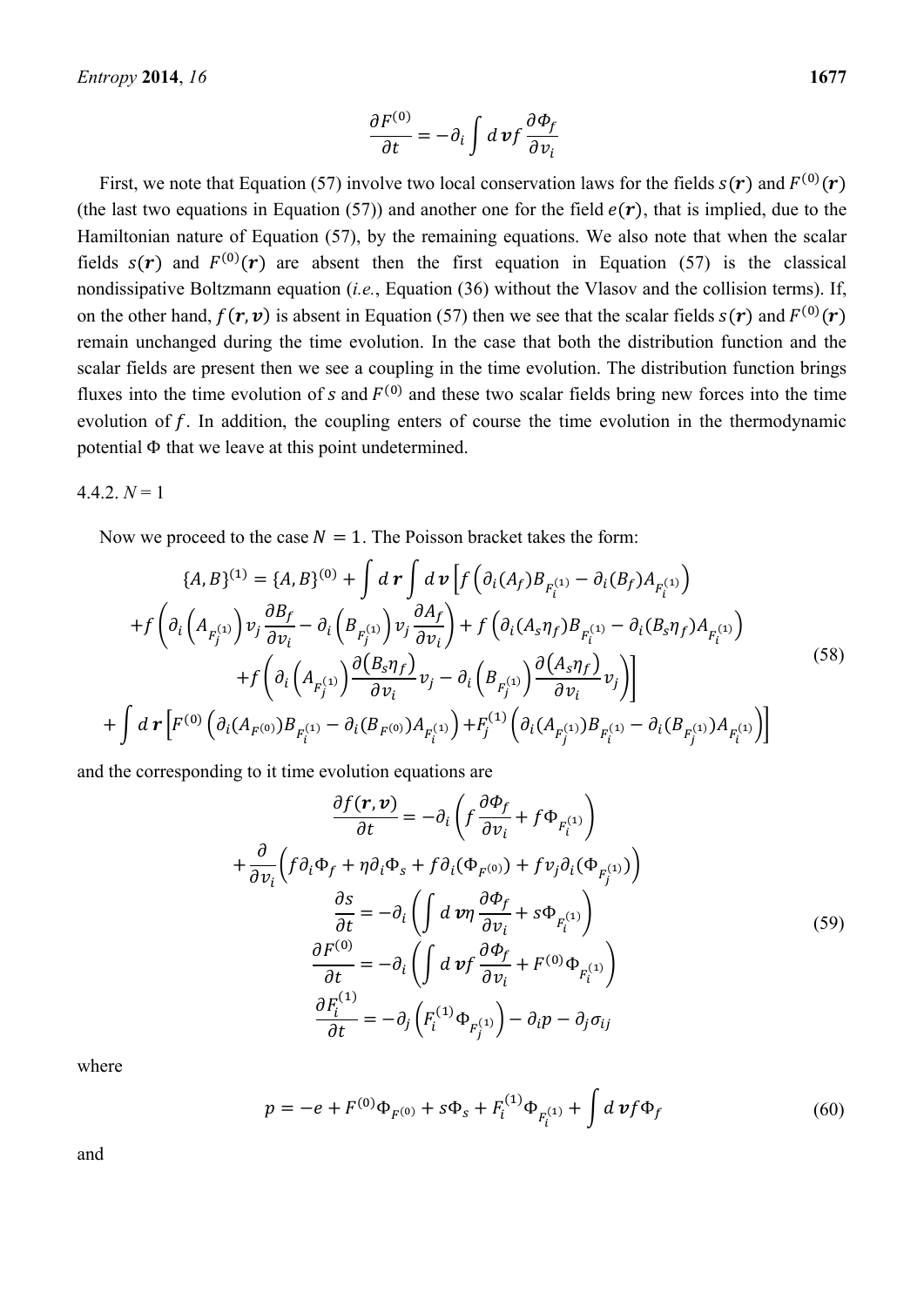$$
\sigma_{ij} = \int d\,\mathbf{v} f \, v_i \frac{\partial \Phi_f}{\partial v_j} \tag{61}
$$

Again, this system of equations involves two local conservation laws, namely the second and the third equations governing the time evolution of the fields  $s(r)$  and  $F^{(0)}(r)$ , and another local conservation law for the filed  $e(\mathbf{r})$  that is implied by Equation (59) due to its Hamiltonian nature. In addition, we note that the last equation in Equation (59) is also a local conservation law. From the physical point of view, this local conservation law expresses the conservation of momentum.

Next, we note that when f is absent in Equation (58) then Equation (58) becomes the bracket (41) expressing kinematics of the classical hydrodynamic fields. Indeed, if we omit in Equation (58) all the lines that are multiplied by f and replace in the second line of Equation (56)  $B_f$  by  $B_{F^{(0)}} + v_j B_{F^{(1)}}$  and similarly  $A_f$  by  $A_{F^{(0)}} + v_j A_{F^{(1)}}$  then we recover the bracket (41). This observation amounts to a rigorous derivation of the hydrodynamic bracket (41) from the bracket (30).

We now compare the time evolution Equation (59) with  $f$  missing with the first two equations of Grad's hierarchy

$$
\frac{\partial F^{(0)}(\mathbf{r})}{\partial t} = -\partial_i F_i^{(1)}
$$
  

$$
\frac{\partial F_{k_1}^{(1)}(\mathbf{r})}{\partial t} = -\partial_i F_{ik_1}^{(2)}
$$
 (62)

(obtained by applying the projection (53) on the Boltzmann kinetic equation (*i.e.*, Equation (36) without the Vlasov term).

First, we see that Equation (62) involve the second moment  $F<sup>(2)</sup>$ . Consequently, in order that Equation (62) be a closed system of time evolution equations,  $F^{(2)}$  has to be expressed in terms of  $F^{(0)}$ and  $F^{(1)}$ . Second, Equation (59) with f missing involve also an entropy fields and are compatible with mechanics (they are Hamiltonian equations) and with thermodynamics (the total entropy  $S = \int d\mathbf{r} s(\mathbf{r})$  remains unchanged during the time evolution—recall that in this section we do not consider the dissipative part of the time evolution).

If all the state variables  $(f, s, F^{(0)}, F^{(1)})$  are present then we see in Equation (59) new coupling terms. The kinetic equation is modified by new forces coming from the entropy and the mass fields. The entropy as well as the mass fluxes appearing in the second and the third equations in Equation (59) have new contributions that originate in the microscopic processes and need the distribution function  $f$ to be expressed mathematically. In the equation governing the time evolution of the momentum (the fourth equation in Equation (59) we see the tensorial contribution (61) to the stress tensor. Such contribution means that the fluid is viscoelastic (due to the microscopic influences expressed with the distribution function  $f$ ).

$$
4.4.3. N = 2
$$

If  $N = 2$ , we arrive at

$$
\{A, B\}^{(2)} = \{A, B\}^{(1)} + \int d\mathbf{r} \int d\mathbf{v} \left[ f \left( \partial_i (A_f) B_{F_{ij}^{(2)}} v_j - \partial_i (B_f) A_{F_{ij}^{(2)}} v_j \right) \right]
$$
(63)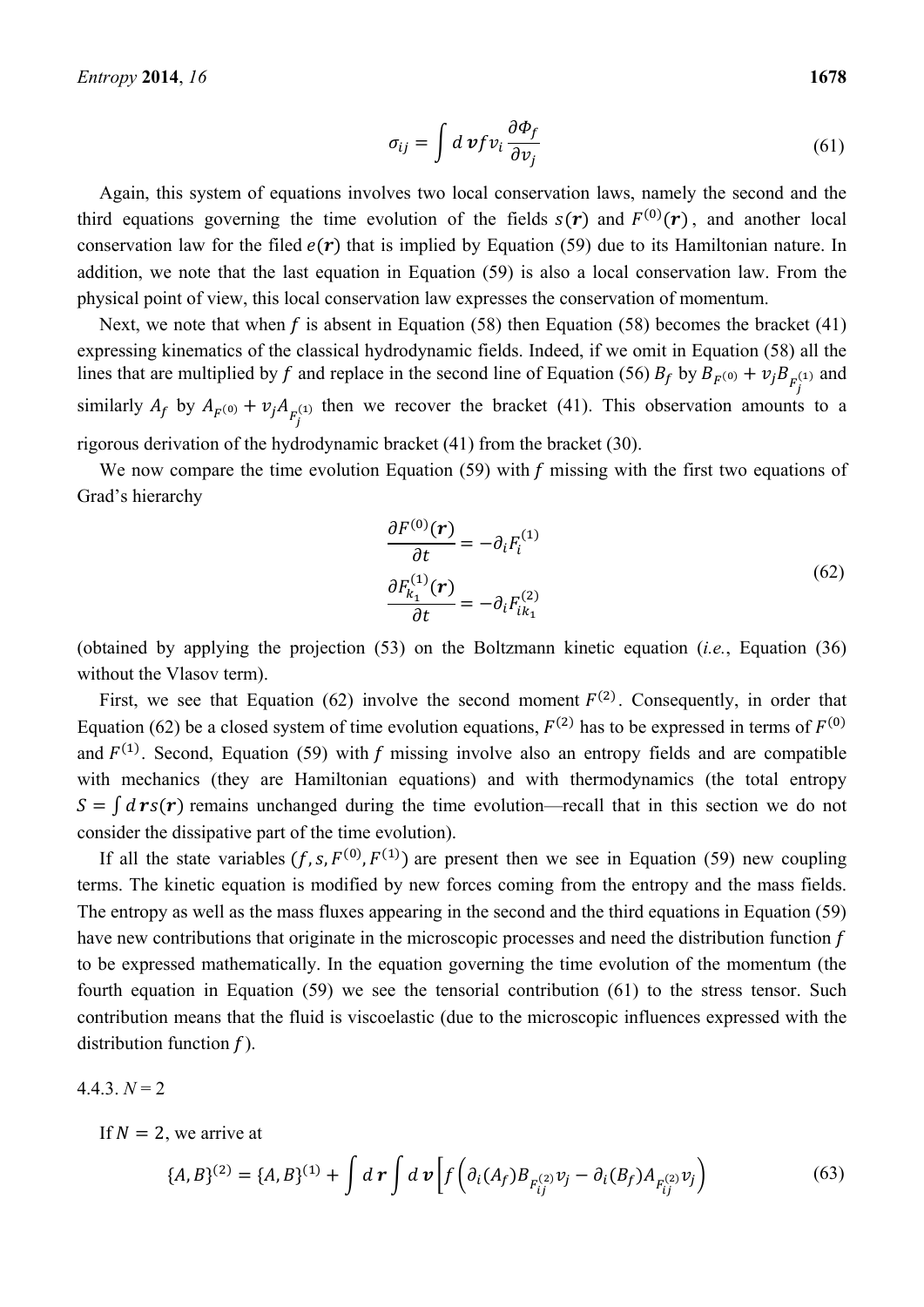$$
+f\left(\partial_{j}(A_{f})B_{F_{ij}^{(2)}}v_{i}-\partial_{j}(B_{f})A_{F_{ij}^{(2)}}v_{i}\right)+f\left(\partial_{i}(A_{F_{ji}^{(2)}}v_{i}v_{i}\frac{\partial B_{f}}{\partial v_{i}}-\partial_{i}(B_{F_{ji}^{(2)}}v_{i}v_{i}\frac{\partial A_{f}}{\partial v_{i}}\right)\\+f\left(\partial_{i}(A_{s}\eta_{f})B_{F_{ij}^{(2)}}v_{j}-\partial_{i}(B_{s}\eta_{f})A_{F_{ij}^{(2)}}v_{j}\right)+f\left(\partial_{j}(A_{s}\eta_{f})B_{F_{ij}^{(2)}}v_{i}-\partial_{j}(B_{s}\eta_{f})A_{F_{ij}^{(2)}}v_{i}\right)\\+f\left(\partial_{i}\left(A_{F_{ji}^{(2)}}\right)\frac{\partial(B_{s}\eta_{f})}{\partial v_{i}}v_{j}v_{l}-\partial_{i}\left(B_{F_{ji}^{(2)}}\right)\frac{\partial(A_{s}\eta_{f})}{\partial v_{i}}v_{j}v_{l}\right)\right]\\+f\left d\mathcal{r}\left[2F_{j}^{(1)}\left(\partial_{i}(A_{F^{(0)}})B_{F_{ij}^{(2)}}-\partial_{i}(B_{F^{(0)}})A_{F_{ij}^{(2)}}\right)+F_{ji}^{(2)}\left(\partial_{i}\left(A_{F_{ji}^{(1)}}\right)B_{F_{ii}^{(2)}}-\partial_{i}\left(B_{F_{j}^{(1)}}\right)A_{F_{ii}^{(2)}}\right)\right.\\+F_{j1}^{(2)}\left(\partial_{i}(A_{F_{i}^{(1)}})B_{F_{ij}^{(2)}}-\partial_{i}(B_{F_{i}^{(1)}})A_{F_{ij}^{(2)}}\right)+F_{ik}^{(2)}\left(\partial_{i}(A_{F_{ik}^{(2)}})B_{F_{i}^{(1)}}-\partial_{i}(B_{F_{ik}^{(2)}})A_{F_{i}^{(1)}}\right)\\+F_{j1k}^{(3)}\left(\partial_{i}(A_{F_{ik}^{(2)}})B_{F_{ji}^{(2)}}-\partial_{i}(B_{F_{ik}^{(2)}})A_{F_{ji}^{(2)}}\right)+F_{j1k}^{(3)}\left(\partial_{i}(A_{F_{jk}^{(2)}})B_{F_{li}^{(2)}}-\partial_{i}(B_{F_{jk}^{(2)}})A_{F_{i}^{(
$$

which then implies

$$
\frac{\partial f(\mathbf{r}, \mathbf{v})}{\partial t} = -\partial_i \left( f \frac{\partial \Phi_f}{\partial v_i} + f \Phi_{F_i^{(1)}} + 2f \Phi_{F_{ij}^{(2)}} v_j \right)
$$
  
+ 
$$
\frac{\partial}{\partial v_i} \left( f \partial_i \Phi_f + \eta \partial_i \Phi_s + f \partial_i \Phi_{F^{(0)}} + f v_j \partial_i (\Phi_{F_j^{(1)}}) + f v_j v_i \partial_i (\Phi_{F_{ji}^{(2)}}) \right)
$$
  

$$
\frac{\partial s}{\partial t} = -\partial_i \left( \int d \mathbf{v} \eta \frac{\partial \Phi_f}{\partial v_i} + s \Phi_{F_i^{(1)}} + 2 \int d \mathbf{v} \eta \Phi_{F_{ij}^{(2)}} v_j \right)
$$
  

$$
\frac{\partial F^{(0)}}{\partial t} = -\partial_i \left( \int d \mathbf{v} f \frac{\partial \Phi_f}{\partial v_i} + F^{(0)} \Phi_{F_i^{(1)}} + F_j^{(1)} \Phi_{F_{ij}^{(2)}} \right)
$$
  

$$
\frac{\partial F_i^{(1)}}{\partial t} = -\partial_j \left( F_i^{(1)} \Phi_{F_j^{(1)}} \right) - \partial_i p - \partial_j \sigma_{ij}
$$
  

$$
\frac{\partial F_{ij}^{(2)}}{\partial t} = -\int d \mathbf{v} \left[ \partial_i \left( f v_i v_j \frac{\partial \Phi_f}{\partial v_i} \right) + f v_i \partial_j (\Phi_f) + f v_j \partial_i (\Phi_f) \right]
$$
  

$$
-F_j^{(1)} \partial_i (\Phi_{F^{(0)}}) - F_i^{(1)} \partial_j (\Phi_{F^{(0)}}) - \partial_i \left( F_{ij}^{(2)} \Phi_{F_{ki}^{(1)}} \right) - F_{jk}^{(2)} \partial_i (\Phi_{F_{ik}^{(1)}}) - F_{ik}^{(2)} \partial_j (\Phi_{F_{ik}^{(1)}})
$$
  

$$
- \partial_i (F_{ijk}^{(3)} \Phi_{F_{ki}^{(2)}}) - \partial_k (F_{ijl}^{(3)} \Phi_{F_{ki}^{(2)}}) - F_{jlk}^{(3)} \partial_i (\Phi_{F_{ik}^{(2)}}) - F_{ilk}^{(3)} \partial_j (\Phi_{F_{ik}^{(2)}})
$$

where

$$
p = -e + F^{(0)}\Phi_{F^{(0)}} + s\Phi_s + F_i^{(1)}\Phi_{F_i^{(1)}} + F_{ij}^{(2)}\Phi_{F_{ij}^{(2)}} + \int d\,\nu f \Phi_f \tag{65}
$$

and

$$
\sigma_{ij} = \int d\,\nu f \,\nu_i \frac{\partial \Phi_f}{\partial \nu_j} - F_{il}^{(2)} \Phi_{F_{jl}^{(2)}} - F_{jl}^{(2)} \Phi_{F_{il}^{(2)}} \tag{66}
$$

As it is the case in Equations (57) and (59) and also in the equations that arise for any integer  $N > 0$ , this system of Equation (64) implies another conservation law for the energy field  $e(\mathbf{r})$ . If we compare Equation (64) with Equation (59) we see new coupling terms (new forces in the kinetic equation, new contributions to the entropy and the mass fluxes, and new contributions to the scalar as well as tensorial pressure). In addition, we have the last equation governing the time evolution of  $F^{(2)}$ . We note that this equation is not a local conservation law and that it involves  $F^{(3)}$  moments. If we keep in our set of state variables the distribution function f then, of course, we know how  $F^{(3)}$  is expressed (namely  $F_{ijk}^{(3)}(\mathbf{r}) = \int d\mathbf{v} v_i v_j v_k f(\mathbf{r}, \mathbf{v})$ ) and there is no need for a closure. A closure is needed, of course, if we want to eliminate  $f$  (and thus also the first equation in Equations (57), (59)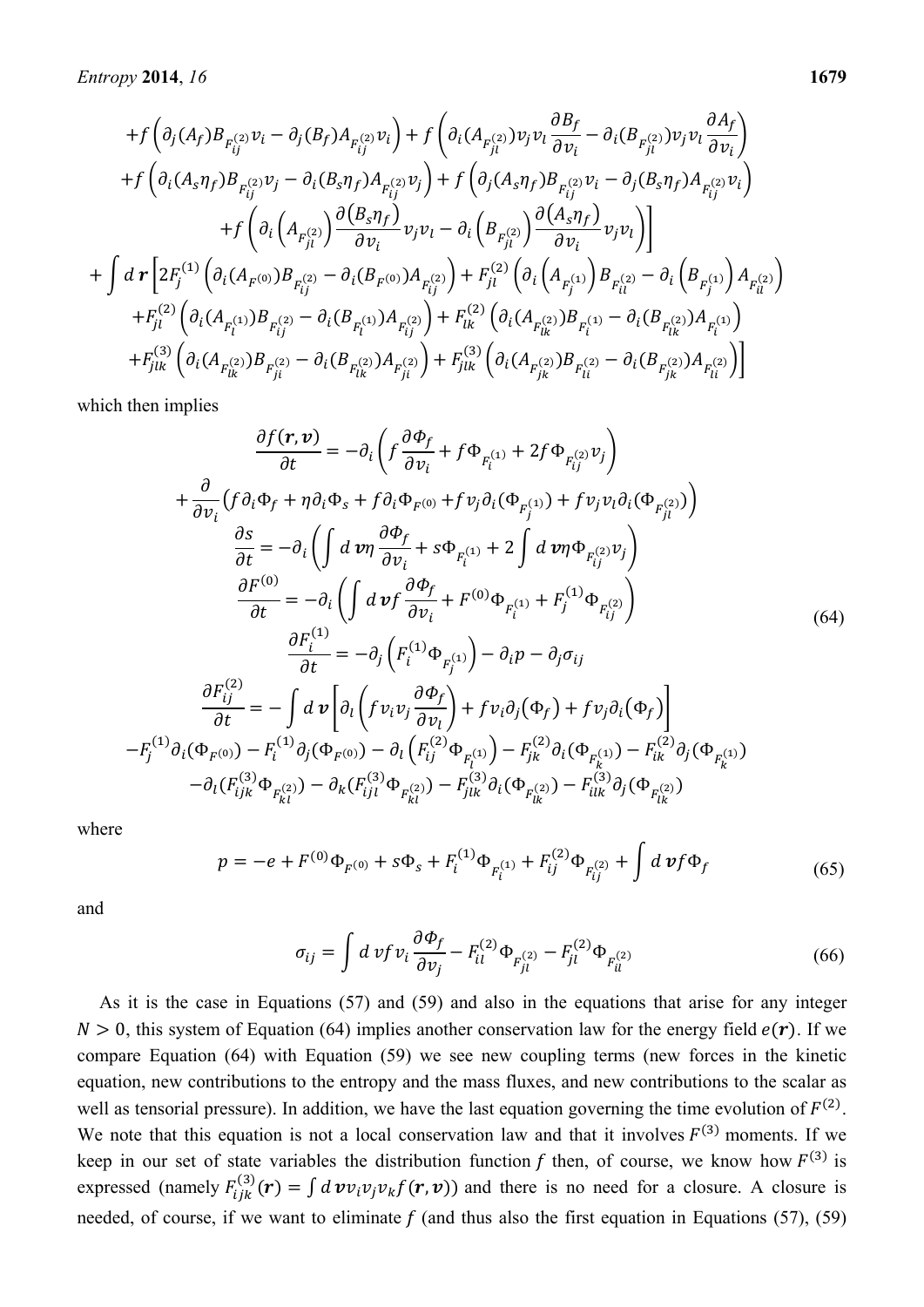and (64)) and keep only the moments as it is the case in the hierarchies discussed in References [2–7]. We intend to investigate this closure problem in the new setting presented above in a future paper.

# **5. Concluding Remarks**

The objective of this paper is to identify a setting in which dynamics of macroscopic systems on all scales can be formulated. On the most microscopic scale the dynamics is Hamiltonian (classical mechanics of  $\sim 10^{23}$  particles). On the most macroscopic scale the dynamics is a gradient dynamics (a pure relaxation, governed by equations of the Cahn-Hilliard and Ginzburg-Landau type, to thermodynamic equilibrium states at which the classical equilibrium thermodynamics applies). In both Hamiltonian and gradient dynamics the time evolution is generated by a potential. In the Hamiltonian dynamics the potential has the physical interpretation of energy and in the gradient dynamics of entropy. What mainly distinguishes these two types of dynamics is the structure transforming gradient of the potential into a vector (*i.e.,* into the right hand side of the time evolution equation). In the Hamiltonian dynamics it is a symplectic structure (in the simplest case a skew-symmetric matrix) and in the gradient dynamics a Riemannian structure (in the simplest case a symmetric matrix). In the contact-structure-preserving dynamics that unifies both the Hamiltonian and the gradient dynamics the structure transforming gradient of a potential into a vector is universal (the contact structure), the difference is expressed in the generating potential. The potential, called a contact Hamiltonian, is a sum of two terms, one is mechanical and the other thermodynamical. The mechanical part has the physical interpretation of the rate of energy and the thermodynamic part the rate of entropy. If only the mechanical part is present, the contact-structure-preserving dynamics is just an equivalent reformulation of the Hamiltonian dynamics (it can be the classical mechanics of  $\sim 10^{23}$  particles. or it Hamiltonian and gradient dynamics the time evolution is generated by a potential. In the Hamiltonian dynamics the potential has the physical interpretation of energy and in the gradient dynamics of entropy. What mainly distinguishes these two types of dynamics is the structure transforming gradient of the potential into a vector (*i.e.*, into the right hand side of the time evolution equation). In the Hamiltonian dynamics it is a symplectic structure (in the simplest case a skew-symmetric matrix) and in the gradient dynamics a Riemannian structure (in the simplest case a symmetric matrix). In the contact-structure-preserving dynamics that unifies both the Hamiltonian and the gradient dynamics the structure transforming gradient of a potential into a vector is universal (the contact structure), the difference is expressed in the generating potential. The potential, called a contact Hamiltonian, is a sum of two terms, one is mechanical and the other thermodynamical. The mechanical part has the physical interpretation of the rate of energy and the thermodynamic part the rate of entropy. If only the mechanical part is present, the contact-structure-preserving dynamics is just an equivalent reformulation of the Hamiltonian dynamics (it can be the classical mechanics of  $\sim 10^{23}$  particles. or it can also be the Euler continuum dynamics). If, on the other hand, only the thermodynamic part of the contact Hamiltonian is present then the contact-structure-preserving dynamics is just an equivalent reformulation of the gradient dynamics. Looking at the contact structure setting from the thermodynamics side, it appears as a natural extension of the geometrical setting of classical thermodynamics. It is in this way that the contact-structure-preserving dynamics is introduced in this paper.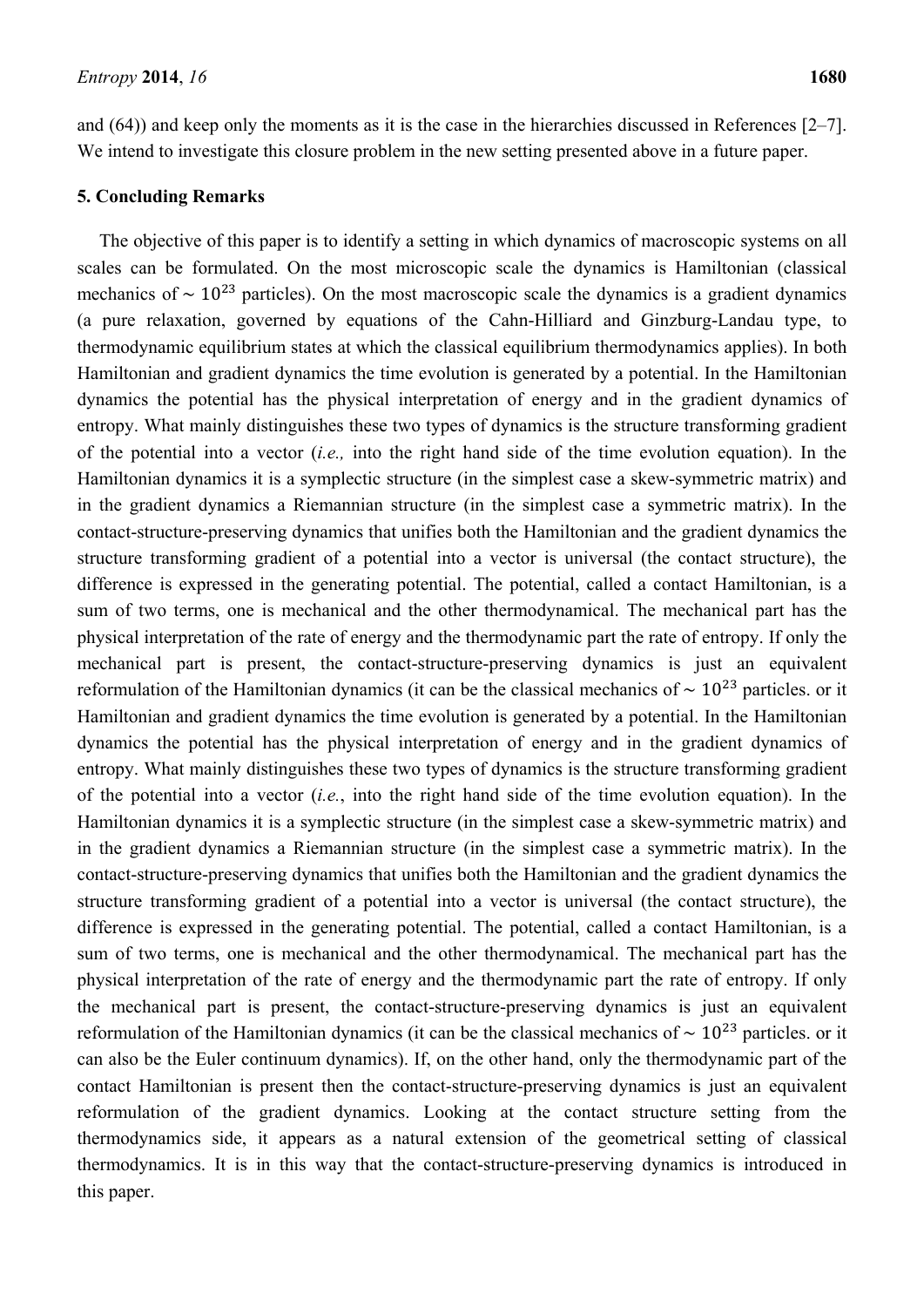As illustrations, we have first shown that the classical well established mesoscopic theories, as for instance the Boltzmann kinetic theory and the Navier-Stokes-Fourier hydrodynamics, are indeed particular realizations of the general theory. In the fourth illustration (in Section 4.4) we have initiated a novel viewpoint of extended nonequilibrium thermodynamic theories that are motivated by Grad's hierarchy. In all four illustrations we have also demonstrated that the general theory provides a well organized modular procedure for constructing thermodynamic and dynamic models. The construction is in fact a search for a particular realization of four modules appearing in the theory. The general theory itself guarantees agreement with certain basic observations made in mechanics and thermodynamics. How well the model predictions reflect results of more specific experimental observations depends on how well is the microscopic physics that is pertinent to the observations expressed in the four modules.

### **Acknowledgments**

The research reported in this article was partially supported by Natural Sciences and Engineering Research Council of Canada.

#### **Conflicts of Interest**

The author declares no conflict of interest.

#### **Appendix: Calculations with the Bracket (30)**

The calculations involved in Section 4 are straightforward but not obvious. In order to simplify the reading of this paper, we shall briefly recall some details.

#### *A1. From Brackets to Equations*

Having an explicit expression for the bracket  $\{A, B\}$ , how do we arrive at the explicit form of the time evolution equations  $\dot{x} = L\Phi_x$ ? The simples way to achieve it is the following: We rewrite  $\dot{x} = L\Phi_x$  as  $\dot{A} = \{A, \Phi\}$  holds for all A. Since  $\dot{A} = \langle A_x, \dot{x} \rangle$ , we rewrite (by using by parts integrations)  $\{A, \Phi\} = \langle A_x, (\bullet \bullet \bullet) \rangle$ . The time evolution equation is then  $\dot{x} = (\bullet \bullet \bullet)$ .

# *A2.*  ${A, \eta} = 0$  *for all A*

The function  $\eta(f)$  is defined by  $(r, v) \mapsto f \mapsto \eta$  where the second mapping is  $\mathbb{R} \to \mathbb{R}$ . We have to prove that

$$
\int d\,\boldsymbol{r} \int d\,\boldsymbol{v} f \left[ \partial_i (A_f) \frac{\partial \eta_f}{\partial v_i} - \partial_i (\eta_f) \frac{\partial A_f}{\partial v_i} \right] = 0
$$

for all  $\overline{A}$ . We rewrite the first term (by using by parts integration) as

$$
\int d\mathbf{r} \int d\mathbf{v} \left[ -\frac{\partial \eta}{\partial v_i} \partial_i (A_f) - f \eta_f \partial_i \left( \frac{\partial A_f}{\partial v_i} \right) \right]
$$

and the second term as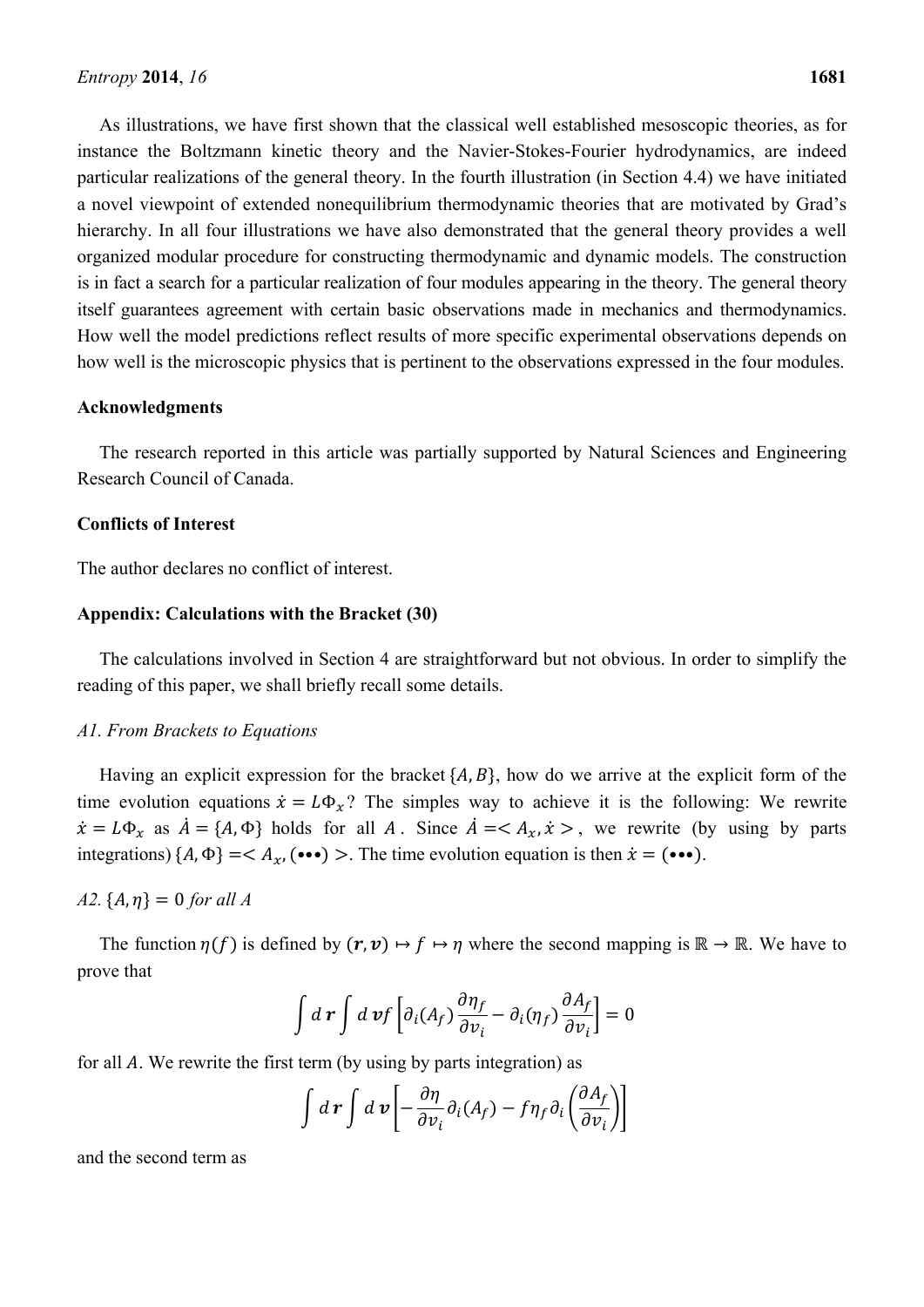$$
\int d\,\boldsymbol{r} \int d\,\boldsymbol{v} \left[ \partial_i(\eta) \frac{\partial A_f}{\partial v_i} + f \eta_f \frac{\partial}{\partial v_i} \partial_i(A_f) \right]
$$

We thus obtain

$$
\int d\,\boldsymbol{r} \int d\,\boldsymbol{v} \left[ -\frac{\partial \eta}{\partial v_i} \partial_i (A_f) + \partial_i (\eta_f) \frac{\partial A_f}{\partial v_i} \right]
$$

which equals

$$
\int d\,\boldsymbol{r} \int d\,\boldsymbol{v} A_f \left[ \partial_i \left( \frac{\partial \eta}{\partial v_i} \right) - \frac{\partial}{\partial v_i} (\partial_i \eta) \right] = 0
$$

### *A3. (Intermediate result 1 )*

We prove that

$$
\int d\mathbf{r} \int d\mathbf{v} \left[ f \left( \partial_i (A_{F^{(0)}}) \frac{\partial}{\partial v_i} (B_s \eta_f) - \partial_i (B_{F^{(0)}}) \frac{\partial}{\partial v_i} (A_s \eta_f) \right) \right] = 0
$$

By using by parts integration and the fact that  $B_s$  is independent of  $v$ , we arrive at

$$
\int d\mathbf{r} \int d\mathbf{v} \frac{\partial f}{\partial v_i} \eta_f[\dots] = \int d\mathbf{r} \int d\mathbf{v} \frac{\partial}{\partial v_i} (\eta[\dots]) = 0
$$

where  $[\dots]$  are terms that are independent of  $\nu$ .

#### *A4. (Intermediate result 2a)*

We prove that

$$
\int d\mathbf{r} \int d\mathbf{v} \left[ f \left( \partial_i (A_s \eta_f) \frac{\partial}{\partial v_i} (B_s \eta_f) - \partial_i (B_s \eta_f) \frac{\partial}{\partial v_i} (A_s \eta_f) \right) \right] = 0
$$

By using by parts integrations we rearrange the integrand into

$$
\int d\mathbf{r} \int d\mathbf{v} f \left[ \eta_f \frac{\partial \eta_f}{\partial v_i} \right] (\partial_i(A_s) B_s - \partial_i(B_s) A_s)
$$
  
= 
$$
\int d\mathbf{r} \int d\mathbf{v} \frac{\partial}{\partial v_i} [F(f)(\partial_i(A_s) B_s - \partial_i(B_s) A_s)] = 0
$$

The second equality follows from the fact that we can always find  $F(f)$  that, for a given  $\eta(f)$ , solves the equation  $F_f = f \eta_f \eta_{ff}$  (recall that  $f \in \mathbb{R}$  and  $\eta \in \mathbb{R}$ ).

#### *A5. (Intermediate result 3a)*

We prove that

$$
\int d\mathbf{r} \int d\mathbf{v} \left[ f \left( \partial_i (A_f) \frac{\partial}{\partial v_i} (B_s \eta_f) - \partial_i (B_f) \frac{\partial}{\partial v_i} (A_s \eta_f) \right) + f \left( \partial_i (A_s \eta_f) \frac{\partial}{\partial v_i} (B_f) - \partial_i (B_s \eta_f) \frac{\partial}{\partial v_i} (A_f) \right) \right]
$$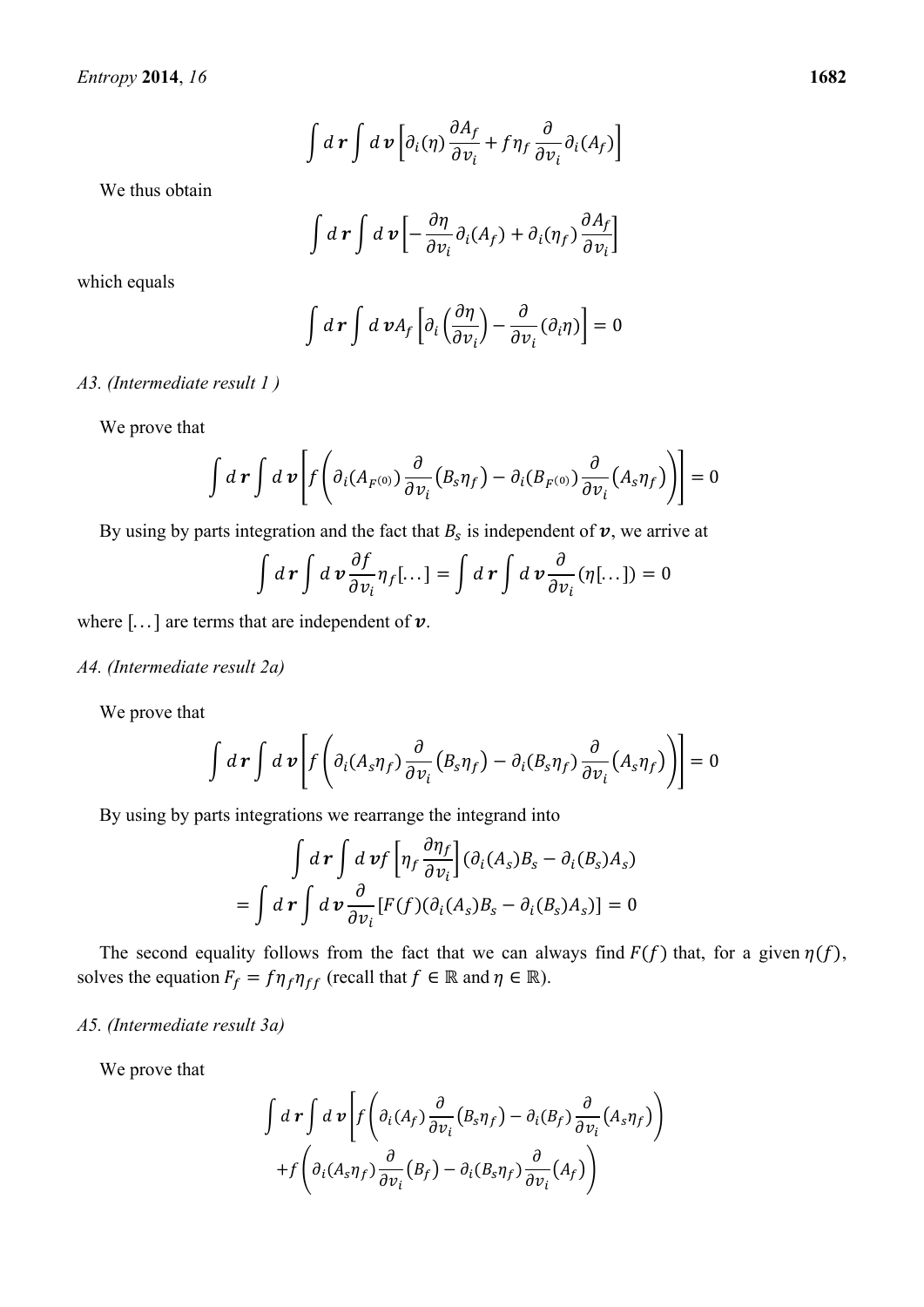*Entropy* **2014**, *16* **1683** 

$$
= \int d\boldsymbol{r} \int d\boldsymbol{v} \eta \left[ \partial_i (A_s) \frac{\partial}{\partial v_i} (B_f) - \partial_i (B_s) \frac{\partial}{\partial v_i} (A_f) \right]
$$

From the first two lines we construct new two lines by switching the second terms in them. The new first line can be written as

$$
\int d\mathbf{r} \int d\mathbf{v} \left[ -\partial_i \left( f B_f \frac{\partial (A_s \eta_f)}{\partial v_i} \right) + \frac{\partial}{\partial v_i} \left( f B_f \partial_i (A_s \eta_f) \right) + B_f \partial_i \left( f \frac{\partial (A_s \eta_f)}{\partial v_i} \right) - B_f \frac{\partial}{\partial v_i} \left( f \partial_i (A_s \eta_f) \right) \right]
$$

The first line in this expression gives no contribution, the second line equals

$$
\int d\mathbf{r} \int d\mathbf{v} \left[ B_f \left( \partial_i \left( f \frac{\partial \eta_f}{\partial v_i} \right) - \frac{\partial}{\partial v_i} (f \partial_i \eta_f) \right) A_s + B_f \left( -f \frac{\partial \eta_f}{\partial v_i} + \frac{\partial (f \eta_f)}{\partial v_i} \right) \partial_i A_s \right]
$$

The first square bracket equals zero, the second equals  $\frac{\partial \eta}{\partial v_i}$ . We then make the same arrangements with the new second line and conclude the proof.

# **References**

- 1. De Groot, S.R.; Mazur, P. *Non-Equilibrium Thermodynamics*; Dover: New York, NY, USA, 1984.
- 2. Müller, I.; Ruggeri, T. *Rational Extended Thermodynamics*; Springer: New York, NY, USA, 1998.
- 3. Jou, D.; Casas-Vàzquez, J.; Lebon, G. *Extended Irreversible Thermodynamics*, 4th ed.; Springer: Berlin, Gremany, 2010.
- 4. Ruggeri, T. The entropy principle: From continuum mechanics to hyperbolic systems of balance laws. *Bull. UMI* **2005**, *8*, 1–20.
- 5. Struchtrup, H. Macroscopic Transport Equations for Rarefied Gases. In *Approximation Methods in the Kinetic Theory*; Springer: Heidelberg, Germany, 2005.
- 6. Müller, I.; Weiss, W. Thermodynamics of irreversible processes—Past and present. *Eur. Phys. J. H* **2012**, *37*, 139–236.
- 7. Gorban, A.N.; Karlin, I.V. Invariant Manifolds for Physical and Chemical Kinetics: Lecture Notes in Physics; Springer: Berlin, Gremany, 2005; Volume 660.
- 8. Bird, R.B.; Hassager, O.; Armstrong, R.C.; Curtiss, C.F. *Dynamics of Polymeric Fluids*; John Wiley and Sons: New York, NY, USA, 1977; Volumes 1 and 2.
- 9. Grmela, M. Multiscale equilibrium and nonequilibrium thermodynamics in chemical engineering, *Adv. Chem. Eng.* **2010**, *39*, 76–128.
- 10. Grmela, M. Extensions of nondissipative continuum mechanics toward complex fluids and complex solids. *Contin. Mech. Thermodyn.* **2013**, *25*, 55–75.
- 11. Grmela, M. Thermodynamical lift of the nonlinear onsager-casimir vector field. In Proceedings of the Workshop on Hamiltonian Systems, Transformation Groups and Spectral Transform Methods. Montreal, Canada, 20–26 October 1989; Centre De Recherches Mathematiques: Multiscal, Canada, 1990; pp. 199–206.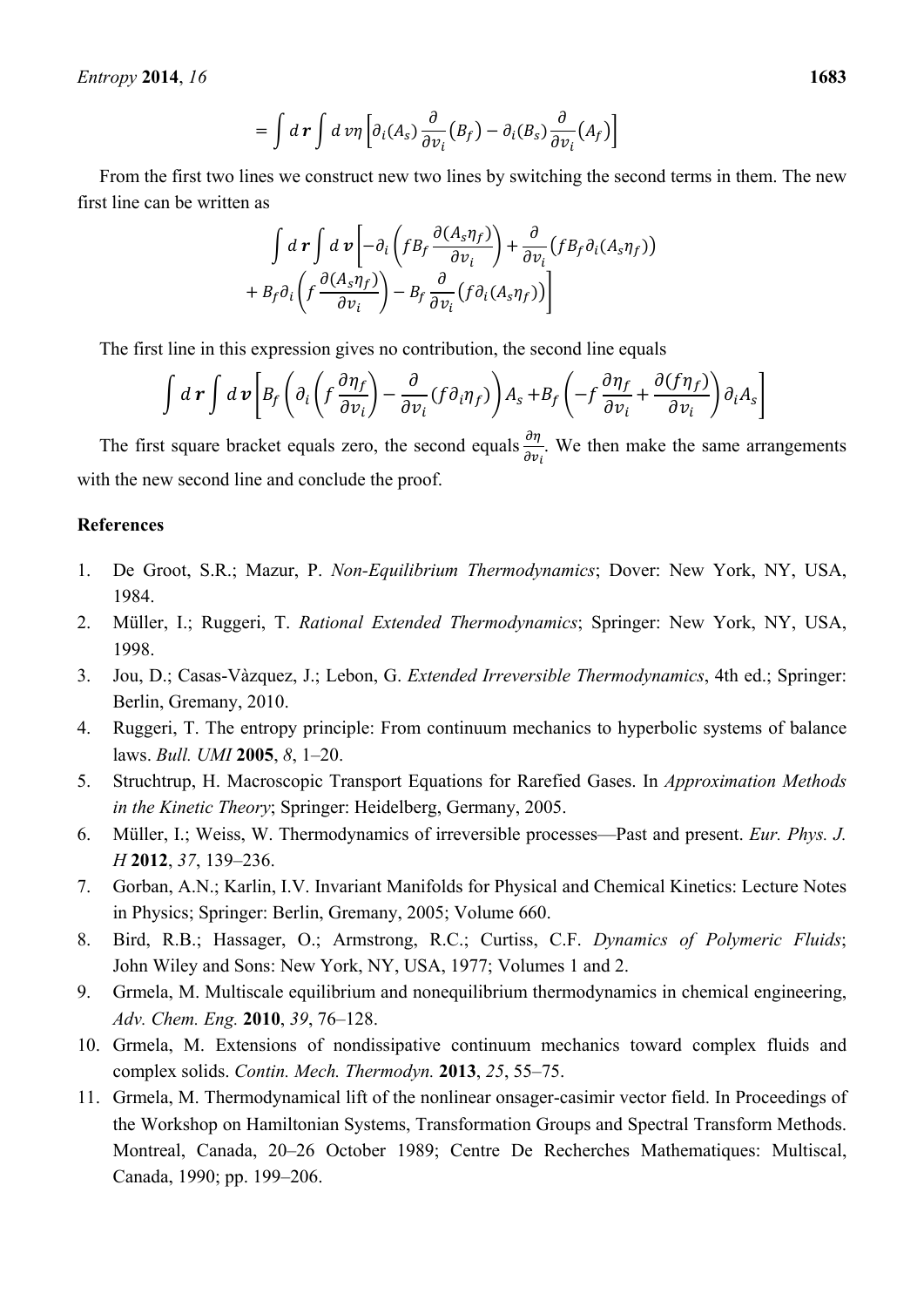- 13. Gibbs, J.W. Collected Works. In *Longmans*; Green and Comp.: New York, NY, USA, 1984.
- 14. Jaynes, E.T.; Tribus, M.; Levine, R.D., Eds. *The Maximum Entropy Formalism*; MIT Univ. Press: Cambridge, USA, 1978.
- 15. Hermann, R. *Geometry, Physics and Systems*; Marcel Dekker: New York, NY, USA, 1984.
- 16. Ruppeiner, G. Riemannian geometry in thermodynamic fluctuation theory. *Rev. Mod. Phys.* **1995**, *67*, 605.
- 17. Mrugala, R.; Nulton, J.D.; Schoen, J.C.; Salamon, P. Statistical approach to the geometric structure of thermodynamics. *Phys. Rev. A* **1990**, *41*, 3156–3160.
- 18. Arnold, V.I. *Mathematical Methods of Classical Mechanics*; Springer: New York, NY, USA, 1989.
- 19. Clebsch, A. Über die Integration der hydrodynamische Gleichungen. *J. Reine Angew. Math*. **1895**, *56*, 1–10.
- 20. Marsden, J.E.; Weinstein, A. Coadjoint orbits, vortices and Clebsch variables for incompressible fluids. *Phys. D* **1983**, *7*, 305.
- 21. Ginzburg, V.L.; Landau, L.D. On the theory of superconductivity. *Zhur. Eksp. Theor. Fiz*. **1950**, *20*, 1064–1082.
- 22. Cahn, J.W.; Hilliard, J.E. Free energy of a nonuniform system. Interfacial free energy. *J. Chem. Phys*. **1958**, *28*, 258.
- 23. Ziegler, H. *An Introduction to Thermomechanics: Field Theory and Variational Principles*; North-Holland: Amsterdam, The Netherlands, 1997.
- 24. Dzyaloshinskii, I.E.; Volovick, G.E. Poisson brackets in condense matter physics. *Ann. Phys.*  **1980**, *125*, 67–97.
- 25. Grmela, M. Particle and bracket formulations of kinetic equations. *Contemp. Math*. **1984**, *28*, 125–132.
- 26. Kaufman, A.N. Dissipative Hamiltonian systems: A unifying principle. *Phys. Lett. A* **1984**, *100*, 419.
- 27. Morrison, P.J. Bracket formulation for irreversible classical fields. *Phys. Lett. A* **1984**, *100*, 423.
- 28. Grmela, M. Bracket formulation of diffusion-convection equations. *Phys. D* **1986**, *21*, 179–212.
- 29. Beris, A.N.; Edwards, B.J. *Thermodynamics of Flowing Systems*; Oxford Univ. Press: Oxford, UK, 1994.
- 30. Grmela, M.; Öttinge*r,* H.C*.* Dynamics and thermodynamics of complex fluids: General formulation. *Phys. Rev. E* **1997**, *56*, 6620–6633.
- 31. Öttinger, H.C.; Grmela, M. Dynamics and thermodynamics of complex fluids: Illustration of the general formalism. *Phys. Rev. E* **1997**, *56*, 6633–6650.
- 32. Öttinger, H.C. *Beyond Equilibrium Thermodynamics*; Wiley: Hoboken, NJ, USA, 2005.
- 33. Lucia, U. Stationary open systems: A brief review on contemporary theories on irreversibility. *Phys. A 201***3**, *392*, 1051–1062.
- 34. Grmela, M.; Grazzini, G.; Lucia, U.; Yahia, L. Multiscale mesoscopic entropy of driven macroscopic systems. *Entropy* **2013**, *15*, 5053–5064.
- 35. Grmela, M. Reductions in dynamical theories. *J. Chem. Phys*. **1986**, *85*, 5689–5697.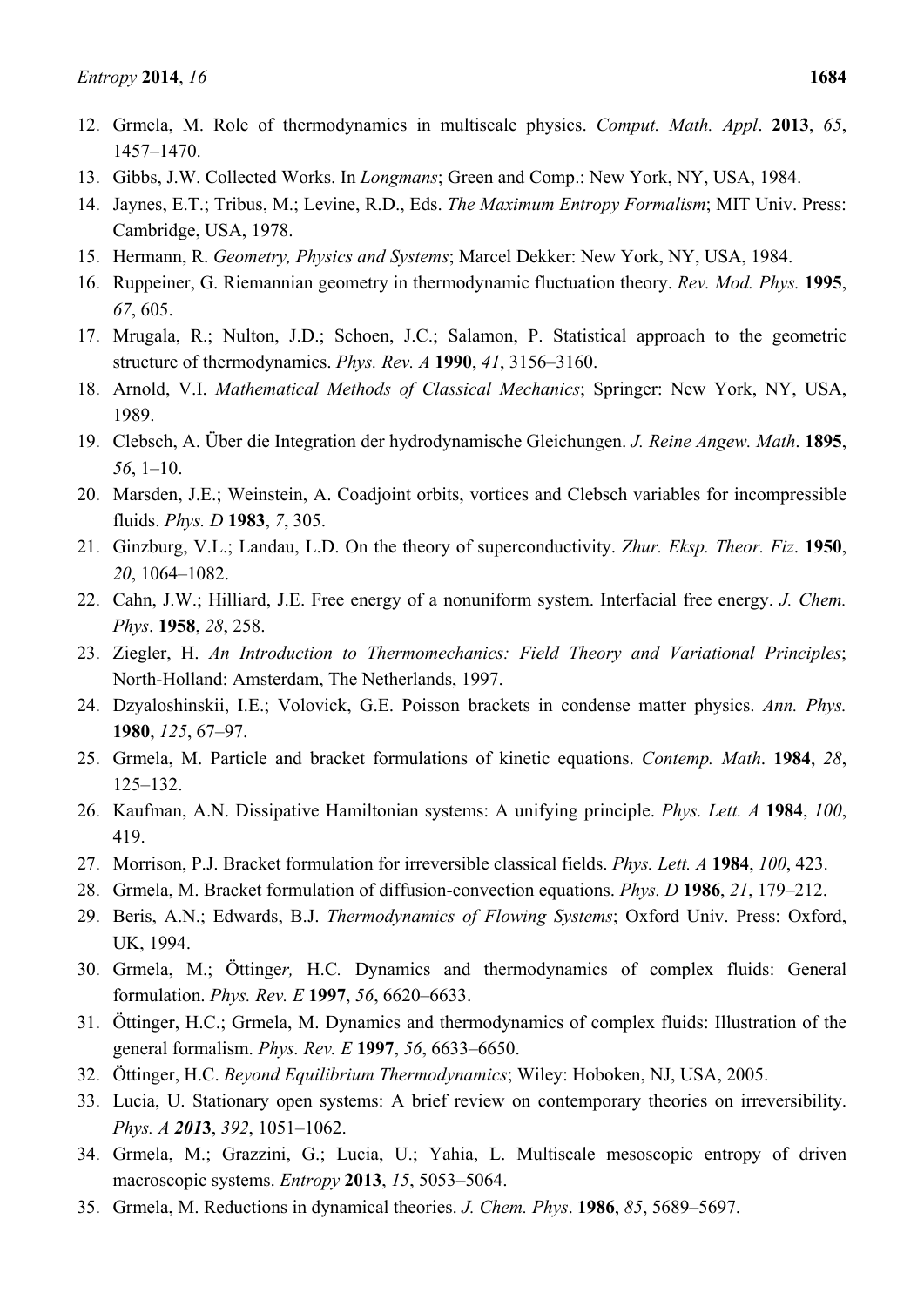- 36. Grmela, M. Thermodynamics of driven systems. *Phys. Rev.* **1993**, *48*, 919–930.
- 37. Keck, J.C. Rate-controlled constrained equilibrium method for treating reactions in complex systems. In *The Maximum Entropy Principle*; Levine, R.D., Tribus, M., Eds.; MIT Press: Camridge, MA, USA, 1979; pp. 219–245.
- 38. Beretta, G.P.; Keck, J.C.; Janbozorgi, M.; Metgalchi, H. The rate-controlled constrainedequilibrium approach to far-from-local-equilibrium thermodynamics. *Entropy* **2012**, *14*, 92–130.
- 39. Gorban, A.N.; Karlin, I.V. Method of invariant manifold for chemical kinetics. *Chem. Eng. Sci.* **2003**, *58*, 4751–4768.
- 40. Gorban, A.N.; Karlin, I.V. Hilbert's 6th problem: Exact and approximate hydrodynamic manifolds for kinetic equations. *Bull. Am. Math. Soc. S* **2013**, doi:10.1090/S0273-0979-2013- 01439-3.
- 41. Beretta, G.P. Well-behaved nonlinear evolution equation for steepest-entropy ascent dissipative quantum mechanics. *Int. J. Quantum Inform.* **2007**, *5*, 249–255.
- 42. Beretta, G.P. Steepest-Entropy-Ascent and Maximal-Entropy-Production Dynamical Models of Irreversible Relaxation to Stable Equilibrium State. Unified Treatement for Six Non-Equilibrium Frameworks. In Proceedings of the 12th Joint European Thermodynamics Conference, Brescia, Italy, 1–5 July 2013; pp. 100–109.
- 43. Beretta, G.P. Modeling non-equilibrium dynamics of a discrete probability distribution: General rate equation for maximal entropy generation in a maximum-entropy landscape with timedependent constraints. *Entropy* **2008**, *10*, 160–182.
- 44. Godunov, S.K. An interesting class of quasilinear systems. *Sov. Math. Dokl*. **1961**, *2*, 947–949.
- 45. Godunov, S.K.; Romensky, E. Thermodynamics, conservation laws and symmetric forms of differential equations in mechanics of continuous media. In *Computational Fluid Dynamics Review*; Wiley: New York, NY, USA, 1995; pp. 19–31.
- 46. Friedrichs, K.O.; Lax, P.D. Systems of conservation equations with a convex extension. *Proc. Natl Acad. Sci. USA* **1971**, *68*, 1686–1688.
- 47. Allen, M.P.; Tildesley, D.J. *Computer Simulations of Liquids*; Clarendon Press: Oxford, UK, 1989.
- 48. Kotelyanskii, M.; Theodorou, D.N., Eds. *Simulations Methods for Polymers*; Marcel Dekker: New York, NY, USA, 2004.
- 49. Grmela, M. Fluctuations in extended mass-action-law dynamics. *Phys. D* **2012**, *241*, 976–986.
- 50. Vlasov, A.A. *Many Particle Theory and Its Application to Plasma*; Gordon and Breach: New York, NY, USA, 1961.
- 51. DiPerna, R.J.; Lions, P.L. Global solutions of boltzmann's equation and the entropy inequality. *Arch. Ration. Mech. Anal*. **1991**, *114*, 47–55.
- 52. Callen, H.B. *Thermodynamics*; Wiley: New York, NY, USA, 1960.
- 53. Rubi, J.M.; Mazur, P. Nonequilibrium thermodynamics of hydrodynamic fluctuations. *Phys. A*  **2000**, *276*, 477–488.
- 54. Reguera, D.; Rubi, J.M.; Vilar, J.M.G. The mesoscopic dynamics of thermodynamic systems. *J. Phys. Chem. B* **2005**, *109*, 21502–21515.
- 55. Rubi, J.M. Mesoscopic thermodynamics. *Phys. Scr.* **2012**, *T151*, 014027.